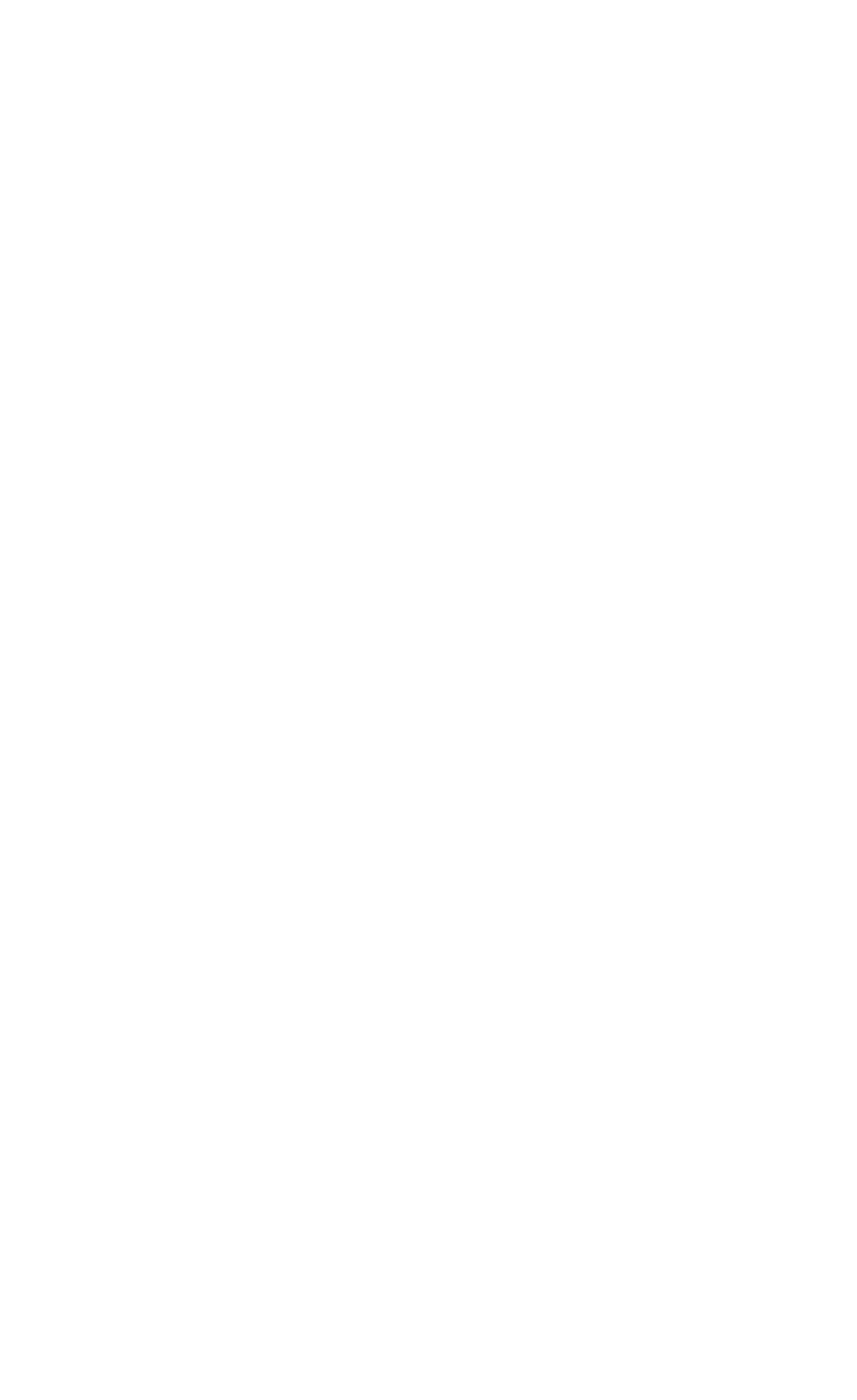# **FINANCIAL STABILITY REPORT INFORME DE ESTABILIDAD FINANCIERA**

**November 2003**



**BANCO DE ESPAÑA**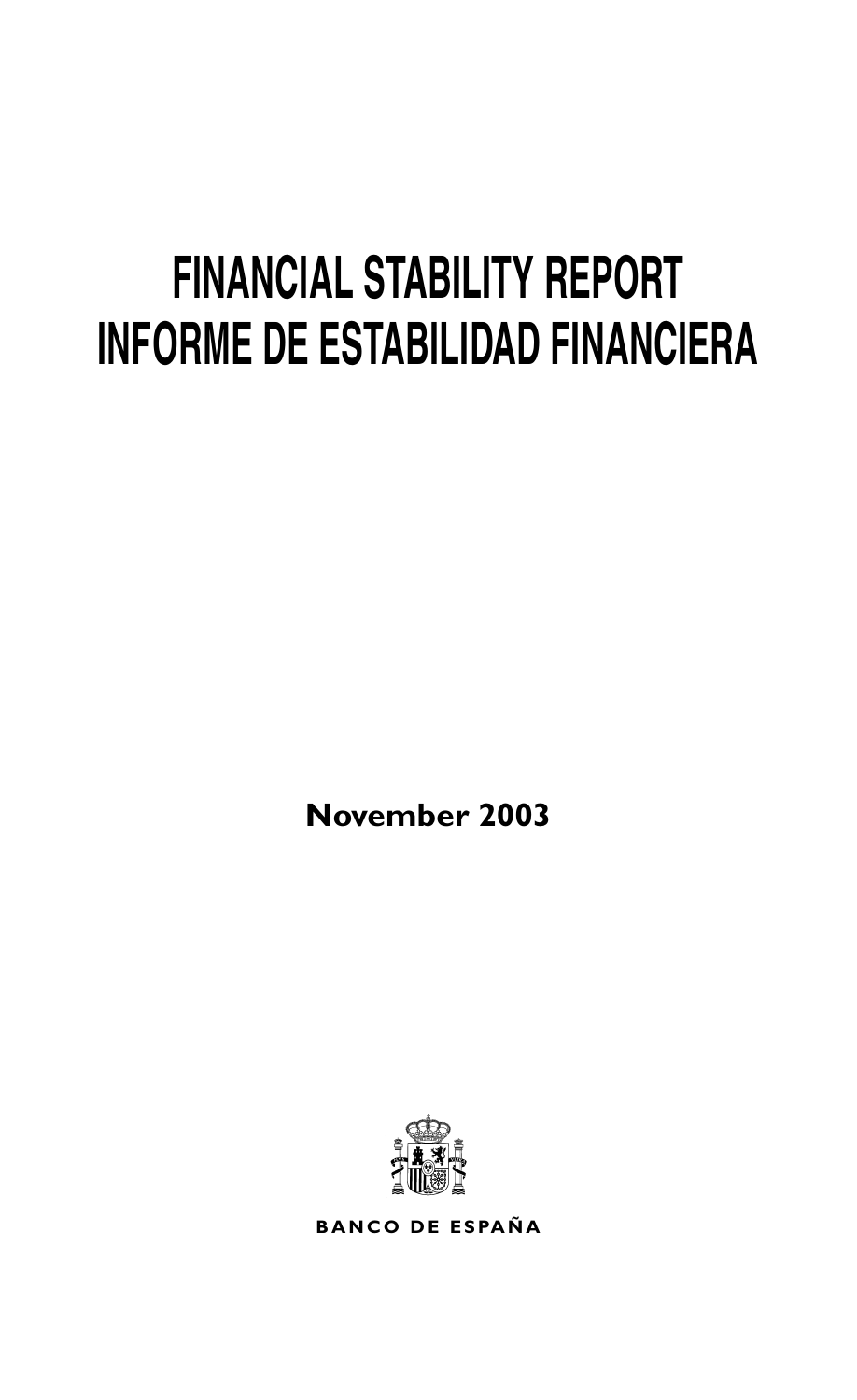Reproduction for educational and non-commercial purposes is permitted provided that the source is acknowledged

> © BANCO DE ESPAÑA, Madrid, 2003 ISSN: 1696-2621 (edición impresa) ISSN: 1696-3520 (edición electrónica) Depósito legal: M. 52740-2002

Printed in Spain by Artes Gráficas Coyve, S. A.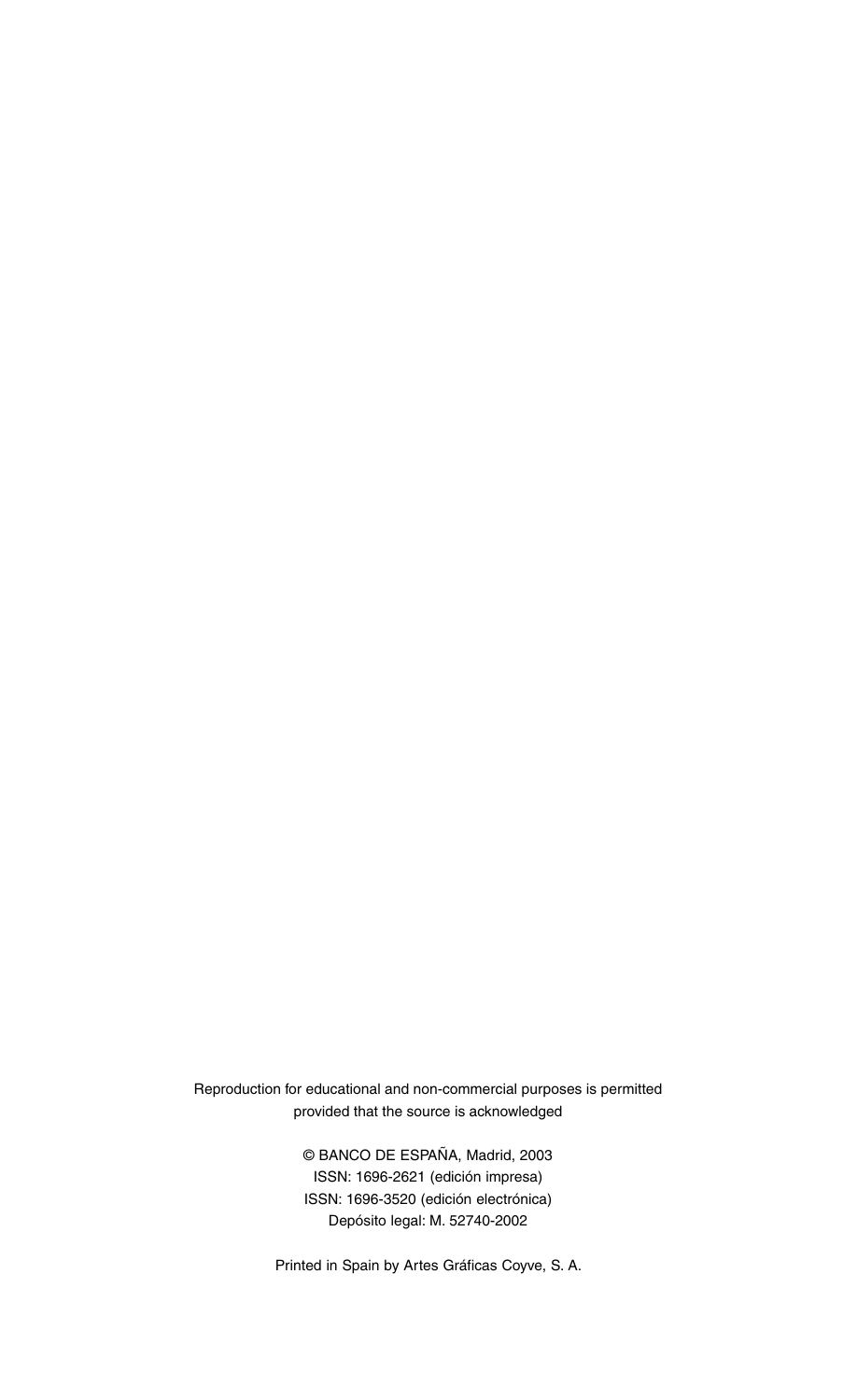# **INTRODUCTION**

The first half of 2003 saw a favourable change in the earnings and solvency trends of Spanish deposit institutions. The course of activity in Spain, along with the abatement of uncertainty in the international arena, contributed to these developments. However, low interest rates, strong competition and significant credit growth pose serious challenges for Spanish deposit institutions in relation to efficiency and to risk control and management.

# **Banking risks**

As regards *credit risk,* doubtful assets ratios continued to diminish, particularly in credit to the private sector, and stood at very low levels. True, this is largely due to strong credit growth. But it is no less true that, in business in Spain, doubtful assets are practically unchanged, as compared with the high rates of increase in 2002. The sustained growth of the Spanish economy, together with the gradual tailing off of the impact of the crisis in Argentina, explain the stabilisation of doubtful assets. However, the doubtful assets ratio of foreign business continues to be much higher than in Spain.

In the first half of 2003, credit to construction and property development accelerated, although doubtful assets have not increased in these activities and the related doubtful assets ratios are very low. In any event, this situation requires institutions to properly assess credit approval, extension and monitoring in this business segment.

Excluding real estate activities, other credit to productive activities is picking up, in line with the slight recovery of economic activity in Spain and with the healthy situation of firms, which is partly a result of the low debt burden currently borne by them.

Credit to households for house purchases slowed slightly in the first half of the year. Although the debt burden borne by them has held steady thanks to low interest rates, their indebtedness now stands at around the average for the euro area countries.

The recovery of the stock market and the substantial fall in volatility help reduce institutions' *market risk,* while unrealised capital gains are rising after various years of uninterrupted decline.

With respect to June 2002, the substantial reduction in the foreign exchange losses of consolidated firms has almost completely halted the erosion of own funds reported in the previous Financial Stability Report (FSR). This is because the depreciation of Latin American currencies has moderated and, in particular, the *exchange rate risk* on structural positions in foreign currency is hedged to a greater extent.

# **Profitability**

The earnings of Spanish deposit institutions again grew in June 2003, after the decline in 2002. The return on equity also increased, and the differential with respect to the return on risk-free assets widened significantly. The recovery of profits has been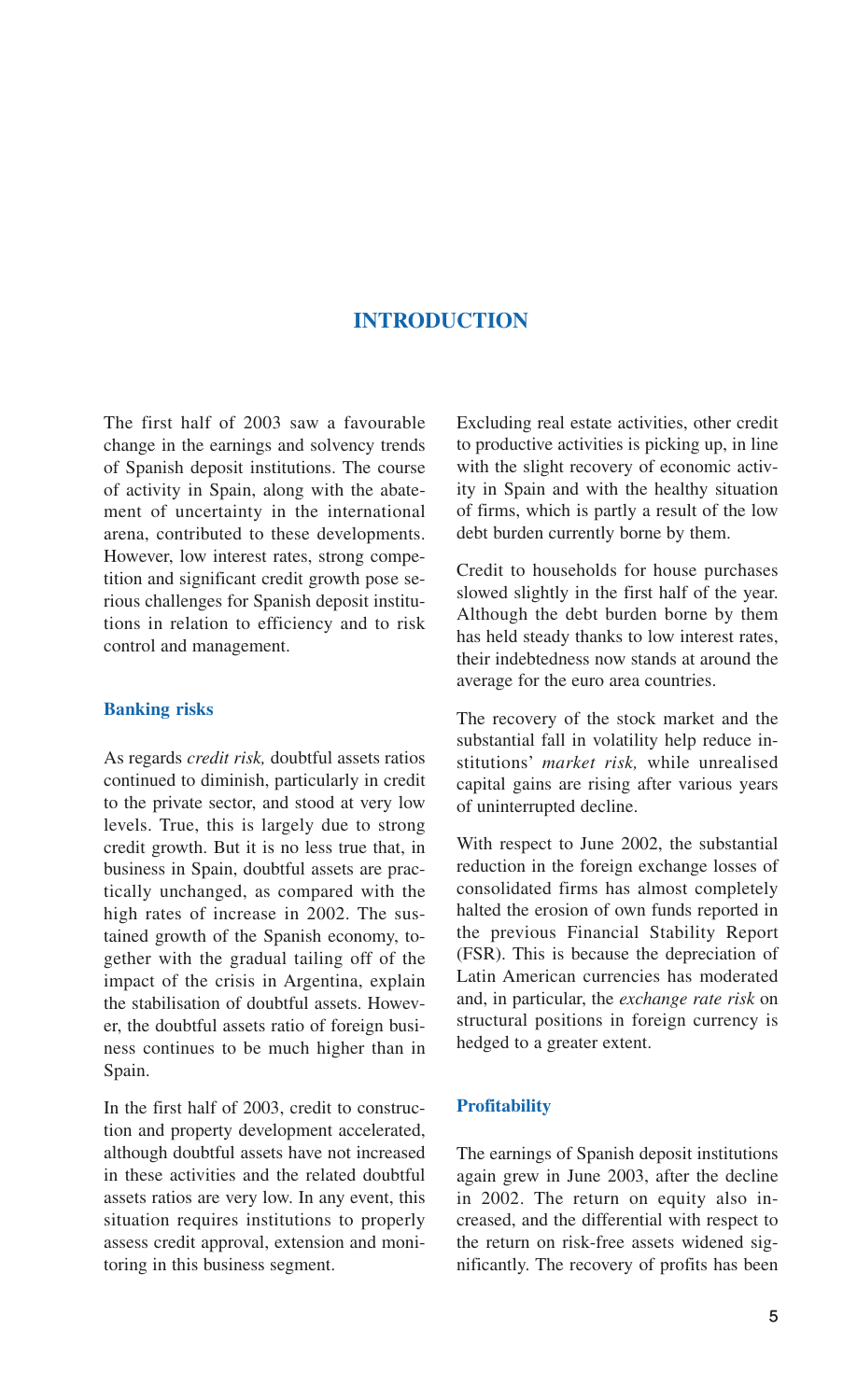based on tighter control of operating expenses, lower provisions and write-downs, higher extraordinary income and, finally, the impact of the stock market rally.

Despite this favourable profit trend, it should not be overlooked that margins, particularly the net interest margin, decreased for institutions as a whole, both in absolute and in relative terms. Low interest rates and strong competition are putting pressure on margins. Thus the cost of interest-bearing liabilities is very close to the interbank rate, which illustrates the challenges faced by institutions. The necessary response is to increase efficiency; although banks have progressed in the first half of 2003, they still have further to go, particularly savings banks.

The profitability of Spanish credit institutions in 2002 was considerably higher than the corresponding European average. Spanish institutions focus largely, although not exclusively, on retail banking services both to firms, particularly small and mediumsized enterprises (SMEs), and to individuals (largely mortgage lending), with an extensive geographical presence through a close-knit branch network. This business has higher margins, but also greater operating costs. In terms of efficiency (ratio of operating expenses to gross income), the difference with respect to the European average is smaller, but still positive. The different course of economic activity is one of the factors behind the lower doubtful assets ratio of Spanish institutions.

The available market indicators reflect a decrease in the exposure of Spanish institutions and more favourable prospects for 2003, in line with the trend shown by most European institutions.

# **Solvency**

The solvency ratio of Spanish deposit institutions edged up slightly in June 2003, interrupting the mild but continuous descent of recent years. The ratio's current level is well above the regulatory minimum requirement, even under Spanish rules, which are considerably stricter than the recommendations of the Basel Committee on Banking Supervision (BCBS).

The strengthening of solvency is largely due to the rise in own funds. This rise can be attributed to higher amortisation of goodwill, larger reserves due partly to improved profits, and lower foreign exchangerelated deductions and losses in consolidated companies.

An additional positive factor is the improvement in the quality of own funds, which is the result of an increase in Tier 1 capital and a slowdown in the growth of Tier 2 capital. Moreover, the weight of preference shares in Tier 1 capital has diminished in accordance with a Banco de España recommendation made two years ago and recently converted into a legal obligation.

The solvency of Spanish institutions is seen to be more solid if it is taken into account that there is a high coverage of doubtful assets by bad debt provisions which, in addition to specific provisions, include general and statistical provisions.

Based on estimates by the Banco de España, the application of the new credit risk measurement approaches arising from Basel II will not significantly affect the patterns of financing extended to Spanish firms or, in particular, that received by SMEs.

In short, Spanish deposit institutions have shown a certain recovery in profitability and very high solvency. Despite this favourable situation, the uncertainty over the world economic recovery, low interest rates, heightened competition and the growth of credit are factors that require institutions to strengthen their risk control and management policies and to make an ongoing effort to improve their efficiency.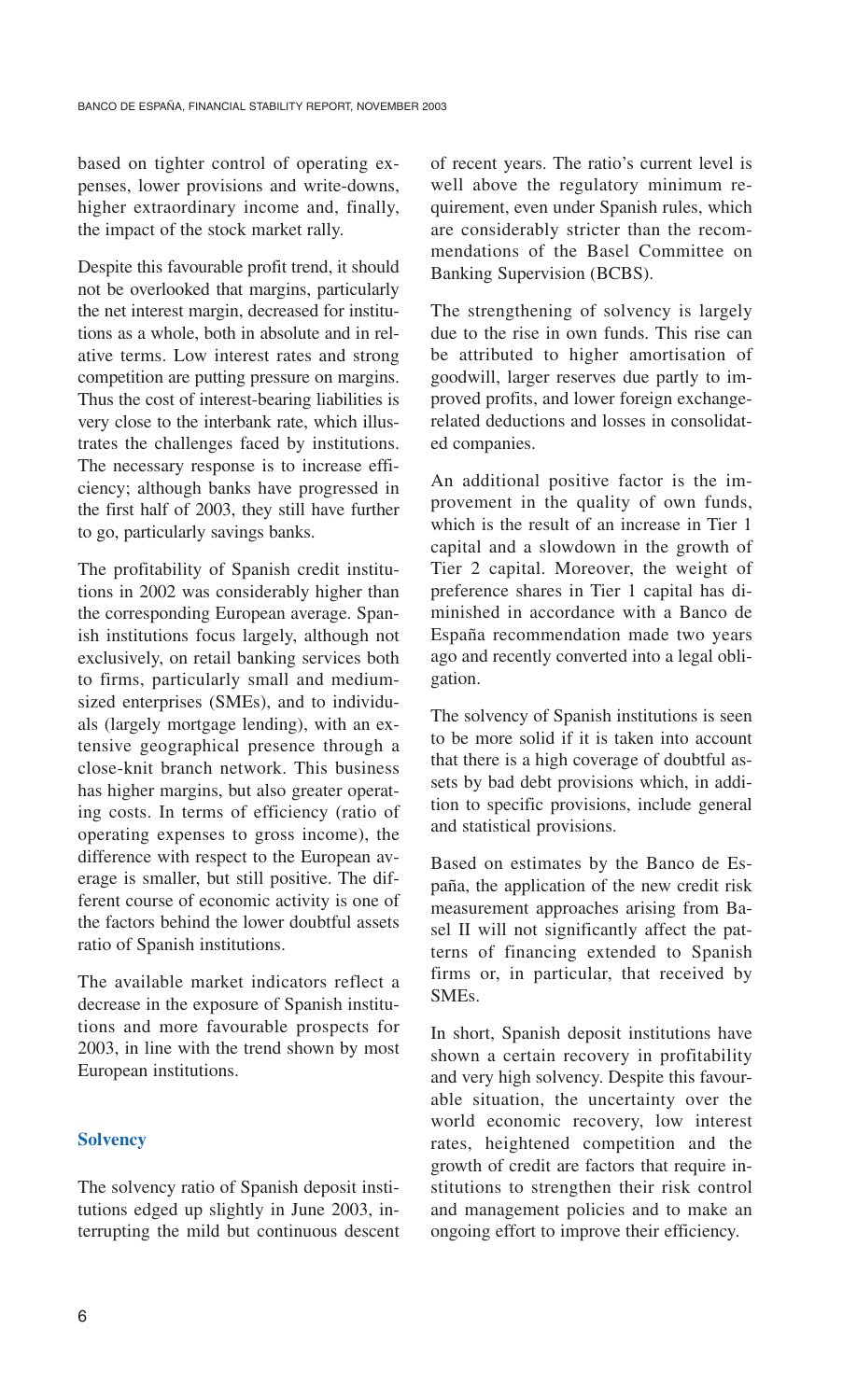# **CHAPTER I Banking risks**

# **I.1. Introduction to Spanish deposit institutions' risk**

In contrast to the observations made in previous FSRs, the total assets of Spanish deposit institutions show greater buoyancy owing to the rise in credit to the private sector (1) in Spain and to the smaller fall in foreign business. Foreign assets continue to lose relative weight in bank balance sheets, simultaneously with the US dollar's depreciation against the euro, despite the overall relative stability of the main Latin-American currencies against the dollar since January 2003.

# *Consolidated balance sheets* (2)

The total assets of Spanish deposit institutions have grown by 6%, as against 1.2% in the same period of the previous year (Table I.1) (3), thereby bringing to an end a stage of decelerating activity which began in June 2001. This notable pick-up was due to the faster growth of business in Spain – representing 83.5% of total business – where assets increased by 10.6%, nearly three percentage points (pp) more than in the previous year. At the same time, although foreign business continued to decline, it did so more slowly than in the previous year (a fall of 12.7% compared with 18.8%).

The relative weight of foreign business continued to decline, and now represents 16.5% of total assets, more than 10 pp below the high in December 2000. As mentioned in previous FSRs, this process is due not only to a more prudent attitude by the Spanish institutions in Latin America following a number of years of strong expansion, but also to the appreciation of the euro against Latin-American currencies (exchange rate effect).

In the first half of 2003 this effect was less significant because the depreciation of the Mexican and Chilean pesos against the euro was partly offset by the appreciation of the Argentine peso and the Brazilian real.

As regards *assets,* the relative weight of credit to the private sector increased by somewhat more than 2 pp to 57.9%. Also, the growth rate rose from 6.9% to 10.8%, breaking the slowing trend in lending reported in the previous FSR.

The higher growth in credit to the private sector is due to the pick-up in mortgage lending in Spain associated with the buoyancy of the Spanish property market and to the flatness abroad, as against substantial falls in the recent past.

<sup>(1)</sup> For the purposes of the FSR, credit to the private sector includes financing to residents and non-residents other than credit institutions and public authorities. It includes both loans and fixed-income securities.

<sup>(2)</sup> The data in tables relating to dates prior to June 2003 may have changed slightly relative to those published in previous FSRs, owing both to rectifications of data by the institutions themselves and to changes in the composition of the consolidated groups. These minor changes in no way alter the conclusions drawn earlier.

<sup>(3)</sup> Unless otherwise stated, amounts relate to June 2003 and comparisons are always between that month and June 2002.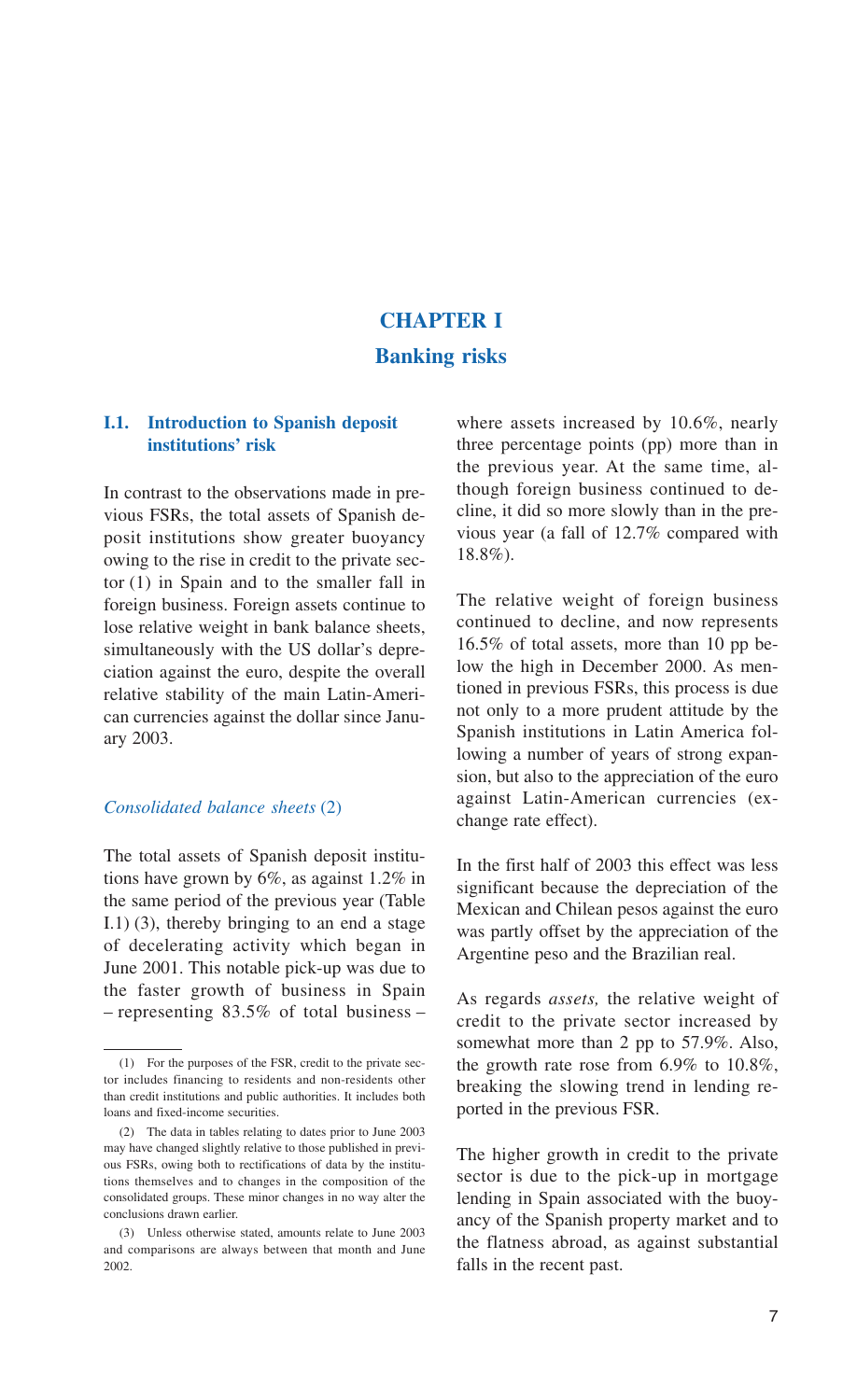| <b>ASSETS</b>                                 | $Jun-03$  | Relative<br>weight<br>in Jun-03<br>(%) | Growth<br>$J-02/$<br>$J-01$<br>(% ) | Growth<br>$J - 03/$<br>$J-02$<br>(%) | <b>LIABILITIES</b>                   | $Jun-03$  | <b>Relative</b><br>weight<br>in Jun-03<br>(% ) | Growth<br>$J - 02/$<br>$.1 - 01$<br>(% ) | Growth<br>$J - 0.3/$<br>$1 - 02$<br>(% ) |
|-----------------------------------------------|-----------|----------------------------------------|-------------------------------------|--------------------------------------|--------------------------------------|-----------|------------------------------------------------|------------------------------------------|------------------------------------------|
| Cash on hand and on deposit at Central Banks  | 26.902    | 1.8                                    | 6.7                                 | 5.2                                  | <b>Central Banks</b>                 | 23.631    | 1.5                                            | 32.1                                     | 0.1                                      |
| Due from credit institutions                  | 179.744   | 11.7                                   | $-6.4$                              | 4.6                                  | Due to credit institutions           | 259.491   | 17.0                                           | $-5.6$                                   | 8.5                                      |
| Credit to public authorities                  | 47.083    | 3.1                                    | $-2.4$                              | $-9.6$                               | Credit from public authorities       | 45.745    | 3.0                                            | $-8.9$                                   | 9.6                                      |
| Credit to private sector                      | 833.465   | 54.5                                   | 6.7                                 | 11.3                                 | Customer deposits                    | 792.232   | 51.8                                           | 5.3                                      | 4.3                                      |
| Fixed-income portfolio                        | 241.345   | 15.8                                   | $-6.9$                              | 0.9                                  | Marketable debt securities           | 132.460   | 8.7                                            | $-12.9$                                  | 21.4                                     |
| Doubtful assets                               | 12,268    | 0.8                                    | 1.6                                 | 6.8                                  | Other liabilities                    | 49,420    | 3.2                                            | 4.0                                      | 9.2                                      |
| Equity portfolio                              | 56.979    | 3.7                                    | 1.4                                 | 1.2                                  | Accrual accounts                     | 21.657    | 1.4                                            | $-5.2$                                   | $-13.2$                                  |
| Property and equipment                        | 25,223    | 1.6                                    | $-9.5$                              | $-5.3$                               | Provisions                           | 52.288    | 3.4                                            | $-5.4$                                   | $-2.8$                                   |
| Goodwill in consolidation                     | 17.126    | 1.1                                    | 1.3                                 | $-16.0$                              | Negative difference in consolidation | 211       | 0.0                                            | $-52.7$                                  | 61.4                                     |
| Intangible assets                             | 1.561     | 0.1                                    | $-5.5$                              | $-9.1$                               | Subordinated debt                    | 33.174    | 2.2                                            | 20.5                                     | 7.4                                      |
| Own stakes and shareholders                   | 225       | 0.0                                    | $-3.8$                              | $-52.6$                              | Minority interest                    | 21.022    | 1.4                                            | $-11.5$                                  | 1.2                                      |
| Other assets                                  | 51.263    | 3.3                                    | $-6.7$                              | 1.4                                  | Capital stock                        | 8.690     | 0.6                                            | 4.2                                      | 1.0                                      |
| Accrual accounts                              | 23.805    | 1.6                                    | $-7.7$                              | $-11.2$                              | Reserves                             | 62.531    | 4.1                                            | 6.4                                      | 4.8                                      |
| Prior year's losses at the controlling entity | 568       | 0.0                                    | 52.9                                | 17.7                                 | Reserves at consolidated companies   | 20.831    | 1.4                                            | 23.6                                     | 1.9                                      |
| Losses at consolidated companies              | 12.647    | 0.8                                    | 111.7                               | 9.1                                  | Net income                           | 6.818     | 0.4                                            | $-9.6$                                   | 7.7                                      |
|                                               |           |                                        |                                     |                                      | Group                                | 5.925     | 0.4                                            | $-7.2$                                   | 11.0                                     |
| <b>Total Assets</b>                           | 1,530,254 | 100.0                                  | 1.2                                 | 6.0                                  | <b>Total liabilities</b>             | 1,530,254 | 100.0                                          | 1.2                                      | 6.0                                      |
| Memorandum item:                              |           |                                        |                                     |                                      |                                      |           |                                                |                                          |                                          |
| Credit to private sector                      | 885.525   | 57.9                                   | 6.9                                 | 10.8                                 |                                      |           |                                                |                                          |                                          |
| Exposure to public authorities                | 223,258   | 14.6                                   | $-10.8$                             | $-2.5$                               |                                      |           |                                                |                                          |                                          |

### **Table I.1.** *Consolidated balance sheet of Spanish deposit institutions. €m*

Meanwhile, total doubtful assets grew by 6.8% due to the change of trend in foreign business (from a 20.7% fall to 10.2% growth), which more than offset the slowdown in business in Spain (from 22.1% to 4.8%). Nonetheless, their relative weight held steady.

As a result of the growth of lending in Spain and the slowdown in doubtful assets, the private-sector doubtful assets ratio in total business decreased further to minimal levels (1.3%). In foreign business, this ratio is still high at 3.9%, although down 0.1 pp from June 2002.

Financing to public authorities continued to decrease in both relative and absolute terms, although less so than in 2002 because of the way in which risk exposure to foreign public authorities has moved.

The equity portfolio again lost relative weight in bank balance sheets (3.7% against 3.9% the previous year). However, its amount increased for the first time since end-2002, in line with the stock market improvement in the year to date.

On the *liabilities* side, customer deposits fell in relative terms by 0.8 pp to 51.8%. Moreover, their growth slowed by 1 pp to 4.3%. The slowdown in the growth of credit institutions' most traditional liabilities was also apparent in Spain (Chart I.1); it was partly due to lower interest rates and to competition from other savings instruments, which offer higher returns although also higher risk.

As a result of the increasingly divergent behaviour of private-sector loans and deposits, institutions have to resort to other sources of financing. Thus interbank financing increased in both absolute and relative terms. In addition, marketable debt securities grew by 21.4%, and their relative weight rose by 1 pp. Creditors from public authorities also gained weight, and their growth picked up to 9.6%. Subordinated debt continued to grow, although more slowly, while preference shares fell back slightly. The growth rate of own funds also quickened (from 1.3% to 3.4%).

# *Evolution of risks*

*Credit to the private sector* (4) continued to increase briskly in the first half of 2003 as a

<sup>(4)</sup> Business in Spain plus the business abroad of branches of Spanish institutions, but without including the business abroad of the subsidiaries of such institutions.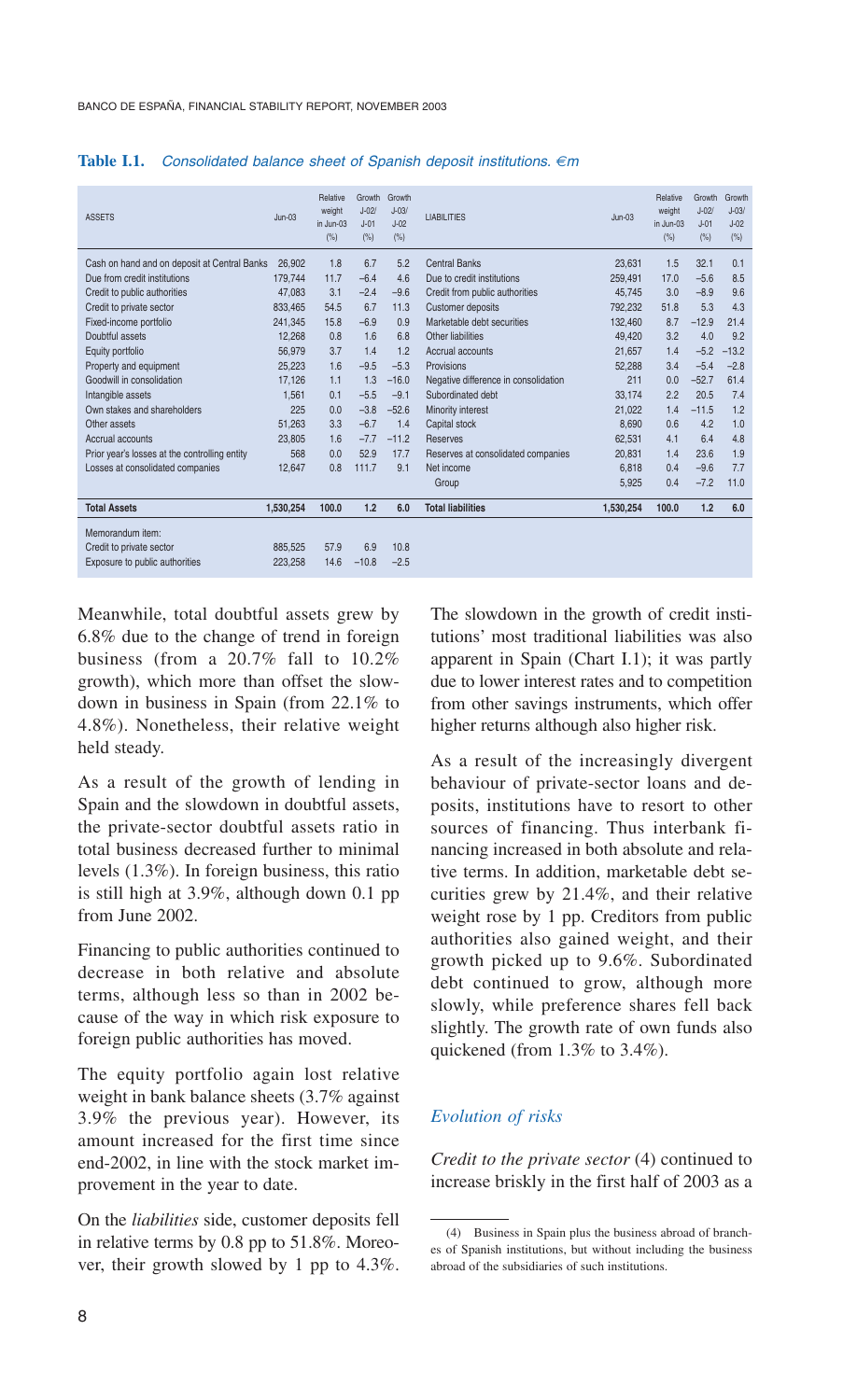**Chart I.1.** *Contribution to change in customer deposits (% and pp). Business in Spain. Deposit institutions*



result of the substantial pick-up in financing of productive activities (firms) and the steady growth rate of financing to individuals (5). Since the beginning of 2002, the rates of change of lending to these two sectors have tended to converge, due largely to a slight moderation in the rate of expansion of house purchase financing and to a pickup in credit to construction and property development (Chart I.2).

Since the last FSR, credit to construction and property development has continued to accelerate, reaching a rate of 30% in June 2003. Lying behind this expansion is the cyclical position of property development activity, which is explained by the sustained rise in employment, the ongoing decline in interest rates and the strong growth of house prices.

Excluding housing credit and credit to construction and property development, the rest of the credit portfolio also accelerated in the first half of 2003 across both firms and individuals. This was in line with the slightly higher GDP growth.

From the standpoint of prudence, it bears repeating that there is a need for a strict credit approval, extension and monitoring policy and a reminder is given that very high credit growth in past business cycles led to substantial increases in default rates.





Since the previous FSR, the growth rate of *doubtful assets* on institutions' individual balance sheets has moderated substantially and, as a result, their amount has remained practically unchanged at around €8 billion. This behaviour in doubtful assets reflects the following. First, there was a substantially more moderate rise in doubtful assets vis-à-vis the resident private sector, as a result of the sustained high level of economic activity compared with other euro area countries. Second, doubtful assets vis-à-vis the non-resident sector, including credit institutions (CIs) are growing at very low rates now that the impact of the rise in Argentine default rates in 2002 has passed (Chart I.3).

The sharp increase in lending and the substantially more moderate rise in doubtful assets put downward pressure on the doubtful assets ratios of banks and savings banks, both in total and in the resident private sector. Analysis by loan purpose to the resident private sector shows that the doubtful assets ratio rose slightly only in consumer credit, while it decreased in housing, households and in all the productive activities, including construction and property development in which there was also a drop in the amount of doubtful assets.

The perception of credit risk in *Latin America* further improved during 2003, continuing the trend initiated in October 2002. This improvement centred particularly on those countries that account for the bulk of Spanish banks' exposure in the area.

<sup>(5)</sup> Productive activities include sole proprietorships, which are therefore excluded from households, unlike in the National Accounts.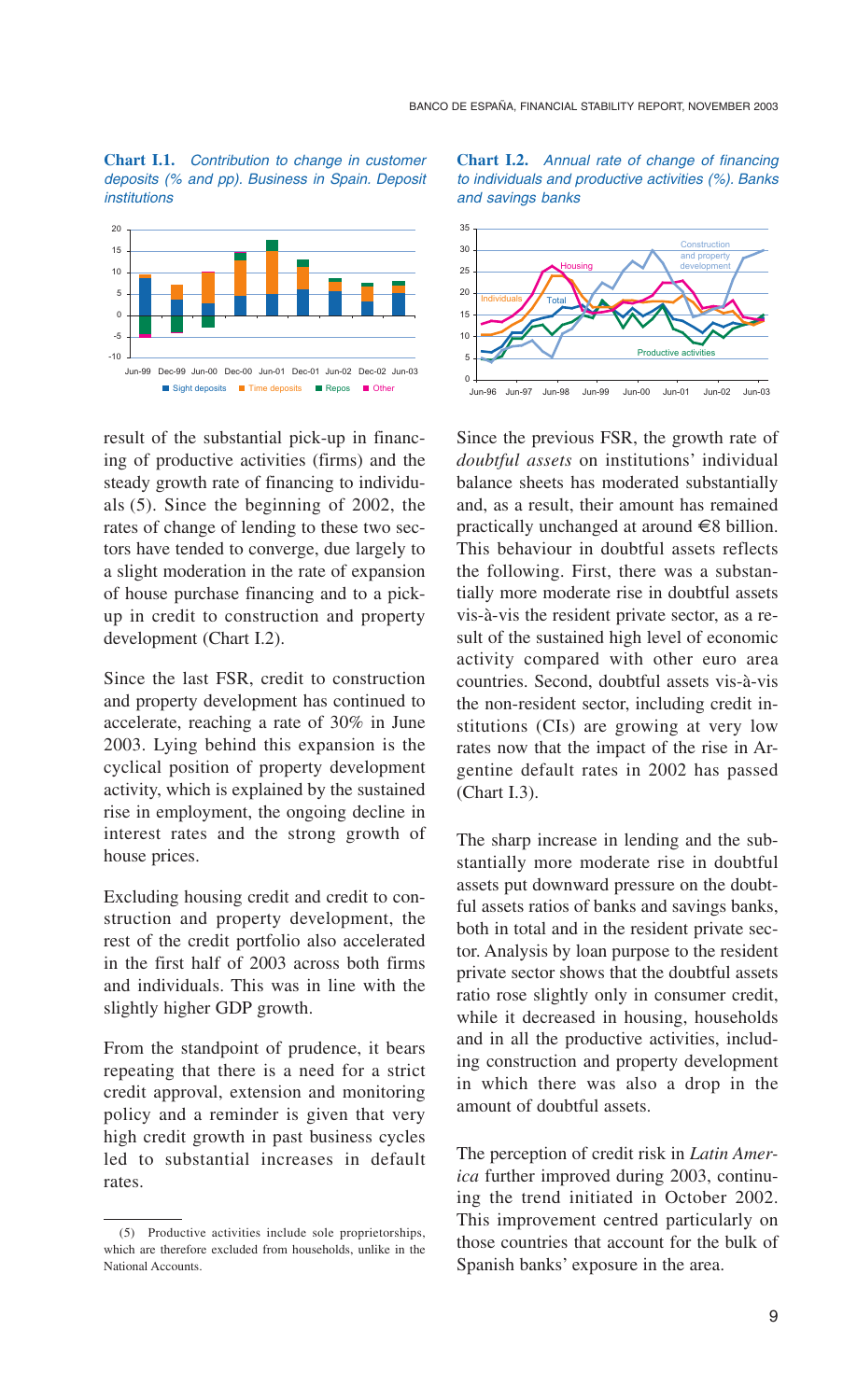### **Chart I.3.** *Year-on-year rates of change of total doubtful assets and contribution of their components (% and pp). Deposit institutions*



The *appreciation of the euro* against the Mexican and Chilean pesos and the Venezuelan bolivar in the first half of 2003 played a part in reducing the relative weight of the financial assets in the area (9.4% in June 2003 against 10.8% in December 2002), despite the appreciation of the Brazilian real and the Argentine peso (Chart I.4). Financial assets vis-à-vis residents in Spain represent 73.7% of the total, up 1.3 pp on December 2002.

The *strong competition* in the Spanish banking system, along with the progressively lower *level of interest rates,* is putting downward pressure on the net interest margin of institutions. A breakdown of the total spread between assets and liabilities in business in Spain (6) reveals the very low and declining amount of the liability spread





Sources: DataStream and in-house.





(Chart I.5). The asset spread is growing, but a good part of it has to be used to absorb the risk premium, which tends to increase in periods of economic slowdown and of higher credit to the private sector.

Since the previous FSR, the *world stockmarkets* have recovered and the volatility of the main indices has decreased substantially. This change in trend has permitted a certain recovery in the unrealised capital gains on Spanish deposit institutions' equity portfolios following the deterioration of recent years.

The stock market recovery since March this year, heralding a pick-up in the world economy which is however slow in materialising, will help to improve the situation of insurance companies affected these last few years by falling stock markets and rising claims. Spanish insurance companies have around 5% of their assets invested in equities, a substantially lower proportion than other European companies. They have therefore suffered less from these three years of continuously falling stock market prices (Chart I.6).

# **I.2. Credit risk**

# **I.2.1. Impact of the macroeconomic background**

### **I.2.1.1. Spain and the euro area**

The latest available data show stagnation in *euro area* growth (Chart I.7). Thus in

<sup>(6)</sup> The total spread can be written as the sum of the asset spread (average return on interest-bearing financial assets less average 3-month Euribor) and the liability spread (average 3 month Euribor less average cost of interest-bearing financial liabilities).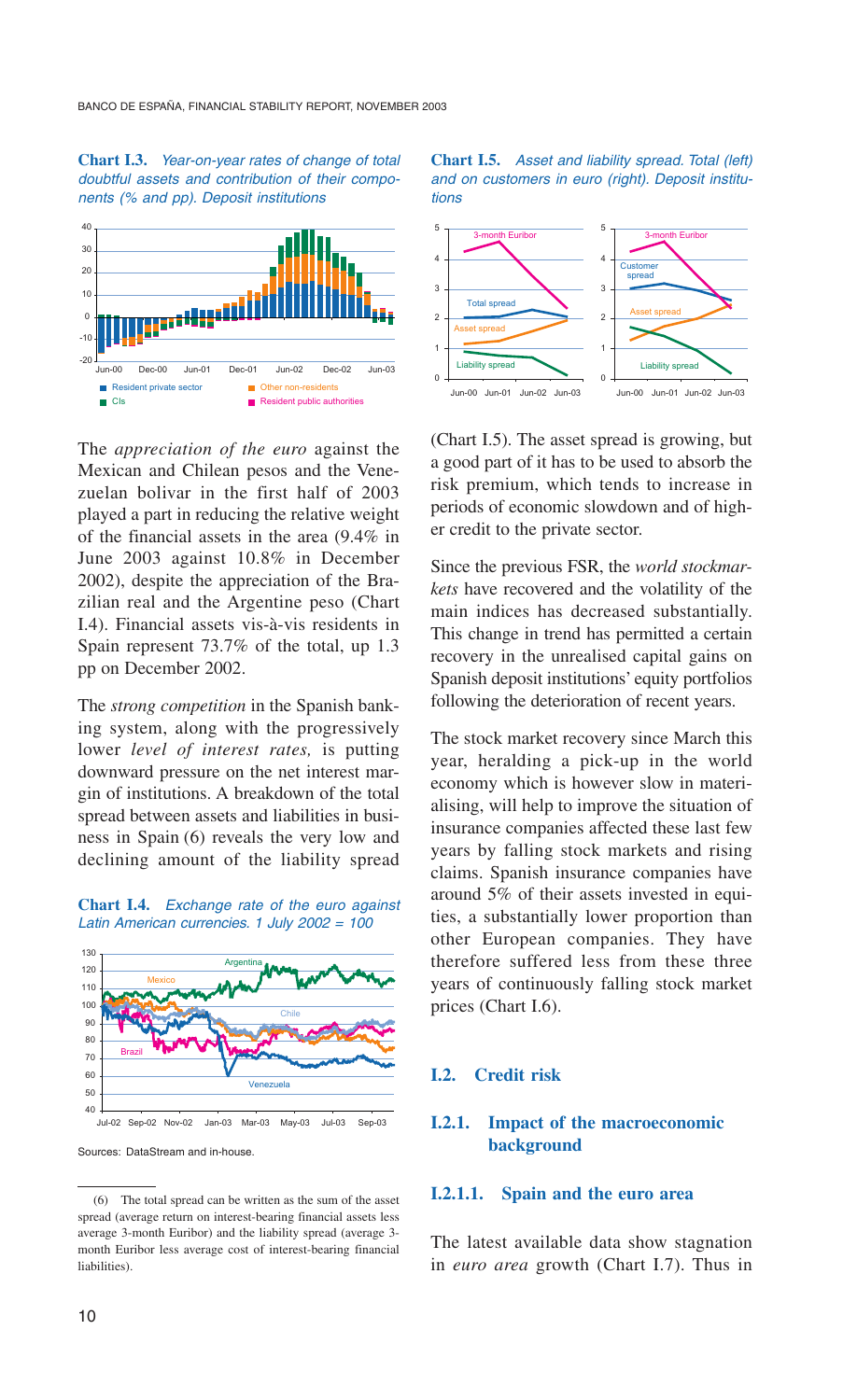**Chart I.6.** *Insurance stock indices. 1 January 1999 = 100*



Sources: DataStream and in-house.

2003 Q2, euro area GDP declined by 0.1%, and in year-on-year terms grew by 0.2%, 0.6 pp less than in the previous quarter. *Spain* continued to grow faster than the euro area average. In 2003 Q2 its GDP growth rate was 0.7% quarter-onquarter and 2.3% year-on-year, both figures being 0.1 pp higher than in the previous quarter.

The sound relative performance of Spain's economy in the recent period should not, however, lead us to overlook the fact that medium-term risks, pointed out in the previous FSR, persist. Thus the higher indebtedness of the non-financial private sector, partly attributable to lower interest rates, means that its debt-servicing capability is now more sensitive than in the past to possible adverse disturbances in income or in the cost of debt.

Meanwhile, houses are somewhat overvalued. This overvaluation is similar to that seen in the previous upturn at the beginning of the 1990s and, as occurred then, may be absorbed in a gradual and orderly manner.

Finally, the inflation differential vis-à-vis the euro area, despite having narrowed recently, continues to post positive values (0.9 pp in September). The persistence of positive inflation differentials is a mediumand long-term risk factor for the competitiveness of the Spanish economy.

### **Chart I.7.** *Real GDP (%). Year-on-year (lines) and quarter-on-quarter (bars) rates*



### *Non-financial corporations*

In the first half of 2003, the gross operating *profit* of the corporations that report to the Central Balance Sheet Data Office grew by 10%, in contrast to the fall posted in the same period of the previous year. The ordinary net profit, which includes financial revenue and financial costs, grew notably (10.8%), despite the slight fall in financial revenue and the small rise in financial costs as a result of higher indebtedness and commissions.

Net profit, which includes extraordinary income and expenses, was positive, following the negative figure in the first half of 2002 caused by the substantial net provisioning of corporations in that period, particularly the larger ones, to provide for losses in the value of investments abroad.

Against this background, the profitability *ratios* rose in the first half of 2003 with respect to the same period of 2002. Thus the ordinary return on investment rose from 8.3% to 8.4% and that on equity from 11.5% to 12.1%. This, together with the small reduction in the cost of debt, enabled the difference between the ordinary return on equity and the average cost of borrowed funds to remain above the level reported in the same period of 2002 (4.2%, against 3.8%).

The total financing received by Spanish non-financial corporations as a whole continued to grow at high rates, although this

Note: The Spanish index includes only two companies, compared with 34 in the European index.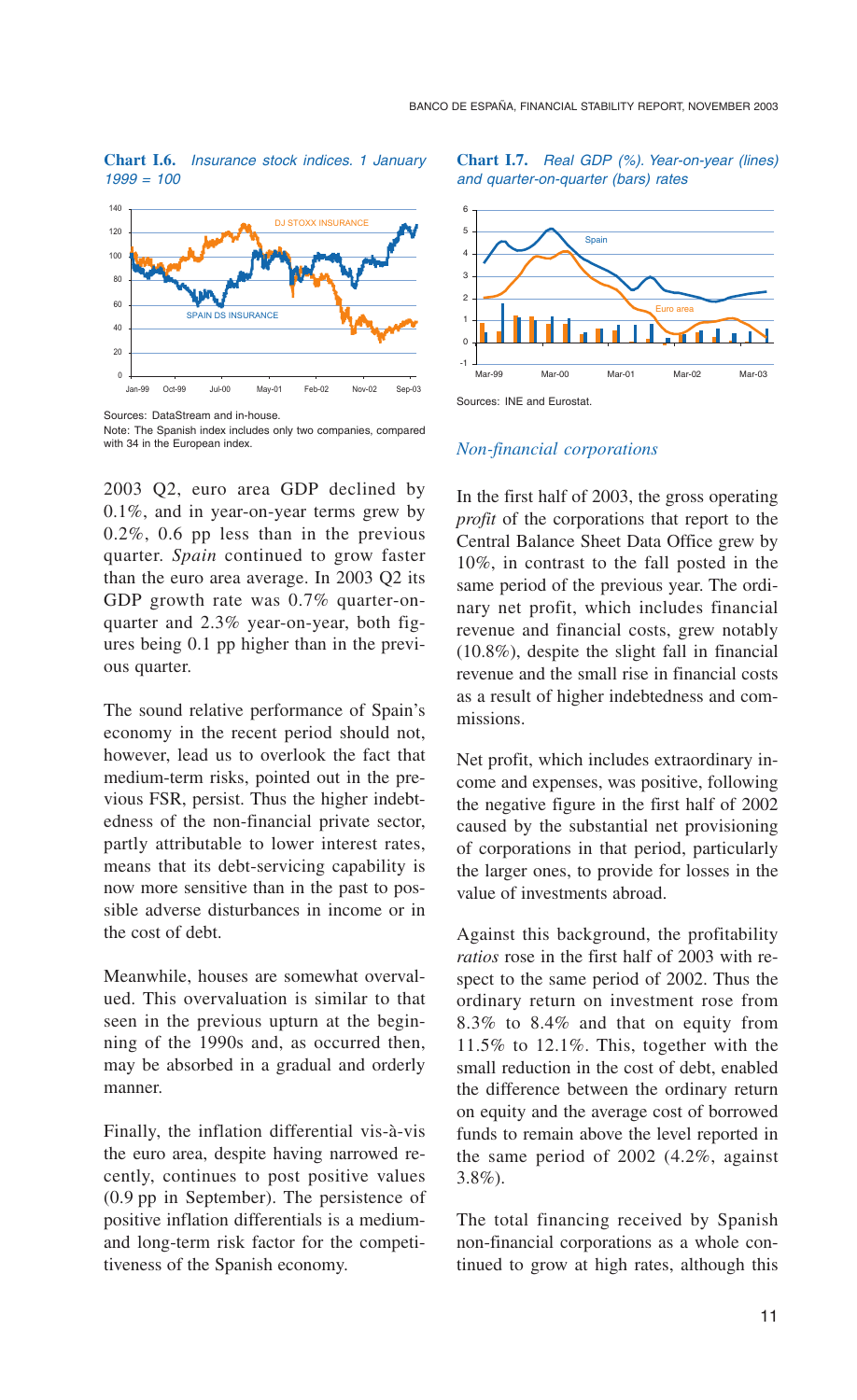### **Chart I.8.** *Indicators of the debt burden of nonfinancial corporations (right) and households (left) (%)*



(a) Includes interest and regular repayments. GDI: gross disposable income.

(b) Gross operating profit plus financial revenue.

pace has eased somewhat in the last few months. Thus in June the year-on-year rate was 13.6%, 1 pp lower than in December 2002. This behaviour gave rise to a further increase in the sector's *debt* ratios. In June 2003 the ratio of debt to gross operating profit plus financial revenue stood at 381.9%, against 369% in December 2002. However, this increase is the outcome of uneven behaviour depending on the type of corporation. Thus, while the larger corporations reduced their relative volume of borrowed funds, the small and medium-sized enterprises were responsible for raising the aggregate ratio.

The *debt burden* arising from interest borne by corporations (Chart I.8) decreased slightly in the first half thanks to the lower cost of debt, holding at moderate levels (19% of operating profit). According to the Central Balance Sheet Data Office, the debt burden indicator, which includes short-term debt and interest, also decreased in the same period.

If a distinction is made by corporate size (7), it is observed that the debt ratio (debt as a percentage of assets) of large corporations (annual sales above €50 million) differs from that of SMEs (annual

### **Chart I.9.** *Debt ratio (left) and debt burden (right). Large corporations and SMEs*



Sources: Registro Mercantil, Informa and in-house. Note: The data are the yearly median for each group of firms.

sales below  $\epsilon$ 50 million) (8). Chart I.9 shows that SME indebtedness has increased, although that of large corporations has also risen in the last few years. The convergence is more marked in the debt burden (financial costs as a percentage of profit before interest and taxes plus depreciation plus financial revenue). Although these financial costs have shown a slight rising trend since 1999, their levels in both large corporations and SMEs are substantially lower than in the first half of the 1990s.

# *Households*

In the first half of 2003, credit to households continued to grow briskly and in June the year-on-year rate of change stood at 15.5%, up 0.5 pp on December 2002. This, along with more moderate growth of gross household disposable income, further raised the sector's *debt* ratio to 87% in June 2003, more than 4 pp higher than at end-2002. This ratio is somewhat above the euro area average but much lower than in the US and the UK.

Despite the increased indebtedness of Spanish households, the associated *debt burden* remained at moderate levels thanks to the favourable behaviour of interest rates (Chart I.8).

<sup>(7)</sup> The information is supplied by Informa from the Mercantile Register and, once appropriately filtered, enables researchers to work with a yearly average of 125,000 corporations (the minimum of about 35,000 was in 1992 and the maximum of 220,000 in 2000).

<sup>(8)</sup> There is no single definition of SME or of large corporation. The one used here is that included by the BCBS in its proposed New Capital Accord.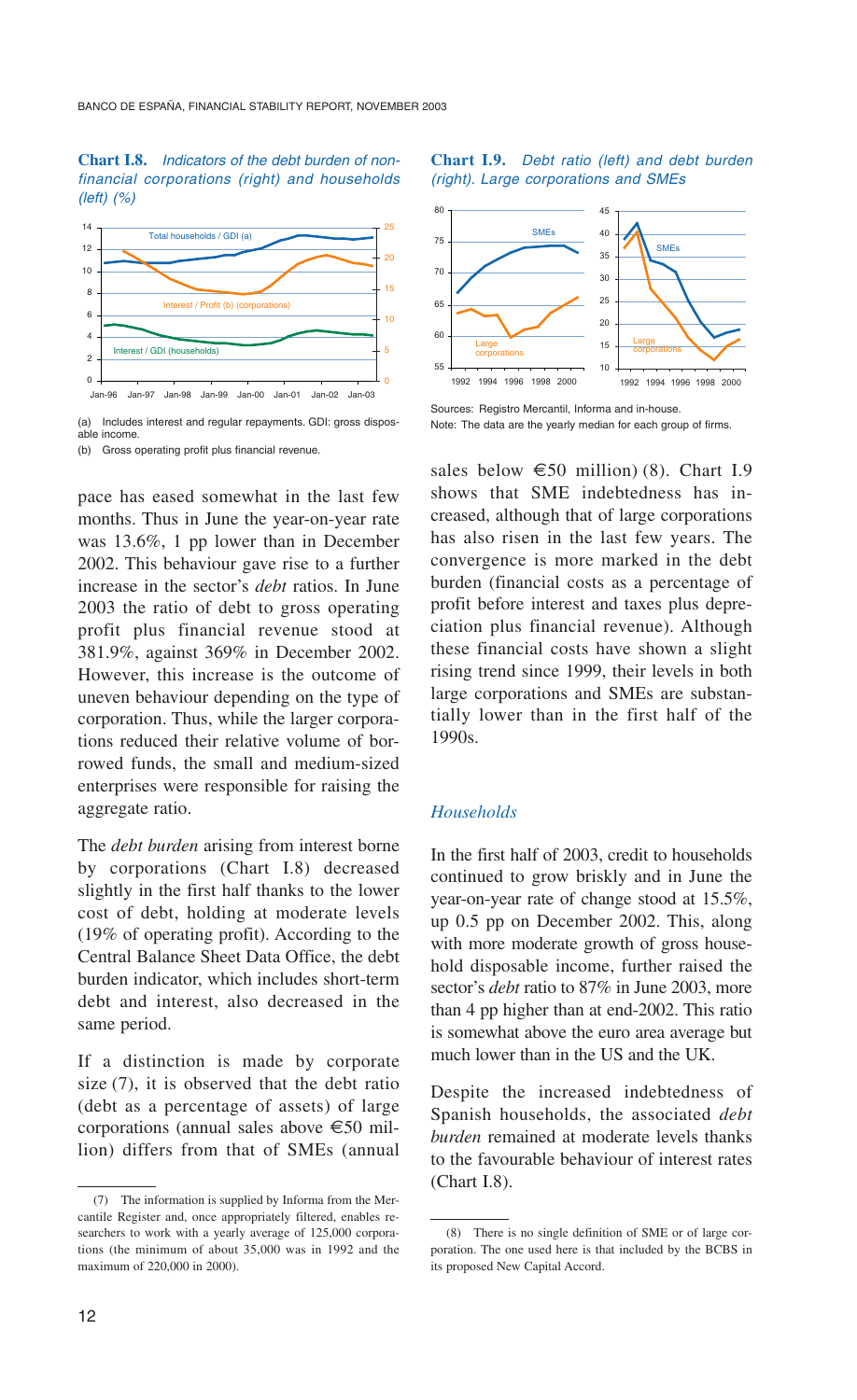Net household *wealth* continued to increase in 2003 Q1 as a result of the rise in house prices, which offset the additional liabilities incurred and the stock market price falls still being recorded in the main equity markets. In Q2 the stock markets recovered, while the climb in property asset values continued. In short, the available indicators suggest that in the first half of the year, the wealth position of households improved, although the sector's higher debt levels meant that vulnerability to possible adverse disturbances increased.

# **I.2.1.2. Rest of the world**

After a hesitant 2003 Q1, the international economic picture improved rapidly. Although this improvement and its prospects continue to be linked to the performance of the US, the upturn also spread to numerous parts of the world, except for the euro area and Latin America, which either remained sluggish or recorded a slowdown in recovery.

Geopolitical risk, which some months ago was a major source of uncertainty as to when the recovery would come and how strong it would be, tended to subside once the military conflict in Iraq ended. This, along with accommodative demand policies, encouraged the resurgence of activity.

Nonetheless, despite this renewed optimism, some of the macroeconomic imbalances present in 2002 continue uncorrected or have even worsened. The pattern of global recovery, based largely on the US economy, makes it more complicated to correct these imbalances. In addition to the large US external deficit, other reasons for caution are high household debt and the sharp deterioration in the levels and prospects of public finances in the major economies (USA, Japan and the euro area).

In the *United States,* GDP growth rose to 3.3% (annualised rate) in Q2. Although the contribution of government expenditure was significant (1.5 pp), other key items

like business investment also performed well. Even so, the labour market has yet to recover, with net destruction of 600,000 jobs in the course of 2003. This phenomenon, should it persist, casts some doubt on the sustainability of private consumption. By contrast, the narrowing of the corporate bond differential indicates a reduction in the perception of risk associated with business credit (Chart I.10).

In *Japan,* GDP growth in 2003 Q2 stood at 3% (annualised rate), driven by private investment. Business confidence improved notably, underpinned by the rise in profits and by the gradual recovery abroad. In any event, the prospects for recovery are still fragile insofar as they depend on the global situation, since domestic demand continues to be handicapped by the falls in prices and wages and by the weakness of the financial system, which does not favour credit expansion.

Regarding *Latin America,* the first half of 2003 was marked by a slowdown in activity in the region as a whole, which choked off the incipient economic recovery initiated in 2002 Q2. Thus, after year-on-year growth of 1.6% in 2003 Q1, growth in 2003 Q2 was barely 0.7%. Behind this figure lie major differences among countries.

The recoveries of recent quarters in the two main economies in the region, *Mexico* and *Brazil,* were cut short, particularly abruptly in the latter country. *Chile* and *Colombia,*  where the expansion had gained greater momentum, also saw a slowdown in their growth rates towards the end of the half. Only *Argentina, Venezuela* and *Uruguay,* emerging from deep recession, showed an upward growth path at the end of the first half. Excluding them, the region would have had slightly negative year-on-year growth rates.

The recent relaxation of demand policies and the prospects of increased global buoyancy suggest that the recovery seems to be under way, but the indicators made known in the second half do not clarify this question.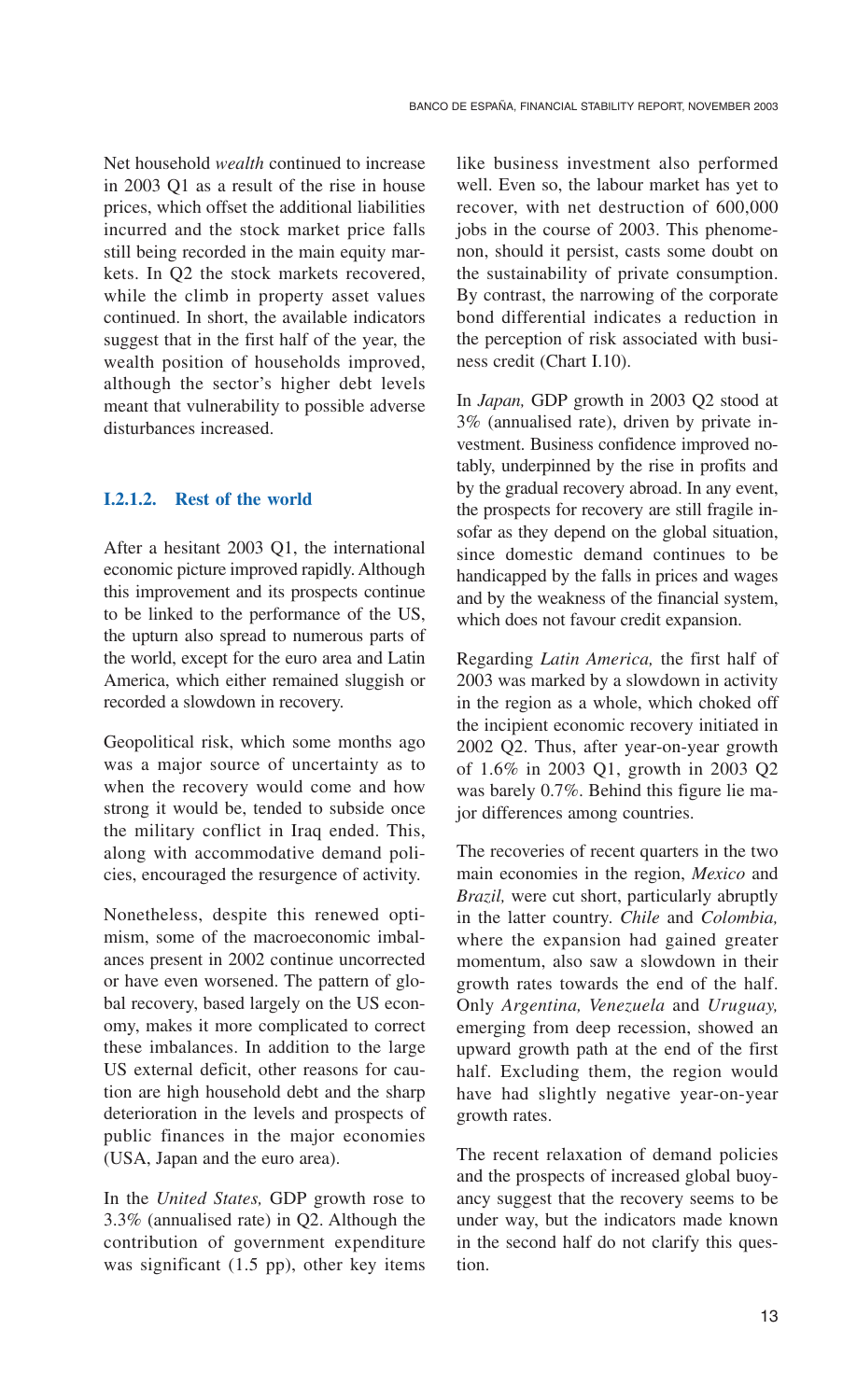### **Chart I.10.** *Interest rate differential between private-sector and Treasury bonds. USA (bp)*



**Chart I.12.** *Sovereign spreads (bp)*





Source: Bloomberg.

Q1 saw an appreciable rise in inflation (15% year-on-year in the area as a whole), induced in certain cases by the cumulative currency depreciations. However, in Q2 prices returned to a moderate path, which left the year-on-year inflation rate at around 10%.

Against this background, *credit* extension by the banking system in real terms stabilised at negative rates of change of around 5% in Latin America as a whole (Chart I.11). In Argentina the sharp fall in credit in 2001 and 2002 eased; even so, negative year-onyear rates exceeding 20% were recorded. In Brazil, credit remained flat, whereas Mexico, after an appreciable surge towards the end of 2002, saw credit growth ease to 7% year-on-year.

The sharp reduction in the *spread* on sovereign bonds with respect to US bonds was evidence of a notable improvement in in-



**Chart I.11.** *Year-on-year rate of change of real credit to the private sector (%)*

ternational investor sentiment towards Latin America (Chart I.12). Influencing this outcome were, on the one hand, external factors such as the lower global perception of risk against a background of ample liquidity and, on the other, the economic discipline shown by the new governments in Brazil and Colombia, and the IMF support to various countries in difficulty, such as Ecuador, Colombia, the Dominican Republic, Uruguay and, in particular, Argentina.

The area spread narrowed to half, i.e. to 650 basis points (bp), from the high in October 2002. The improvment was transmitted relatively evenly, with falls of more than 50% in most countries. The country that benefited most was Brazil, where a reduction exceeding 70% took the spread to the lowest level since January 2000. Chile and Mexico, where the levels were already very low, also recorded minimums.

The rapid narrowing of spreads and their return to the levels prior to 2001 can be interpreted as a restoration of normality following the turmoil of the last few years. Recently the rise of approximately 100 bp in the US bond yield was offset by a fall in sovereign spreads, which means that financing terms in Latin America did not become harsher as a result of the rise in US long-term interest rates (9).

Sources: National statistics and WEFA.

<sup>(9)</sup> Box I.1 analyses the structure of public debt in Latin America.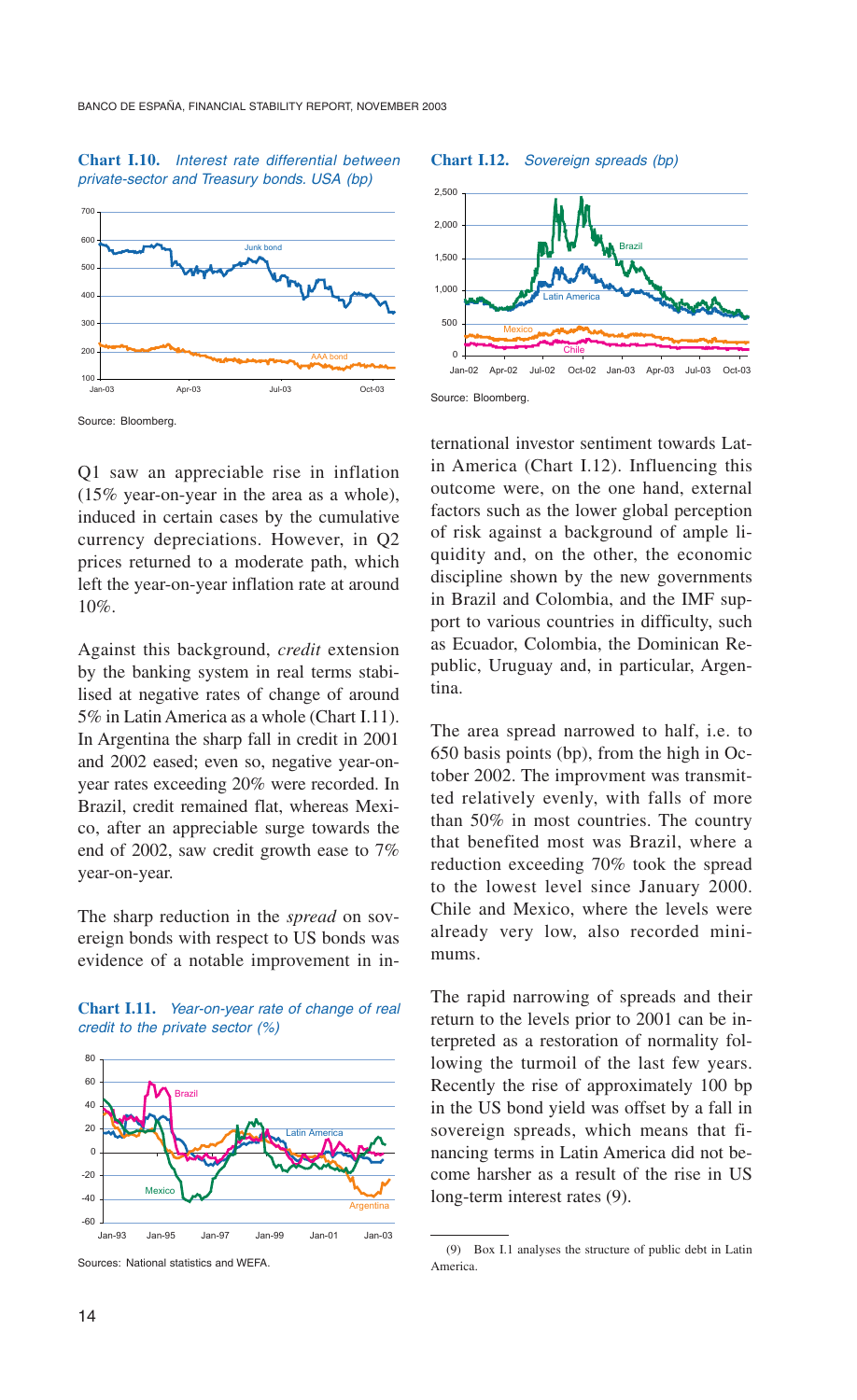# **Box I.1**

### **Level and composition of public debt in Latin America**

The public debt of Latin American economies has grown rapidly in recent years, to relatively high levels if their limited ability to generate funds is taken into account. Owing to their turbulent financial history, these countries have difficulty in borrowing in local currency, at long term and at fixed interest rates, which means that they are excessively exposed to interest rate, exchange rate and refinancing risk. For this reason, another important factor in assessing the vulnerability associated with a given stock of public debt is its composition in terms of maturity, currency, interest rate and degree of indexation.

The gross public debt of the main countries in the region averaged 70.2% of GDP at the end of 2002 (Chart A). Although this figure is distorted by the exceptional case of Argentina (152%), the average without this country is still high (58.5%), due to the weight of Brazil (debt equal to 72.6% of GDP), Colombia (73.3%) and Uruguay (89%). Although this level is similar to that of industrialised countries as a whole (averge of 65% in 2002), the ability to generate funds through taxation is lower in Latin American countries and the cost of debt is notably higher. Moreover, the last five years have seen significant growth in the debt ratio due to currency depreciation, to interest rate rises resulting from the successive financial disturbances and to the continual recognition of contingent liabilities arising mainly from the recapitalisation costs of banking systems in crisis and, in certain cases, from the reform of welfare systems.

Another major difference between Latin American debt and that of industrialised countries is the higher proportion of *foreign debt,* defined as that held by non-residents (52.5% of the total), which is an additional source of vulnerability, given the scant ability to generate foreign currency of many of these countries (due to their low degree of openness) and their dependence on international capital markets, which may be inaccessible to them in times of turmoil. In addition, this debt, generally denominated in foreign currency, calls for appropriate management of exchange rate risk, for which the proper instruments are not always available in the scantly developed financial markets of these countries.

The composition of *domestic public debt* (Table A) is also significant because certain instuments, such as floating rate debt and debt tied to the exchange rate – the latter defined as both foreign currency debt issued domestically and domestic currency debt indexed to the exchange rate – are more sensitive to financial conditions, which are often volatile. Debt indexed to the inflation rate represented, on average, 27.6% of the total, with Chile, Colombia, Mexico and Argentina (1) above the average by a fair margin. Brazil and Uruguay have made notable efforts to raise the weight of this debt, yet it is still low. Most countries have a significant proportion of debt indexed to the exchange rate, although Mexico and Colombia have reduced it to minimal levels. This debt generates problems similar to those of foreign debt, since it increases public sector exposure to exchange rate risk.

Also noteworthy is the high weight of *floating rate debt* in countries such as Brazil and Venezuela, which makes debt and debt service more sensitive to interest rate risk in countries subject to frequent financial disturbances. Finally, mention should be made of the cases of Mexico and Colombia, the domestic debt of which consists predominantly of fixed-rate debt and of inflation-indexed debt, which is the healthiest combination from the standpoint of vulnerability.

In sum, debt management strategy is a key element in reducing the vulnerability of these economies and should focus on limiting the exposure to interest and exchange rate risk. Inflation-indexed debt and particularly fixed-rate debt allow more predictable and stable financial management. Although agents tend to be reluctant to invest in this type of debt because it carries more risk, it seems advisable to look for mechanisms to heighten savers' interest in these instruments. A key factor in enhancing their appeal is a stable economic and financial environment, which mitigates the perception

<sup>(1)</sup> In Argentina the inflation-indexed debt rose from a zero weight to a 68.7% weight due to the pesoification of a considerable part of the domestic debt and its subsequent indexation to inflation following the 2001-2002 crisis.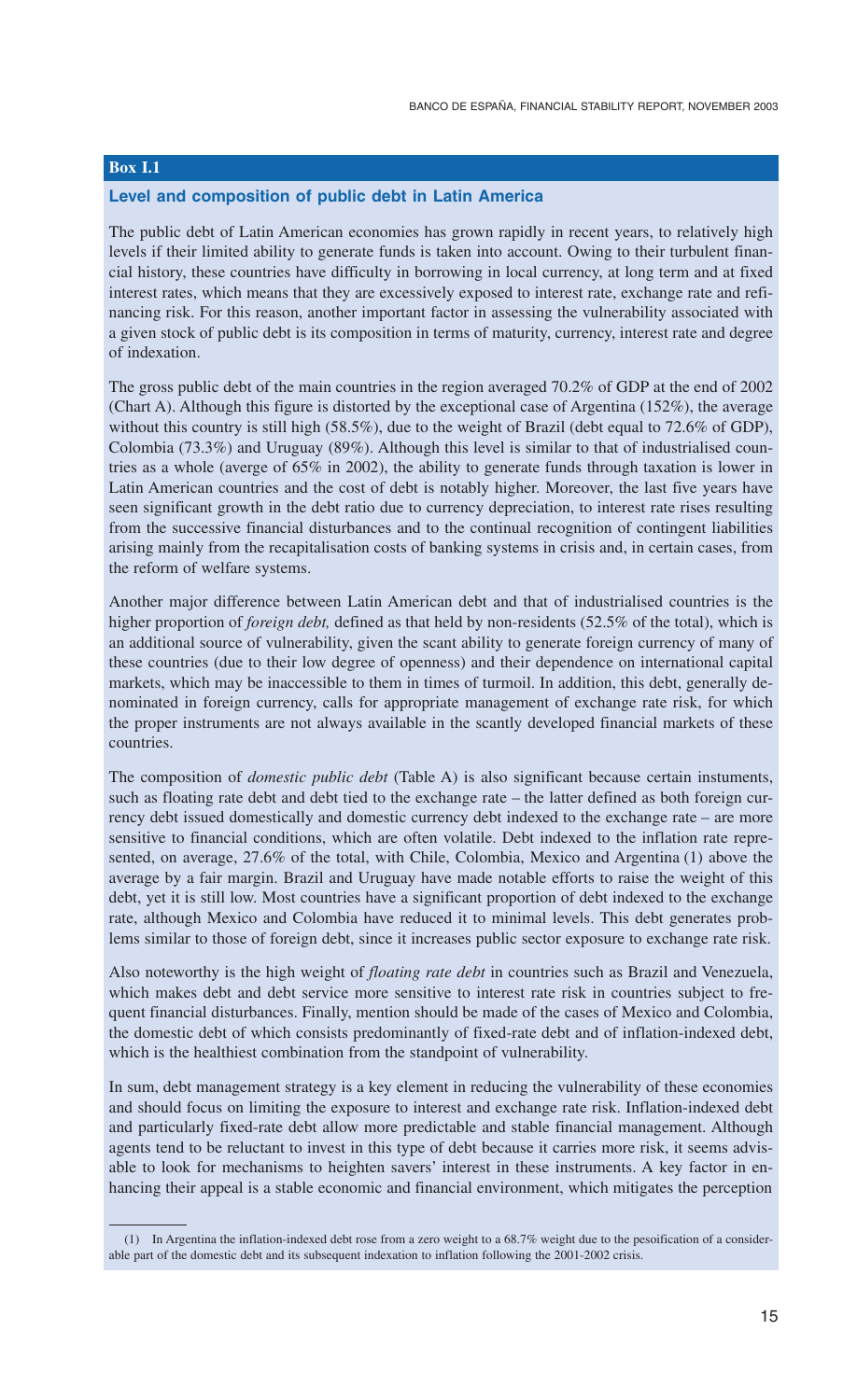# **Box I.1** (cont'd)

of risk by agents. In this connection, tight fiscal discipline is positive for debt behaviour, not only because it reduces the borrowing requirement, but also because it helps to ensure a stable environment conducive to the use of less costly financing instruments and therefore to improved debt management.





Sources: Ministries of Economy and Finance of each country, IMF and in-house. Note: The data refer to the broadest definition of the public sector available for each country.

**Table A.** *Composition of Latin American domestic debt. December 2002 (% of total domestic debt)* (a)

|                                                                                             | Argentina                 | <b>Brasil</b>              | Chile                        | Colombia                        | Méjico               | Perú                     |                                 | Venezuela Uruguay        | Promedio (e)                 |
|---------------------------------------------------------------------------------------------|---------------------------|----------------------------|------------------------------|---------------------------------|----------------------|--------------------------|---------------------------------|--------------------------|------------------------------|
| Inflation-indexed debt (b)<br>Exchange rate-linked debt (c)<br>Other<br>* Floating rate (d) | 68.7<br>25.1<br>6.2<br>nd | 11.4<br>33.6<br>55<br>41.9 | 44.4<br>28.9<br>26.7<br>22.9 | 45<br>$\overline{4}$<br>51<br>9 | 43.1<br>56.9<br>11.1 | 0<br>39.3<br>60.7<br>6.4 | $\Omega$<br>6.8<br>93.2<br>78.4 | 7.9<br>87.5<br>4.6<br>nd | 27.6<br>28.2<br>44.3<br>28.3 |
| * Fixed-rate and other                                                                      | nd                        | 3.1                        | 3.8                          | 42                              | 45.8                 | 54.3                     | 14.8                            | nd                       | 27.3                         |

Sources: Ministries of Economy and Finance of each country, IMF and in-house.

(a) In the cases of Brazil, Mexico and Uruguay the domestic debt analysed comprises government securities; in the other cases it is defined more broadly to include bank loans and other sources of financing.

(b) Includes domestic debt the principal or interest of which is in some way tied to the inflation rate.

(c) Includes domestic debt that is denominated in a foreign currency or the principal or interest of which is tied to an exchange rate.

(d) Depending on the country, includes floating-rate debt or debt the yield of which is tied to a reference interest rate.

(e) Unweighted simple average.

# **I.2.2. Impact of institutions' credit policy**

# *Credit growth*

The high growth rates of housing credit and of credit to construction and property development in the last few years (Chart I.2) have led to a progressive increase, more marked since mid-1999, in the relative weight of this type of financing in credit to the resident private sector (Chart I.13). In June 2003, it accounted for slightly less than two-thirds of credit growth, with the two business segments making nearly equal contributions.

Chart I.14 shows that the high growth rate of credit to construction and property development, rather than being concentrated in a small number of institutions, is a general process. A not insignificant percentage of institutions, with a notable relative weight, posted very high rates of increase which call for a rigorous credit screening policy.

The previous business cycle saw an expansion of credit to the real estate sector which, with the onset of recession in 1993, gave way to a much faster rise in the default rate than in the other business segments, in which lending had grown much more moderately (Charts I.15 and I.16).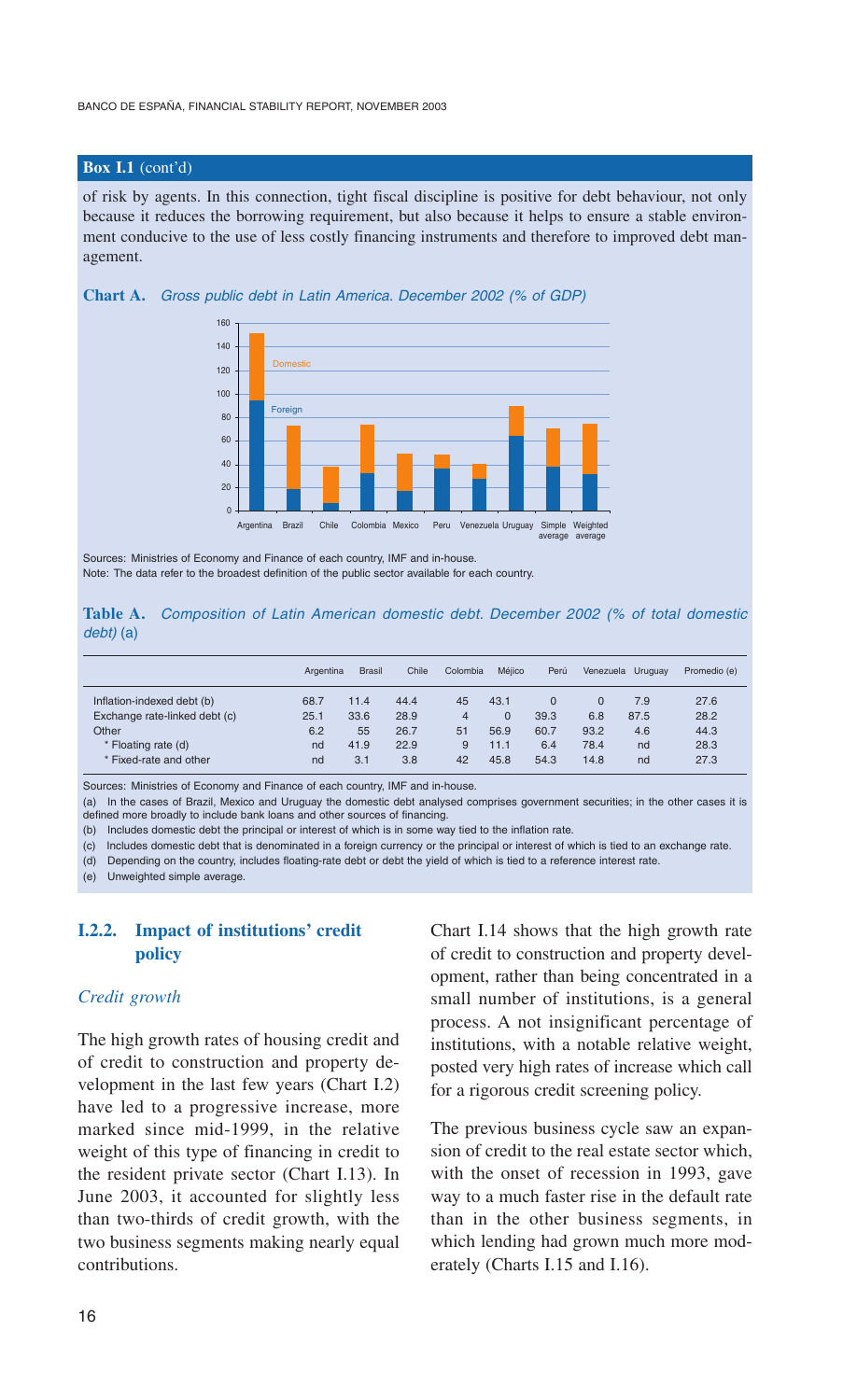**Chart I.13.** *Percentage structure (left) and contribution to the growth of credit to the resident private sector (right) (% and pp). Banks and savings banks*



*Asset securitisation*

The total assets securitised by Spanish deposit institutions continued to increase in the first half of 2003, although the more moderate rates meant that their relative weight in credit ceased to rise (Chart I.17). The search for liquidity with which to finance the strong credit expansion, as well as the management of capital, are the main forces impelling securitisation.

If the impact of securitisation on the outstanding credit balance is neutralised, it can be seen that the credit portfolio would be growing at 15.5% year-on-year in June 2003 (up 1.1 pp), while if the amount of securitised mortgage assets is added to mortgage loans, the growth rate increases by 1.2 pp to 22.5%.

In the last twelve months Spanish institutions have substantially stepped up their

**Chart I.14.** *Distribution of rate of change of credit to construction and property development by bracket (left) and density function (a) (right) of credit to the resident private sector. Deposit institutions*



(a) In this case, as in the rest of the FSRs, the density function is approximated by means of a *kernel* estimator*.*

### **Chart I.15.** *Year-on-year rate of change in corporate credit (%). Deposit institutions*



fund raising via the issuance of mortgage certificates or *cédulas hipotecarias* (their amount has more than doubled since June 2002). Although this is not strictly securitisation (the assets remain on the balance sheet and liabilities increase by the amount of the certificates issued) and it does not free up any capital, it does provide liquidity through the issuance of securities linked to the mortgage credit portfolio. The cost of the financing obtained and the investor demand largely explain this behaviour.

# *Risk profile of the credit portfolio*

The risk profile of the credit portfolio (obtained by the standard method for calculation of the statistical provision) has decreased over the last three years (Chart I.18), in line with the higher relative weight of mortgage transactions. However, it is possible that transaction quality (probability of default) has trended differently, although no information is available in this respect.





Dec-84 Dec-86 Dec-88 Dec-90 Dec-92 Dec-94 Dec-96 Dec-98 Dec-00 Dec-02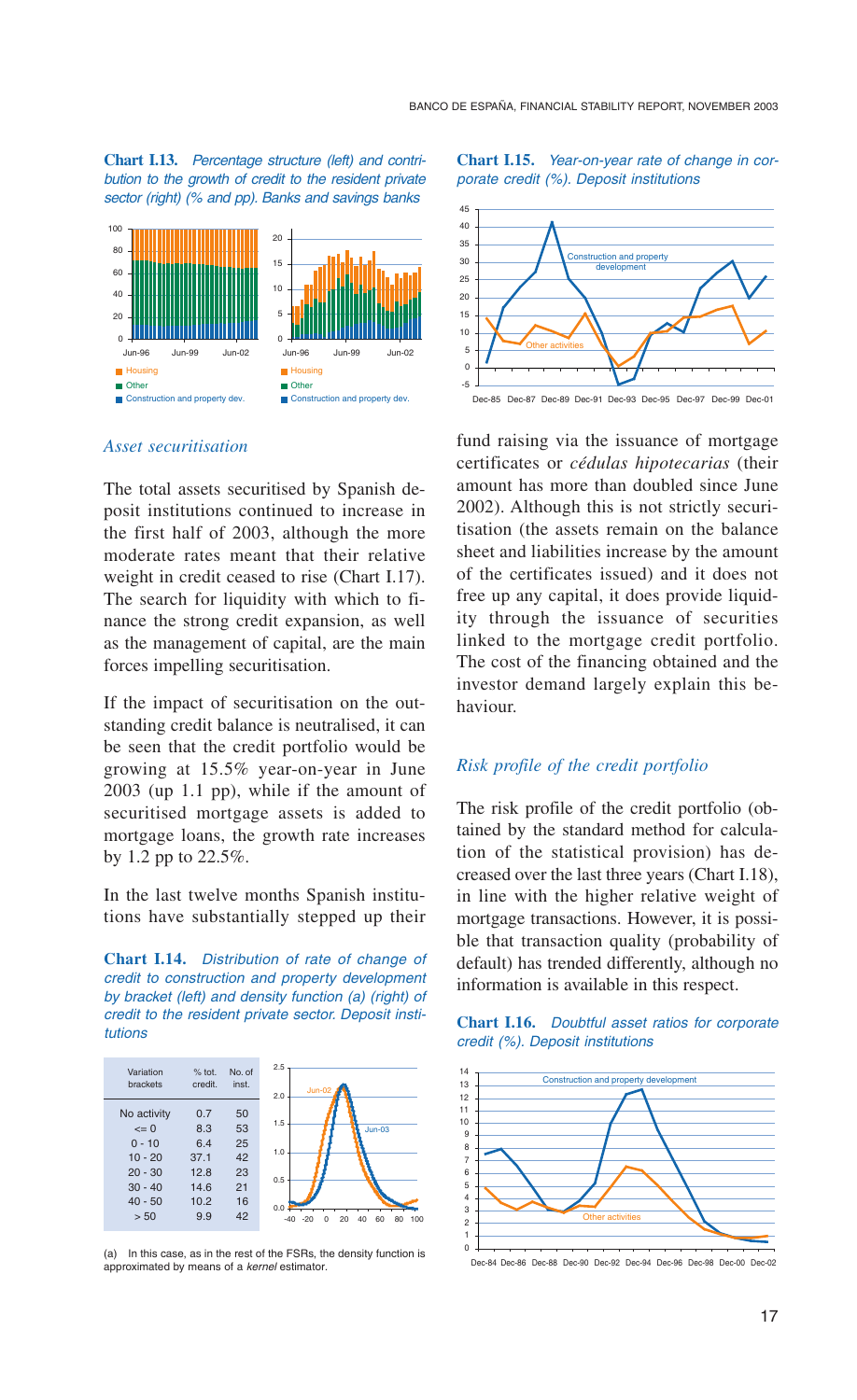### **Chart I.17.** *Relative weight of securitised assets in credit portfolio (%). Deposit institutions*



Box I.2 shows a possible way of monitoring more closely the quality of institutions' credit portfolios. In this connection, Basel II is a stimulus not only for institutions to develop their own credit risk models, but also for supervisors to do the same, particularly those that, as in Spain, have detailed credit default information through the Central Credit Register (CCR).

# *Doubtful assets*

The practical absence of change in deposit institutions' doubtful assets at individual level, along with the strong credit growth, resulted in an additional decrease in the already low doubtful asset ratios in the first half of 2003. The doubtful assets ratios of banks and savings banks barely differed (Chart I.19).

In line with the lower default rates mentioned above, the distribution of doubtful assets ratios improved with respect to June 2002 (Chart I.20). Although a considerable number of institutions have doubtful assets ratios that are twice the average, their very

### **Chart I.18.** *Changes in risk profile (%)*







small size means that, in all, they represent less than 2% of the total credit portfolio.

### **I.3. Liquidity risk**

### *Markets*

Since the previous FSR, the liquidity conditions on Spanish markets have been generally positive. Such conditions on *stock exchanges,* measured in terms of the weighted average range of the market as a whole, gradually recovered from 2003 Q2 onwards. Specifically, the average contraction of this differential for the three firms with the largest market capitalisation on the Spanish stock market was nearly 14%. The correlation of this with the rise in the volume of shares traded on the stock market since July seems to confirm that the deterioration in liquidity conditions noted in previous reports was partly circumstantial.

The *government debt market* spreads between bid and ask prices continued to fluctuate around 4 bp for ten-year bonds and around 3 bp for three-year bonds. On the information available up to 2003 Q3, the central government debt trading volumes, measured as daily averages, were similar to those in 2002. Regarding primary market liquidity, significantly the favourable trend of State revenue prompted the announcement in September to cut the gross issue volume planned for 2003 by  $\in$ 8.7 billion.

On the *AIAF market,* cumulative trading until September was up by more than 33%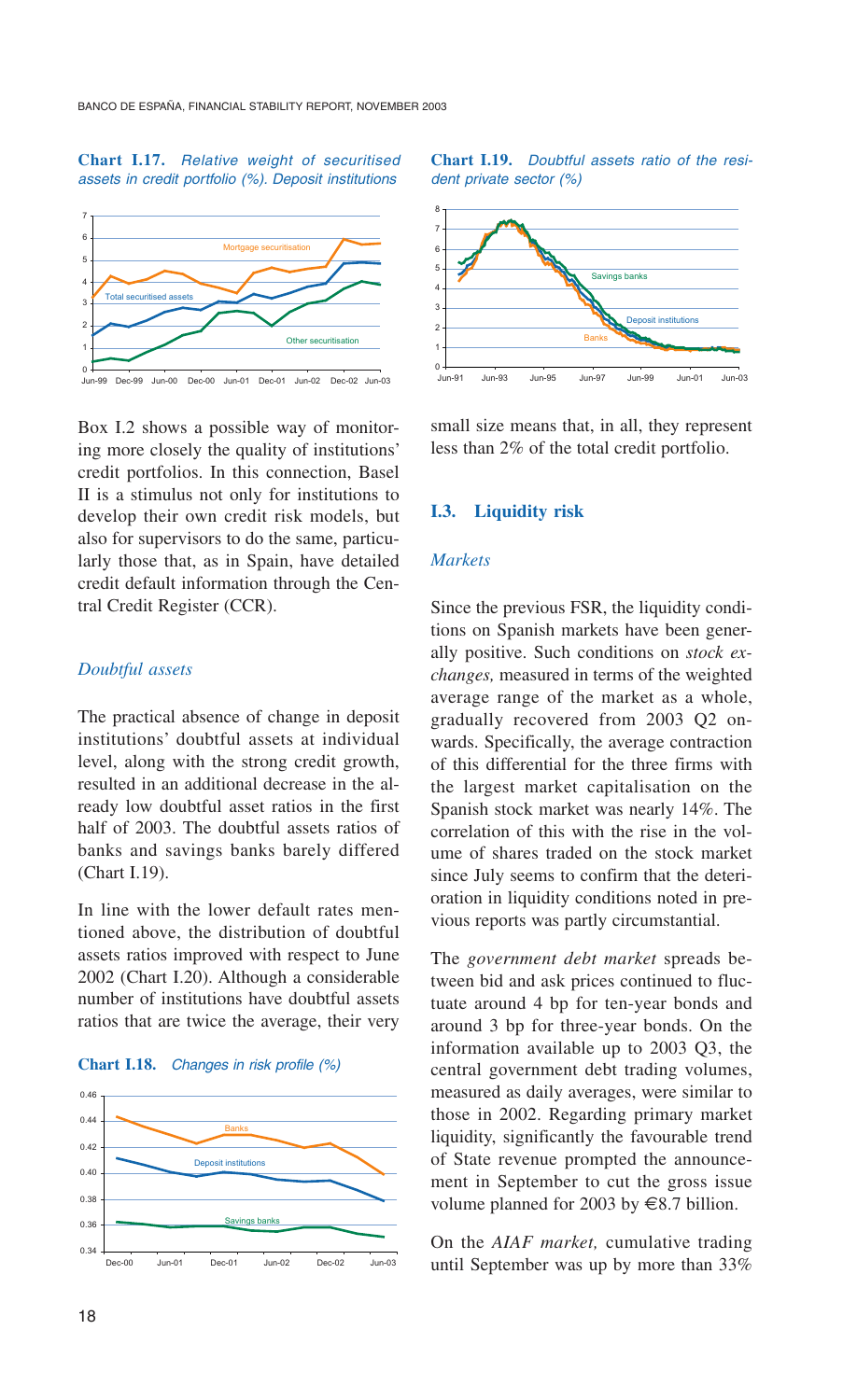# **Box I.2**

### **How the probability of default is affected by certain characteristics of loans, lenders and the economic environment**

Pillar 1 of the New Capital Accord provides that, for the determination of capital requirements, institutions can develop their own internal models for calculating the *probability of default (PD)* associated with a borrower. The supervisor must examine and, if appropriate, validate these models. Extremely useful for this purpose is the supervisor's own experience acquired in developing its own models to determine PD based on available information.

In this respect, it may be of interest to measure how the PD is affected by certain characteristics of credit transactions and of lenders, while controlling for the economic environment (cycle, sector of activity and region in which the borrower operates). This analysis complements that conducted at borrower level (1) because the transaction-by-transaction analysis does not involve the loss of information that, however, does disappear when aggregating at borrower level (e.g. existence or not of guarantees, term, type of instrument, currency and type of lender).

By means of regression analysis *(logit* model) using data on more than three million *corporate loans* from the Central Credit Register (CCR) covering a full cycle of the Spanish economy (1988 to 2000), it is possible to simulate how the PD is affected by changes in the characteristics of transactions, of the lender or of the economic environment (2). It is also possible to distinguish between various alternative hypotheses described in the theoretical literature (regarding the role of guarantees, the type of lender and the lender-borrower relationship). A novel aspect of this analysis is that it is conducted using an *ex post* measure of risk, unlike the *ex ante* variables to date in the empirical literature.

Table A shows the main results (3). Loans extended by *savings banks* have a PD that is 0.6 pp higher than that of bank loans. This difference can be explained by the lesser historical specialisation of savings banks in corporate lending and their aggressive entry into this business segment in the late 1980s and early 1990s. A certain unfamiliarity with the corporate credit market, along with a desire to rapidly build market share, contributed to the occurrence of adverse selection. A larger *number of banks doing business with the borrower* reduces the PD, perhaps because it evidences a lesser role of relationship banking and closer screening of transactions by lenders. The PD increases with *loan size,* whereas *borrower size* is negatively related to it. The existence of *collateral* in loans is an *ex post* sign of risk, i.e. a 100% secured loan has a PD that is 1.2 pp higher than an unsecured loan. Apparently lenders classify borrowers by the quality observed and those of lesser quality have to provide collateral as a condition for receiving the loan. Other guarantees (from other banks or from the public sector) scarcely influence the PD. Regarding *term,* shorter-term loans have a higher PD than longer-term loans, which could be evidence that banks are more selective in assuming credit risk when the transaction term is longer. Much the same happens in *foreign currency* loans. Also, the *cyclical profile of credit risk* is clearly observable, the PD being much higher in 1993 than in the other years analysed.

| Table A.<br>- Marginal effect in percentage points on the probability of default (PD) |                 |                                |                 |  |  |  |
|---------------------------------------------------------------------------------------|-----------------|--------------------------------|-----------------|--|--|--|
| Variable                                                                              | Marginal effect | Variable                       | Marginal effect |  |  |  |
| Savings banks                                                                         | 0.60            | Term $<$ 1 year                | 1.10            |  |  |  |
| Co-operatives                                                                         | 0.05            | Term 1 to 5 years              | 0.27            |  |  |  |
| Specialised credit institutions                                                       | 0.76            | Currencies other than the euro | $-2.13$         |  |  |  |
| Number of banks doing business with the borrower                                      | $-0.05$         | 1987                           | $-2.55$         |  |  |  |
| Loan size $(\epsilon m)$                                                              | 0.04            | 1990                           | $-2.46$         |  |  |  |
| Net borrower size $(\epsilon m)$                                                      | $-0.87$         | 1997                           | $-2.14$         |  |  |  |

### **Table A.** *Marginal effect in percentage points on the probability of default (PD)*

Partially secured (>50%) 1.90<br>Other quarantees 0.01

Other guarantees

Note: Marginal effect on the PD of an unsecured euro-denominated financial loan from a bank in 1993 with a term exceeding five years, i.e. the difference between the PD estimated for the reference group at the average values of the continuous variables when the<br>Ioan has that characteristic and the PD when the Ioan does not have that characteristic thereof.

100% secured 1.20 2000 –3.28

<sup>(1)</sup> See Trucharte, C. and A. Marcelo (2002): "Un sistema de clasificación *(rating)* de acreditados", *Estabilidad financiera,* n.º 2, marzo, pp. 93- 115.

<sup>(2)</sup> For the analysis methodology, information characteristics and robustness of results, see the paper by G. Jiménez and J. Saurina entitled "Collateral, type of lender and relationship banking as determinants of credit risk", forthcoming in the *Journal of Banking and Finance.*

<sup>(3)</sup> Results by type of instrument, sector of activity and region are not shown, although these variables have been included in the regression.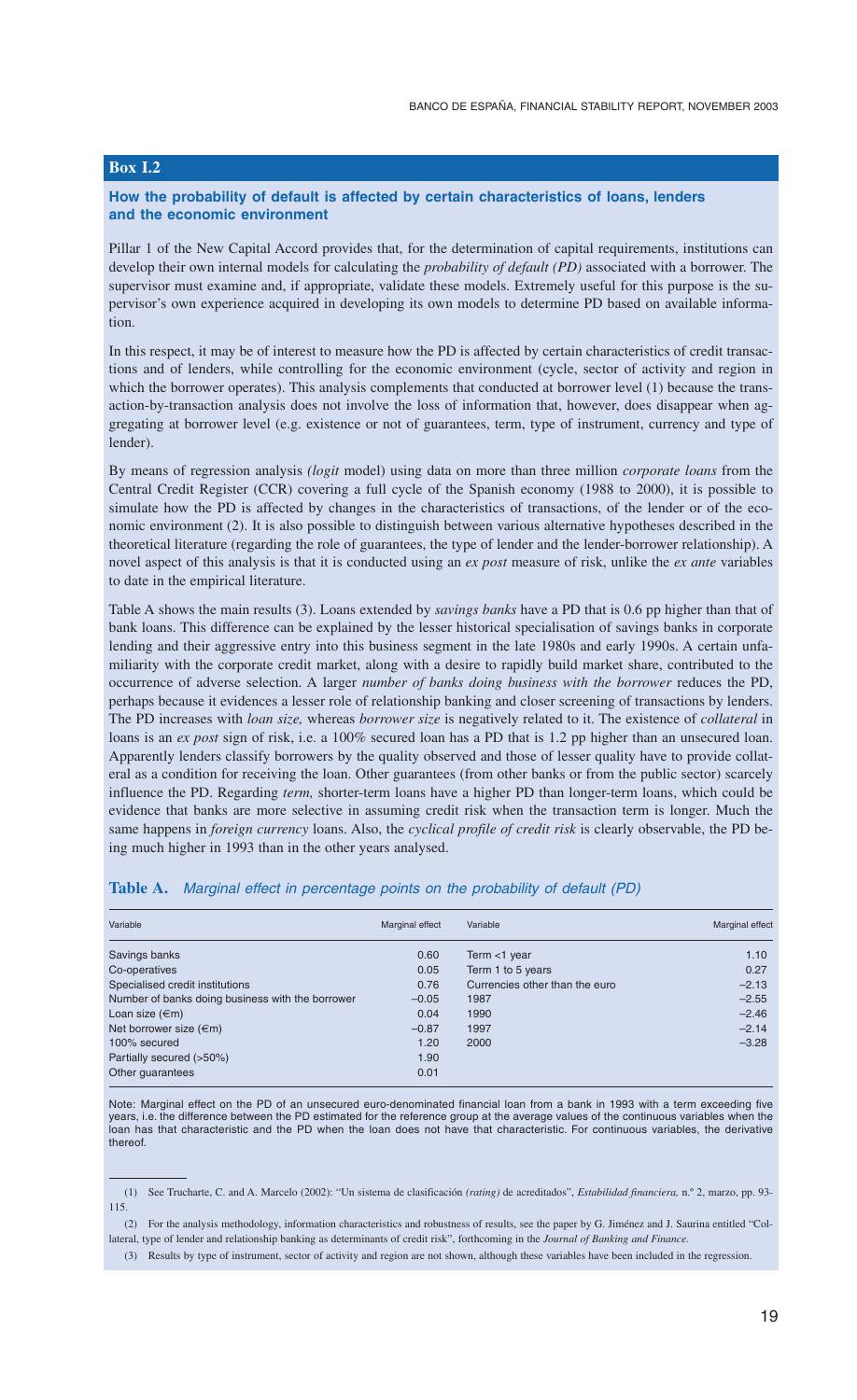**Chart I.20.** *Breakdown of the resident private sector doubtful assets ratio into brackets (left) and credit density function (right). Deposit institutions*



with respect to the same period of 2002. Looking at the various instruments, promissory notes, particularly those of finance companies, showed notable buoyancy in terms of trading volume, as is natural given their short original term. Also striking was the growth up to September of trading in corporate bonds and mortgage certificates (102% overall) and in securitisation bonds (85%).

An appropriate market infrastructure is a factor contributing to increased liquidity. Box I.3 examines the recent establishment of the Central Counterparty Entity on the Spanish financial market.

# *Institutions*

The net debit balance with the resident private sector continued to grow in the first half of 2003 (Chart I.21). As mentioned in the previous FSR, traditionally this balance has been financed through unsectorised accounts (own funds and special provision funds), by recourse to the non-resident sector and via lesser net financing to general government. In the first half of 2003, the first two of these sustained the increase in net financing granted to the resident private sector (10).

Financing extended to non-residents comes mainly from credit institutions (57% in





June 2003), the remainder being attributable to other non-resident sectors consisting mainly of bank subsidiaries other than credit institutions domiciled in offshore centres whose funds come from the issuance of debt securities, subordinated debt and preference shares (11).

As regards financing that comes from nonresident credit institutions, 75% is received by the branches of foreign banks operating in Spain. These institutions have taken advantage of the euro area's single interbank market to replace financing from resident institutions by that from non-residents, possibly their own parent companies. 91% of financing received from non-resident credit institutions is denominated in euro, which bears out the foregoing comment.

The funds from other non-resident sectors are received mainly by Spanish banks. Although predominantly in euro (63% of the total balance), they are also denominated in US dollars and pounds sterling.

Savings banks are stepping up their net financing from other non-resident sectors, although the balance is substantially lower than that of banks (about a quarter).

Maintaining a growing net debit balance with the resident private sector requires a sustained increase in institutions' own funds, a reduction of the financing extended to credit insti-

<sup>(10)</sup> The analysis refers to total business (business in Spain plus Spanish banks' branches abroad). Examination of the net balances of business in Spain leads to very similar conclusions although the amounts are higher.

<sup>(11)</sup> To the extent that these securities may finally be placed with resident customers, the financing extended to nonresidents and the net balance of the resident private sector are overvalued.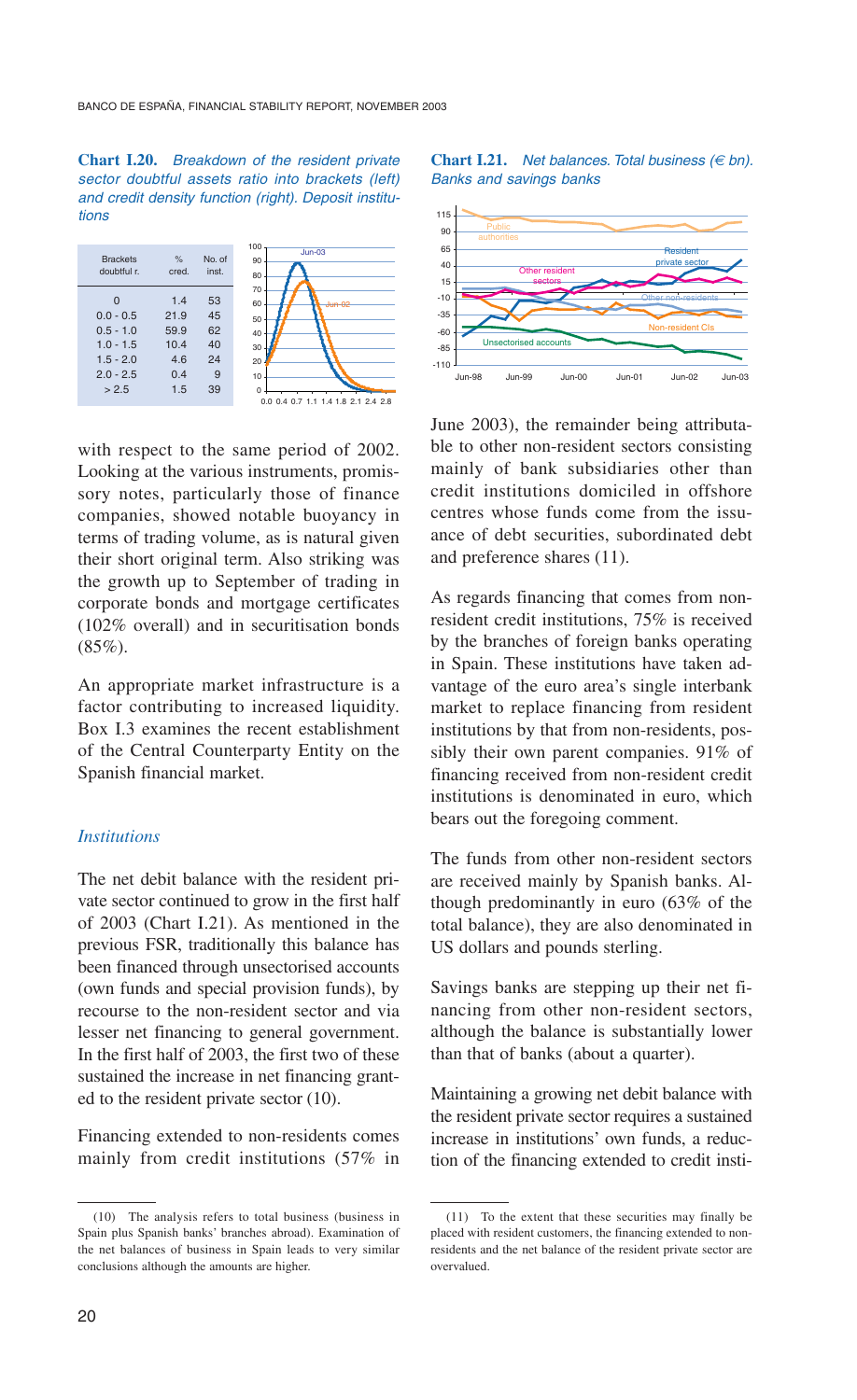# **Box I.3**

### **Central Counterparty for Spanish markets**

On 23 July 2003 the Ministry of Economy authorised MEFF Renta Fija to provide central counterparty services to markets other than the organised derivatives markets already being served by it. Initially these new services will be provided to public debt repo and spot markets. On 18 September 2003 *Meffclear,* the trademark under which the central counterparty services will be provided, commenced operating. Meffclear's potential competitors or collaborators in Europe are LCH (1), Clearnet and Eurex Clearing.

The establishment of Meffclear is a notable contribution to the basic infrastructure of the Spanish markets. The main objective of a central counterparty is to reduce as much as possible the counterparty risk in trading. In practice this is achieved by interposing between the two contracting parties an entity that has high solvency and risk management capability, which can thus act as purchaser vis-à-vis the seller or as seller vis-à-vis the purchaser.

The basis for the robustness of any central counterparty lies in an exacting selection of members, an appropriate incentive scheme in relation to customer accounts and a safe risk management scheme. Regarding the latter requirement, Meffclear has a real-time risk control system that can monitor compliance with strict risk limits for each customer's or Meffclear member's account. From the standpoint of incentives, it should be pointed out that the calculation and provision of guarantees to cover these exposures is based on the modus operandi of each account, i.e. without permitting any offset between own and customer accounts or between the customer accounts of any one Meffclear member. In this respect, Meffclear differs from other central counterparties. The members have joint and several liability to Meffclear for customer risk. Finally, the criteria for selecting Meffclear members give priority to the requirement for solvency  $(\text{\textsterling}100 \text{ m of own funds})$  (2).

The introduction of Meffclear lends legal and institutional solidity to processes which, while typical of central counterparties, already existed in the wholesale public debt trading segment, such as daily profit and loss settlement until the transaction is effectively recorded. The greater confidence in trading security will enable the removal of any possible trading bottlenecks that may have been produced by the control of the bilateral lines of credit between institutions and outside which they are not willing to transact. However, the saving in terms of consumption of own funds will foreseeably be low or non-existent for institutions making use of central counterparty services if the bulk of the services provided relates to public debt trading.

Another interesting aspect of Meffclear is that its introduction is neutral for the public debt settlement procedures applied, as follows: Meffclear members and customers do not perceive any significant change in the post-trading processes managed by Iberclear. In economic terms this neutrality signifies task-splitting and specialisation in the management of transaction risk: settlement risk is allocated to Iberclear and counterparty risk to Meffclear. The viability of this specialisation derives from the close co-ordination between the central counterparty and the settlement system, unlike what occurs in other central counterparties.

(1) Acronym of *London Clearing House.* LCH and Clearnet are finalising the measures required for their merger.

tutions and general government (normally involving lower credit risk) or an increase in indebtedness to the non-resident sector (facilitated by the introduction of the euro). These options pose differing levels of risk and cost and present the institutions with different implicit requirements to be met in order to gain continuous access to the markets.

# **I.4. Market risk**

### *Markets*

In the first half of 2003, the US *dollar* depreciated sharply, particularly against the

*euro,* which thus recorded a high in early June (Chart I.22). This movement was associated with a worsening of the US external and budget deficit, and the Federal Reserve made it known that it might respond with additional cuts in official interest rates to guard against the possibility of deflation, which, although remote, would have serious consequences if it eventuated.

Subsequently, once the economic data started to point to a more positive setting for global economic recovery, the dollar's tendency to depreciate ceased and it recovered some of the value it had lost. This movement coincided with the evaporation

<sup>(2)</sup> In the initial intake of members until the end of 2003, Meffclear estimates that some 45 members (27 Spanish and 18 foreign) may be admitted.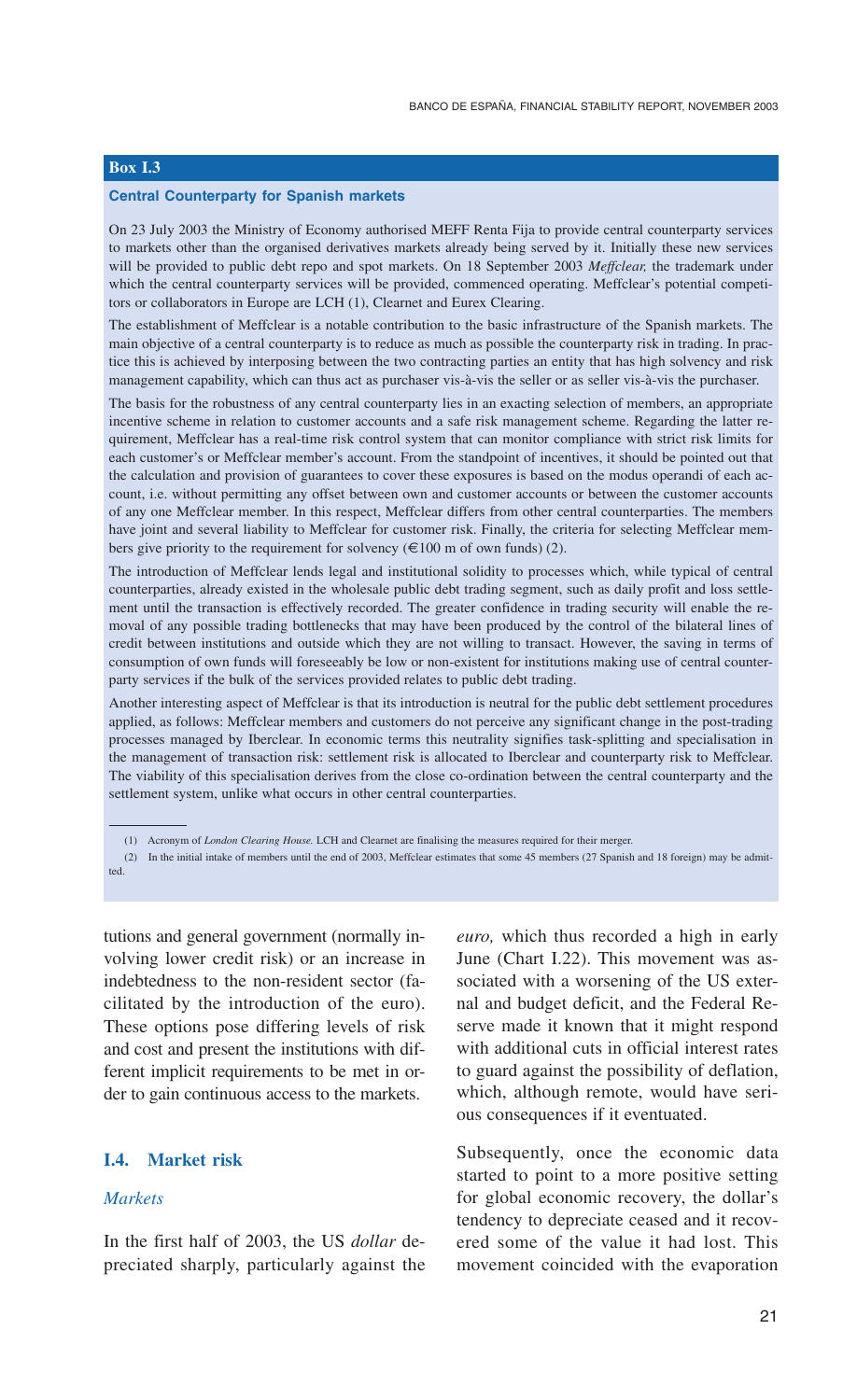### **Chart I.22.** *Dollar/euro exchange rate*



Source: DataStream.

of market expectations of a declining trend in official interest rates, evidenced by the return of a steep positive slope to the money market yield curve, with a sudden notable rise in *long-term rates* to levels above those in the euro area.

Finally, the course of the exchange rate was also affected by the statement that more flexible exchange rates in the main countries or areas would be advisable, made in a communication by the G-7 following the IMF meeting in Dubai in mid-September. In response to this communication, the dollar reversed its previous gradually appreciating trend and weakened rapidly, particularly against the Japanese yen, triggering exchange rate intervention by the Japanese authorities.

The rise in interest rates on debt (Chart I.23) came when they were at minimal levels. This caused some tension in the markets because debt prices are more sensitive to changes in interest rates when these are particularly low and because of the hedge transactions in the US mortgage market. On this occasion, the interest rate rise did not lead to a broadening of corporate bond spreads, which, as mentioned above, narrowed (Chart I.10).

In any event, the outlook for the US dollar exchange rate continues to be uncertain since, on the one hand, the US economy has shown high productivity gains which favour the appreciation of the dollar, but, on the other, the larger external deficit acts in the opposite direction.







Meanwhile, the *equity markets* put in a positive performance as regards both the market price rally (Chart I.24) and the reduction of volatility. Initially, price gains were induced by the ample liquidity resulting from accommodative monetary policies. Subsequently, the expectations of recovery and the positive data on corporate earnings, especially those associated with the technology and communications sector, also spurred an upward movement, which broke the declining trend of the previous three years.

The rise in Spanish share prices outstripped that in Europe, being near that observed in the US. Thus at the beginning of October 2003 the IBEX 35 stood 11% above its level in December 2002, while the S&P 500 and DJ Euro Stoxx 50 indices had recovered 13.2% and 0.4%, respectively, of their value in the same period. By sector, the most marked rise was in new technologies and telecommunications, with cumulative gains at that same date of 35.5% and 22.9%, respectively, in the case of Spanish firms, and of 14.1% and 9.5% in European firms.

The recovery in stock market prices led to a slight rise in PERs (ratio of price to average earnings per share) which, however, remained close to their average values (Chart I.25).

There has been a substantial correction in the very high (positive) correlation between the movements in long-term interest rates and in the stock market. The correction has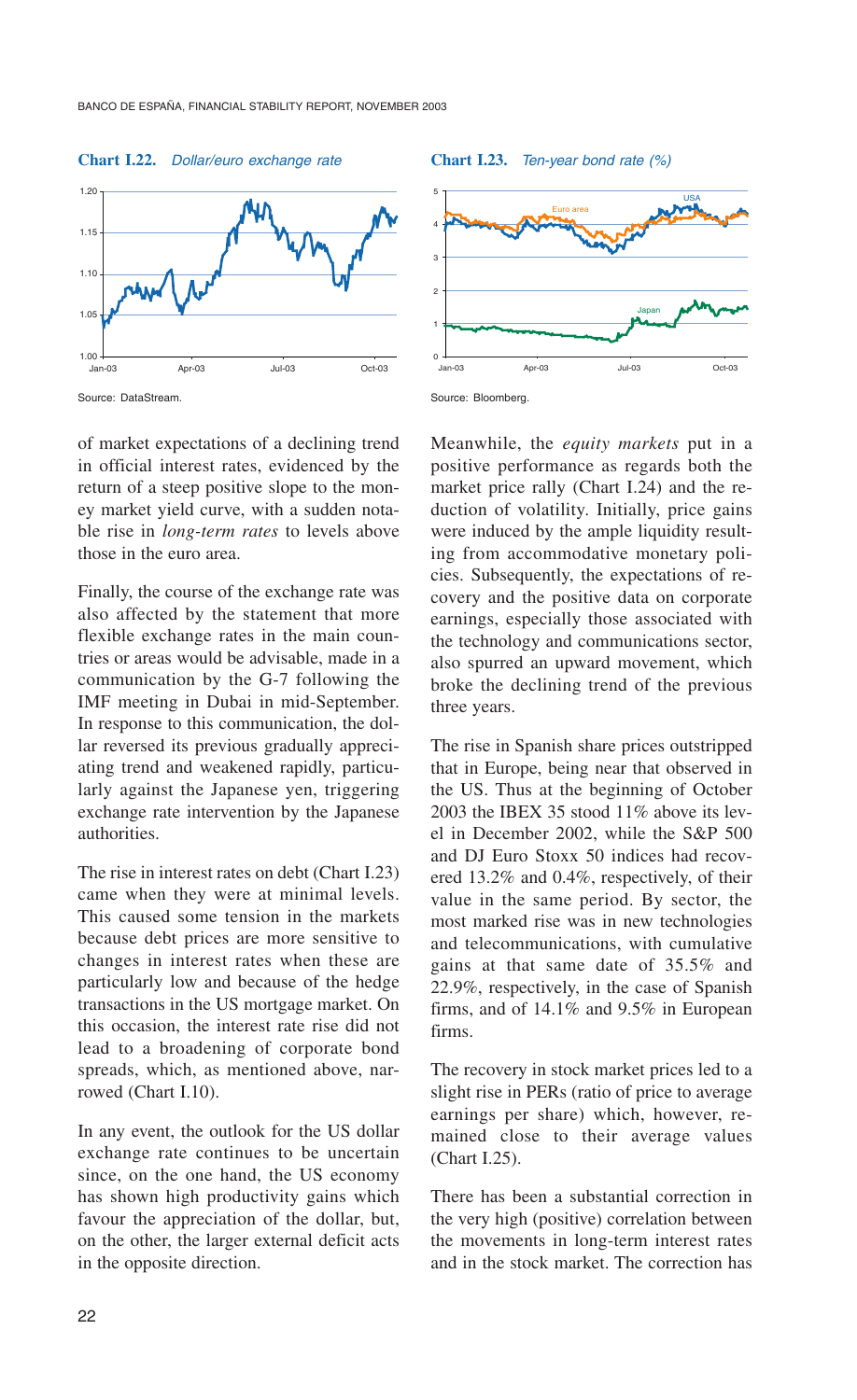**Chart I.24.** *Stock market indices. 1 January 2003 = 100*



Sources: DataStream and in-house.

re-established behaviour more in line with the historical average of this correlation.

The *Latin American stock markets* rallied notably, particularly from the end of Q1, with sharp rises in Argentina, Brazil and Chile (more than 40%) and more moderate gains in Mexico (15%). This performance brought an additional correction in the region's stock markets with respect to international bourses, but contrasted with the weak economic growth of most countries in the area.

Most *Latin American currencies* followed a steady course against the dollar, with the principal exceptions of the Brazilian real and the Argentine peso, which appreciated notably with respect to the levels at end-2002 (20% and 14%, respectively). The Chilean peso also tended to appreciate, particularly from the end of August, strengthening about 11% compared with the beginning of the year. Thus the depreciating trend of Latin American currencies against the dollar seems to have been broken. By contrast, the Mexican peso showed marked volatility during the half, finally depreciating by around 7%.

Meanwhile, the recovery of *capital flows* to the region allowed sovereign issuers to return to markets on financing terms similar to those prevailing in the first half of 2002, after having their access restricted for some months. Thus in the first half of 2003, sovereign debt issues exceeded USD 14 bn, more than 40% higher than in the first half of 2002.

**Chart I.25.** *PERs (*a)



Sources: Morgan Stanley and in-house.

(a) Calculated as the moving average of profits over the past 10 years expressed in constant monetary units using consumer price indices. The last data item relates to August 2003, calculated using the moving average of profit in July.

The main protagonist in the primary market was Mexico, not only because of the amount of its issues (USD 6.3 bn), but also because of their significance, since in February Mexican bonds started to include collective action clauses (CACs) which enable the borrower to restructure debt, as the unanimous consent of creditors is not required. Subsequently, Brazil and Uruguay also launched issues including CACs. In no case was there a significant additional risk premium in issues with CACs.

The issuance of corporate bonds in the first half of 2003 exceeded that in the whole of 2002. However, bank and syndicated loans continued to decline. A particularly notable aspect of capital flows recently is the declining trend of foreign direct investment in the region: from more than USD 70 bn yearly (gross) at the beginning of the 1990s to barely USD 32 bn in the twelve months up to March 2003.

# *Institutions*

Market risk or price risk is defined as the possibility of loss on market positions as a result of adverse movements in market prices. This is the typical risk of treasury or trading operations. The standard measure used by institutions to quantify it is value at risk (VaR). VaR is defined as the maximum potential loss in market value that can be incurred in a portfolio under normal market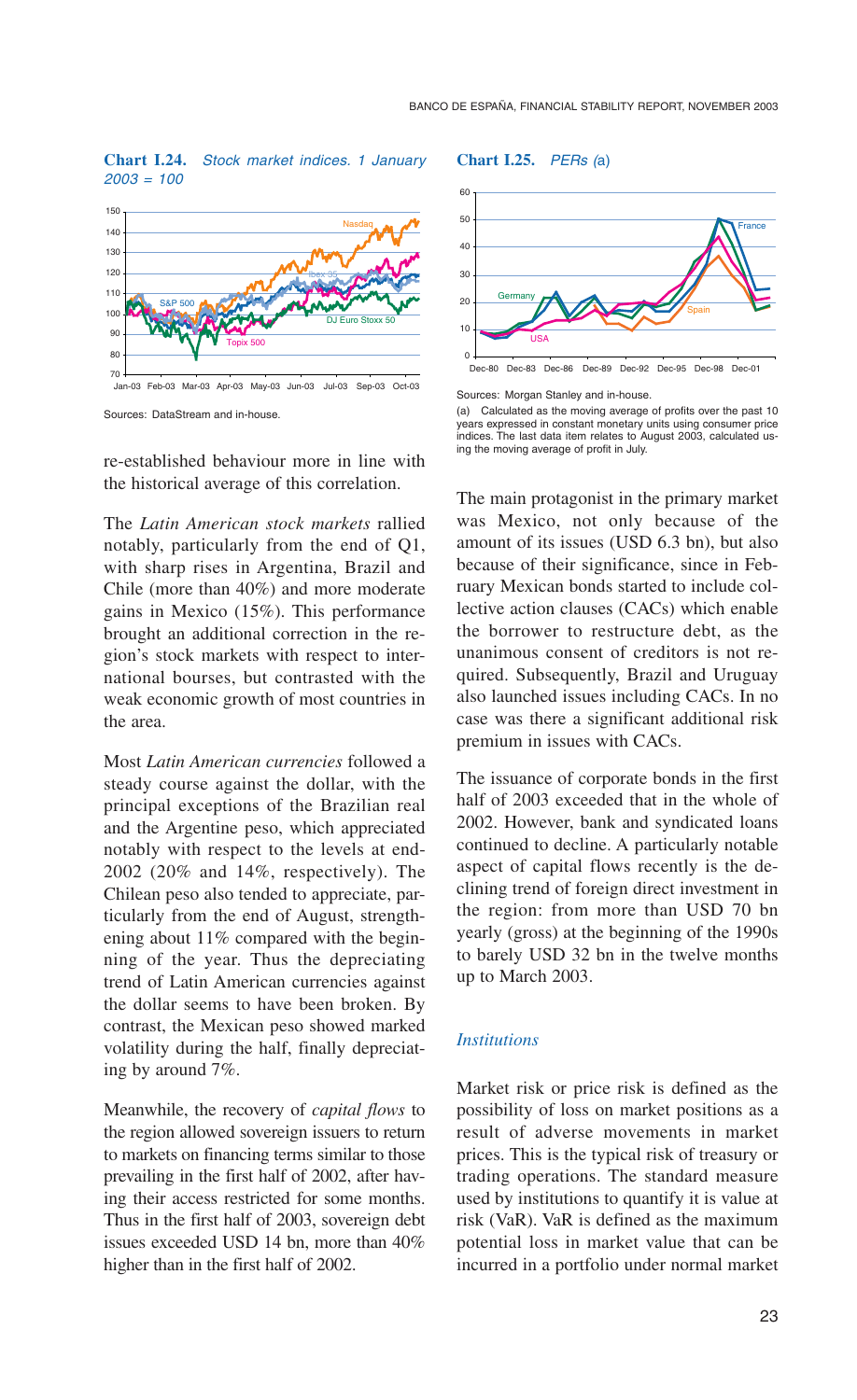conditions over a given time horizon for a certain confidence level.

Generally the risk arising from treasury operations, although it has grown in importance in recent years, is relatively low in most institutions. Nevertheless, in some of them, while not going so far as to pose serious solvency problems, it could have major negative effects on earnings. For this reason, institutions engaging in these activities are required to meet certain standards of good organisation and to have appropriate internal control procedures, and minimum capital requirements are established for coverage of the associated risk.

To calculate the minimum level of own funds to cover market risk on the trading book, Banco de España Circular 5/1993 establishes a standard method based on applying fixed coefficients to different financial instrument categories. The main limitations of this system are that the coefficients are static, i.e. they do not vary according to market conditions, and that it does not properly reflect the effect of risk diversification. To overcome these problems, Banco de España Circular 3/2003 recently permitted institutions to optionally use their internal VaR models to calculate the capital requirements to cover market risk on the trading book, on exchange rates and on commodity and gold positions.

Although the information regularly reported to the Banco de España by institutions to date is based on the standard method, it allows an approximation of the relative weight of this risk. Thus in June 2003 the requirement for market risk on the trading

**Table I.2.** *Distribution of relative weight of capital requirements to cover market risk. June 2003. Deposit institutions*

| Requirements<br>brackets | $%$ of<br><b>ATM</b> | $%$ of<br>institutions |
|--------------------------|----------------------|------------------------|
| $\Omega$                 | 12.5                 | 75.3                   |
| $0 - 1$                  | 26.1                 | 12.9                   |
| $1 - 3$                  | 8.9                  | 6.7                    |
| $3 - 5$                  | 31.3                 | 2.2                    |
| $5 - 10$                 | 20.2                 | 1.1                    |
| $>10$                    |                      | 1.7                    |

book of all credit institutions represented around 3% of total regulatory minimum capital. That said, the institutions vary widely, to the extent that in marginal cases this requirement represents practically half of the total requirement (Table I.2). In absolute terms, three institutions alone account for approximately 80% of the requirement arising from this risk.

Finally, regarding the VaR information on market risk level used by institutions for management purposes and summarised in their annual reports, it should be noted that these VaR models estimate lower capital requirements than the standard method. These estimates, however, are not directly comparable because the institutions normally use an internal definition of trading book that differs from that established in Banco de España Circular 5/1993. To mitigate this problem in the event that in the future the institutions should opt to use internal models to calculate their capital requirements for market risk, Banco de España Circular 3/2003 has changed the definition of regulatory trading book to approximate it to that used by institutions for management purposes.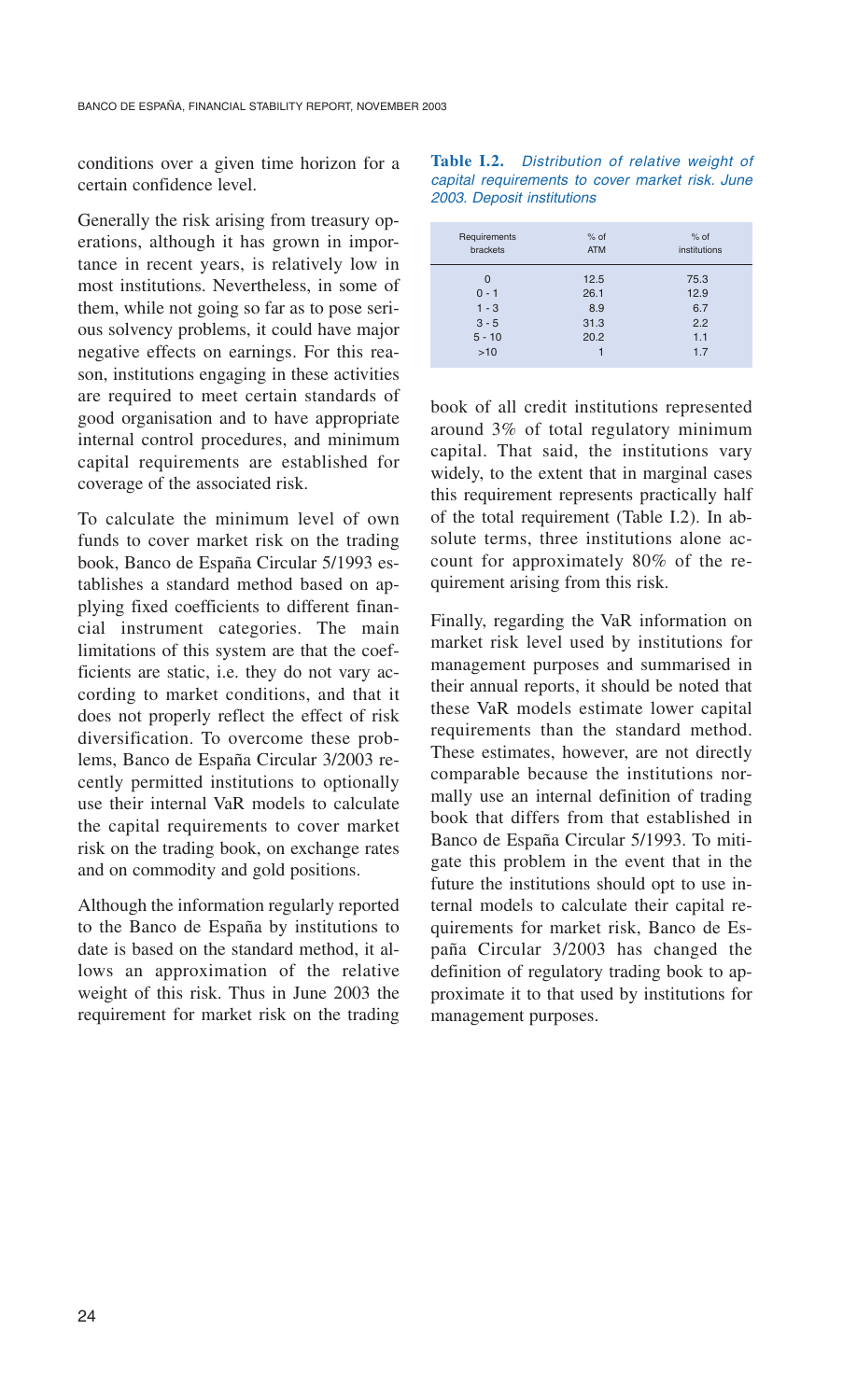# **CHAPTER II Profitability**

# **II.1. General situation**

In June 2003, the profitability of Spanish deposit institutions increased once more following the moderate decline in 2002. The rise was against a background characterised by both a slight pick-up in economic growth in Spain, in contrast to the flatness in the main euro area economies, and the rally on stock markets. The interest rate cuts in the first half of 2003 by the European Central Bank (ECB) have exerted downward pressure on institutions' margins, in a fiercely competitive context. Further, the appreciation of the euro against most Latin American currencies over the past twelve months has continued to bear adversely on deposit institutions' earnings.

Attributable *net income* at the group level grew at a rate of 9.3% in relation to the first half of 2002 (1) (Table II.1) (2), apparently marking the start of the recovery in income following the declines recorded in the past three half-year periods (Chart II.1). This increase in income in absolute terms entailed, moreover, a rise of 6 bp in terms of ATA to 0.83%. However, margins have fallen in both absolute and relative terms.

### **Table II.1.** *Consolidated profit and loss account of deposit institutions (€m and % ATA)*

|                                         | $JU - 02$                   |                             |           | $Jun-03$                    |                           |
|-----------------------------------------|-----------------------------|-----------------------------|-----------|-----------------------------|---------------------------|
|                                         | $\frac{1}{2}$<br><b>ATA</b> | Change<br>$.1.02 -$<br>J.01 | Amount    | $\frac{1}{2}$<br><b>ATA</b> | Change<br>$J.03-$<br>J.02 |
| Financial revenue                       | 5.58                        | $-15.3$                     | 32,838    | 4.69                        | $-14.7$                   |
| Financial costs                         | 2.88                        | $-28.0$                     | 15.780    | 2.26                        | $-20.7$                   |
| Net interest income                     | 2.70                        | 4.2                         | 17.059    | 2.44                        | $-8.4$                    |
| Net commissions                         | 0.98                        | $-1.6$                      | 6.495     | 0.93                        | $-4.2$                    |
| <b>Result on financial transactions</b> | 0.10                        | $-14.6$                     | 1.182     | 0.17                        | 63.3                      |
| <b>Gross income</b>                     | 3.79                        | 2.0                         | 24,735    | 3.54                        | $-5.3$                    |
| Operating expenses                      | 2.22                        | $-2.7$                      | 14.262    | 2.04                        | $-6.7$                    |
| Net operating income                    | 1.57                        | 9.4                         | 10.473    | 1.50                        | $-3.3$                    |
| Provisions and write-downs (net)        | 0.62                        | 15.4                        | 3.427     | 0.49                        | $-19.9$                   |
| Profits from group transactions         | 0.15                        | 143.8                       | 337       | 0.05                        | $-66.7$                   |
| Extraordinary income (net)              | 0.07                        | $-78.9$                     | 1,236     | 0.18                        | 138.2                     |
| Profit before tax                       | 1.17                        | $-10.8$                     | 8,619     | 1.23                        | 6.7                       |
| Net income                              | 0.92                        | $-9.2$                      | 6.707     | 0.96                        | 6.2                       |
| Memorandum item:                        |                             |                             |           |                             |                           |
| Group net income                        | 0.77                        | $-6.7$                      | 5.814     | 0.83                        | 9.3                       |
| <b>ATA</b>                              | 100                         | 3.5                         | 1.399.361 | 100                         | 1.4                       |

The ROE (3) of deposit institutions as a whole improved by 1.1 pp, compared with June 2002, to 14%. Taken with the decline in Spanish 10-year government bonds, this has widened the spread between both returns to 10.3 pp.

*Net interest income* posted a marked fall, both in absolute terms and as a proportion of ATA, in contrast to the increase the previous year. This decline reflects the narrowing of the spread between the return on assets and the cost of liabilities (total spread) against a background of interest rate cuts, as well as the exchange rate effect, which also affects activity.

<sup>(1)</sup> In this and the following chapter of the FSR, foreign bank branches based in other European Union countries are not included, as this sub-group is not subject to capital requirements in Spain. The number of institutions analysed in both chapters therefore holds constant. In any event, the relative weight of the institutions excluded is very small.

<sup>(2)</sup> The profit and loss accounts for analytical purposes in this chapter differs to some extent, in certain groupings of headings, from the public profit and loss account. The percentages of average total assets (ATA) are annualised, but not the absolute values (for the year to June).

<sup>(3)</sup> The ratio of net income attributable to the group to average own funds (equity) of the group, calculated as the sum of capital, the entered reserves of the controlling entity and, in consolidated entities, the net income of the group and the fund for general banking risks less shareholders, own shares, the losses of the controlling entity from prior years and the losses at consolidated companies.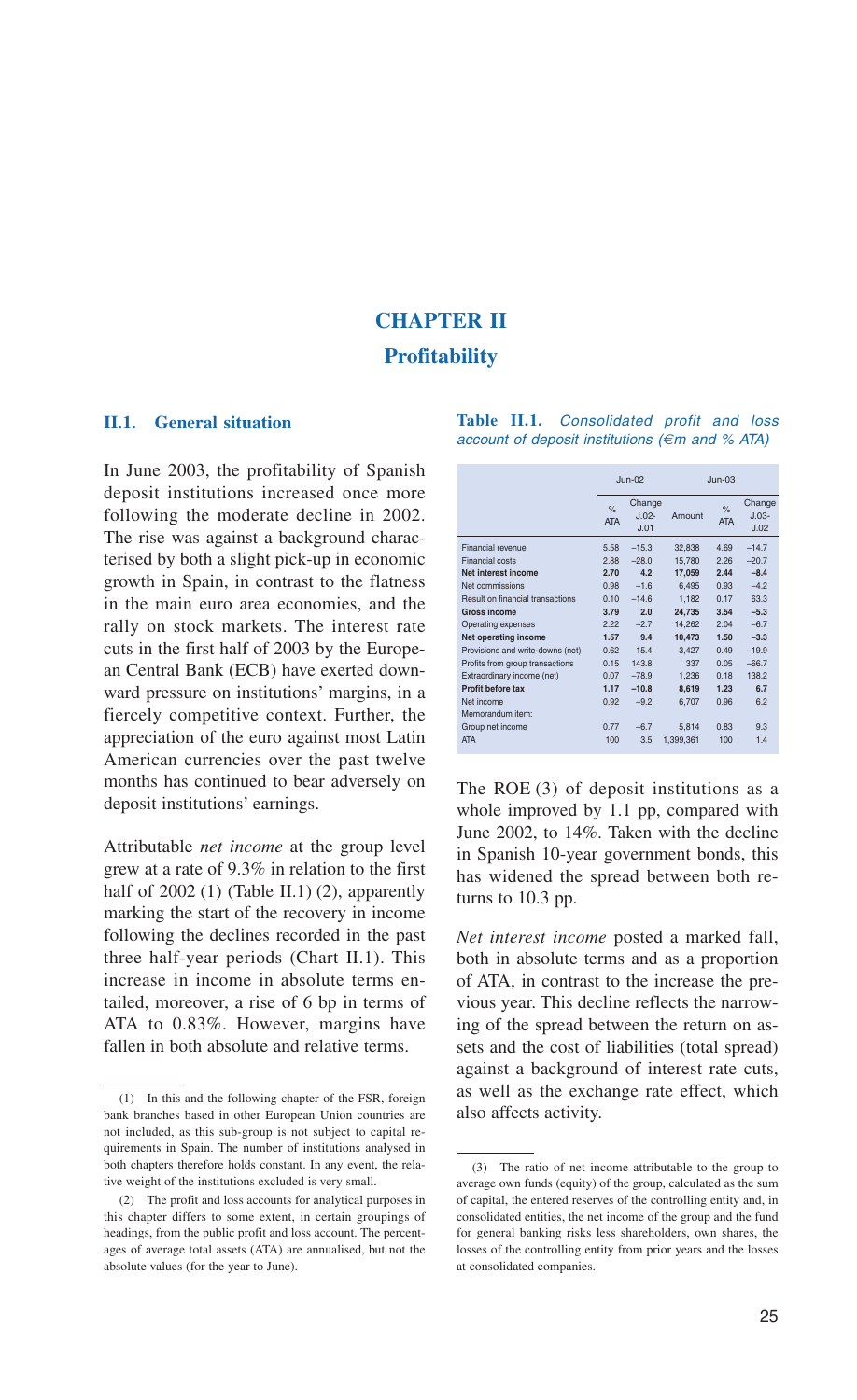### **Chart II.1.** *Year-on-year rate of change in attributable net income at the group level (%). Deposit institutions*



As already seen in Chapter I (Chart I.5), the breakdown of the total spread for business in Spain into one for assets, the other for liabilities, illustrates the impact of the successive reductions in interest rates. In particular, in June 2003, following more than two years of interest rates cuts, the average cost of financing was very close to the interbank rate. Meanwhile, the asset-side spread has increased mildly in recent years, which have been marked by a slowdown in economic growth and, therefore, by higher risk being associated with lending.

The trend of net interest income and, more specifically, of the liabilities-side spread, poses significant challenges to institutions in terms both of profitability and of fundraising to finance lending activity. The provision of higher value added customer services and product differentiation, with strict cost control always a constant, are some of the possible responses.

Despite the trend decline in net interest income in terms of ATA, the Spanish institutions with the biggest margins in 1995 have generally retained this position, albeit – logically – showing lower values (Chart II.2).

Adding to the decline in net interest income is the deterioration in commission income, in both absolute and relative terms. That has given rise to a reduction in *gross income,* despite the significant recovery in the result on financial transactions (7 bp) following the decline in recent periods.

The year-on-year decline in *commissions* is due to the falls in those linked to collection





and payment services (3 bp), securities services (2 bp) and the marketing of non-bank products (1 bp). However, the latter two types of commission, which are fairly closely tied to stock market developments, have increased slightly over the past six months, following cumulative falls over the previous three half-year periods (Chart II.3).

The pick-up on stock markets in 2003 has also been conducive to a strong increase in the *result on financial transactions.* Underpinning these were substantial trading book profits (18 bp), countering prior years' losses, and, to a lesser extent, higher profits on the available-for-sale fixed-income portfolio (3 bp). Conversely, income on futures transactions and exchange differences deteriorated compared with the first half of 2002 (by 8 bp and 4 bp, respectively).

*Net operating income* fell by 3.3%, a decline of 7 bp in terms of ATA. This contrasted with the growth of recent years and came about despite the decline in *operating expenses,* in both absolute (6.7%) and relative (18 bp) terms. This drive to contain operating expenses was predominantly at banks, especially the major banks where, nevertheless, international comparisons were affected by the exchange rate effect which, in this case, bore favourably on the profit and loss account.

Analysis of operating expenses for business in Spain (undistorted by the exchange rate effect) shows a very significant contrast between banks and savings banks (Chart II.4).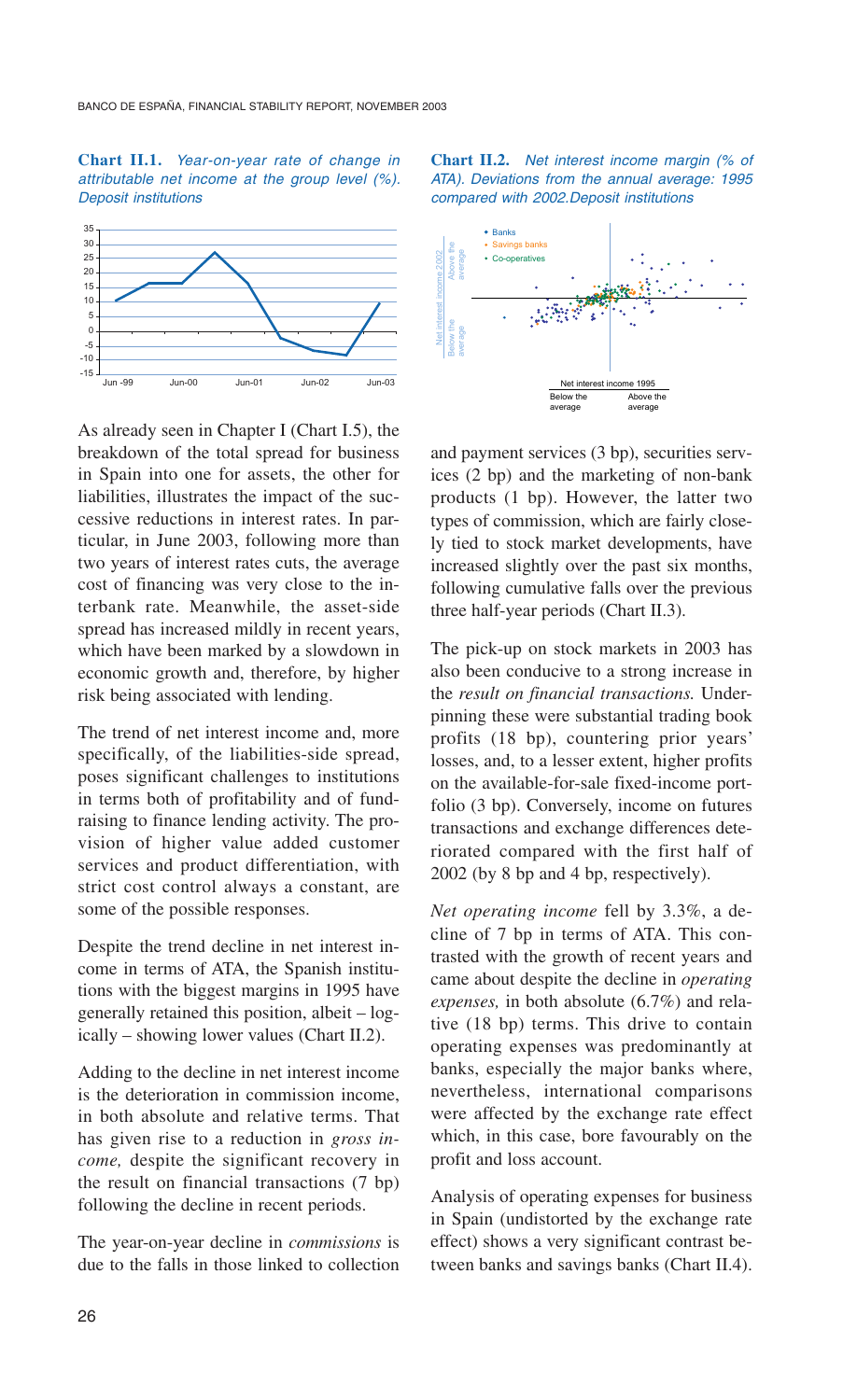**Chart II.3.** *Net commission income on marketing of non-bank products and on securities services (left-hand) and result on financial transactions (right-hand). €m*



Sources: Madrid Stock Exchange and in-house.

Banks are making a notable effort to contain all costs, largely as a result of restructuring in the wake of mergers of major banks, while savings banks have only slowed the growth of their costs slightly in the past three years. Operating expenses at savings banks, particularly personnel costs, are outgrowing inflation, although they are below the growth rate of total assets (4).

The bigger decline in operating expenses relative to gross income made for a improvement in the *efficiency ratio* (percentage of gross income absorbed by operating expenses), which rose from 58.6% in June 2002 to 57.7% in June 2003. This ratio remains significantly lower at banks  $(55.8\%)$  than at savings banks  $(60.6\%).$ 

*Provisions and write-downs* fell considerably with respect to June 2002 owing, above all, to the heavy reduction in net provisions to other specific funds (13 bp). Moreover, bad debt provisioning to cover credit risks diminished substantially, since the strong decline in the growth rate of doubtful assets in Spain translated into a far lower specific provision than in the first half of 2002 (13 bp). Nonetheless, this was largely offset by opposite movements in the general provisions (3 bp), in step with the higher growth of credit, and in the statistical provision (6





bp) which, given the way it is designed, moves in the opposite direction to the specific provisions.

Provisions to the security price fluctuation fund, movements which are closely and inversely related to stock market trends, were far lower than over the past twelve months, in line with the pick-up on international bourses in 2003 (Chart II.5).

Net income on *group operations* was lower than in the first half of 2002 (10 bp), owing to the sizable provisions for the amortisation of goodwill (up 10 bp), which were centred on the two biggest banking groups. Higher (net) income for disposals of holdings in the group was offset by the lower income of companies valued by the equity method. Profits from holdings in the income of companies valued by the equity method were slightly down on the first half of 2002, although they improved in relation to the second half, in keeping with the more favourable trend of corporate earnings in recent months.

*Net extraordinary income* was far higher than the previous year, owing both to the increase in profits and to lower losses.

In sum, in the first half of 2003 a recovery in the profitability of Spanish deposit institutions began to be discernible. The pick-up was based on a reduction in operating expenses and in provisions and write-downs, against the backdrop of the substantially moderating growth of doubtful assets and the recovery of stock markets. However, the

<sup>(4)</sup> It should be borne in mind that the total number of savings-bank employees, as opposed to those at banks, continued to increase.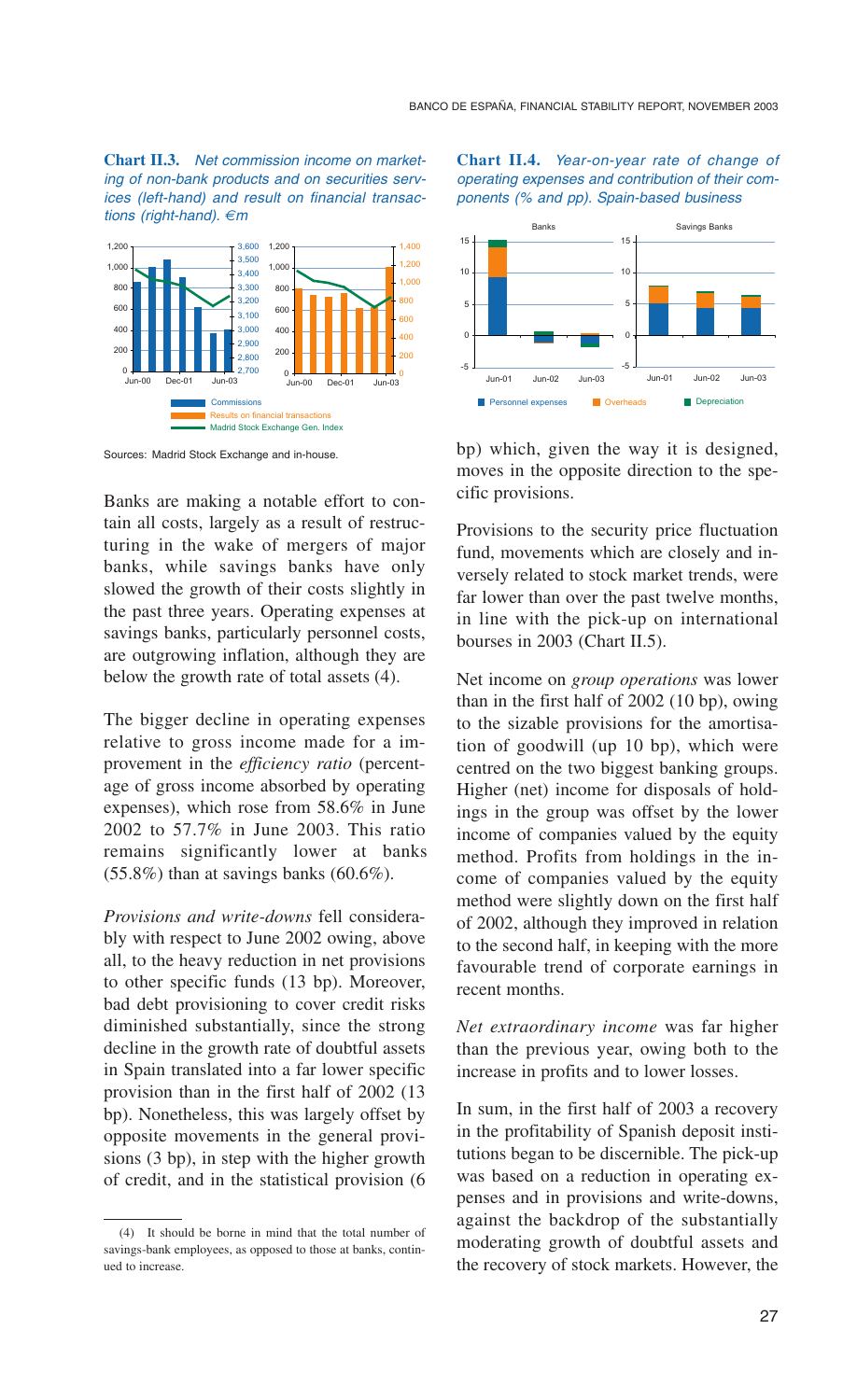### **Chart II.5.** *Provisions to the security price fluctuation fund (right-hand) (€m) and stock market index (left-hand). Deposit institutions*



Sources: Bolsa de Madrid and in-house.

main margins have declined, in both absolute terms and as a proportion of ATA.

The environment of low interest rates and stiff competition pushes institutions to accelerate their lending activity. The mediumterm profitability of Spanish institutions will depend on their capacity to integrate growing activity and risk control. And they must further increase efficiency through ongoing pressure on operating expenses.

# **II.2. Analysis based on individual institutions**

The comparison of the distribution of institutions according to their *ROE* in June 2003 with that in June the previous year highlights an increase in the concentration of institutions in the intermediate distribution brackets, to the detriment of the relative weight of the most and least profitable institutions. Therefore, the aggregate increase in ROE is accompanied by greater homogeneity in institutions' profitability. Moreover, the distribution of ATA by ROE bracket shifted towards the higher ROE brackets. Table II.2 shows that the biggest institutions (greater relative weight of ATA) obtain a higher return, in excess of 10%.

The distribution of institutions according to their *efficiency ratio* did not change considerably from that of the first half of 2002. However, there was an improvement in the breakdown of ATA by efficiency ratio

# **Table II.2.** *Breakdown of profitability by bracket. June 2003. Deposit institutions*

| <b>ROE</b><br>brackets | $\frac{9}{6}$<br><b>ATA</b> | No. of<br>institutions |
|------------------------|-----------------------------|------------------------|
| < 0                    | 0.3                         | 7                      |
| $0 - 5$                | 2.6                         | 20                     |
| $5 - 10$               | 8.1                         | 75                     |
| $10 - 15$              | 42.1                        | 51                     |
| $15 - 20$              | 43.6                        | 19                     |
| $>20$                  | 3.3                         | $\overline{2}$         |

bracket, as reflected in the increased efficiency of certain large institutions (Table  $II.3$ ).

Box II.1 offers a more detailed analysis of credit co-operatives, the group of credit institutions which is most numerous and which has a modest though growing weight in the Spanish banking market.

# *Comparison with European banks*

There was a substantial slowdown in economic activity in the European Union (EU) throughout 2002 (GDP growth of 1% compared with 1.6% in 2001 and 3.5% in 2000). At the same time, the stock markets continued to fall (the DJ Stoxx 50 index fell by 35% last year).

Consequently, the situation facing European banks was not straightforward. The difficulties undergone by many institutions, along with the slackness of capital markets, exerted downward pressure on institutions' earnings, particularly in investment banking and asset management. Conversely, retail banking contributed positively to shoring up profitability.

|                    | Table II.3. Breakdown of the efficiency ratio by |  |
|--------------------|--------------------------------------------------|--|
| bracket. June 2003 |                                                  |  |

| Efficiency<br>ratio brackets | %<br><b>ATA</b> | No. of<br>institutions |
|------------------------------|-----------------|------------------------|
| >100                         | 0.4             | 9                      |
| $90 - 100$                   | 0.6             | $\overline{4}$         |
| $80 - 90$                    | 1.4             | 8                      |
| $70 - 80$                    | 2.4             | 24                     |
| $60 - 70$                    | 20.9            | 58                     |
| $50 - 60$                    | 69.7            | 51                     |
| $40 - 50$                    | 1.3             | 13                     |
| <40                          | 3.3             | 7                      |
|                              |                 |                        |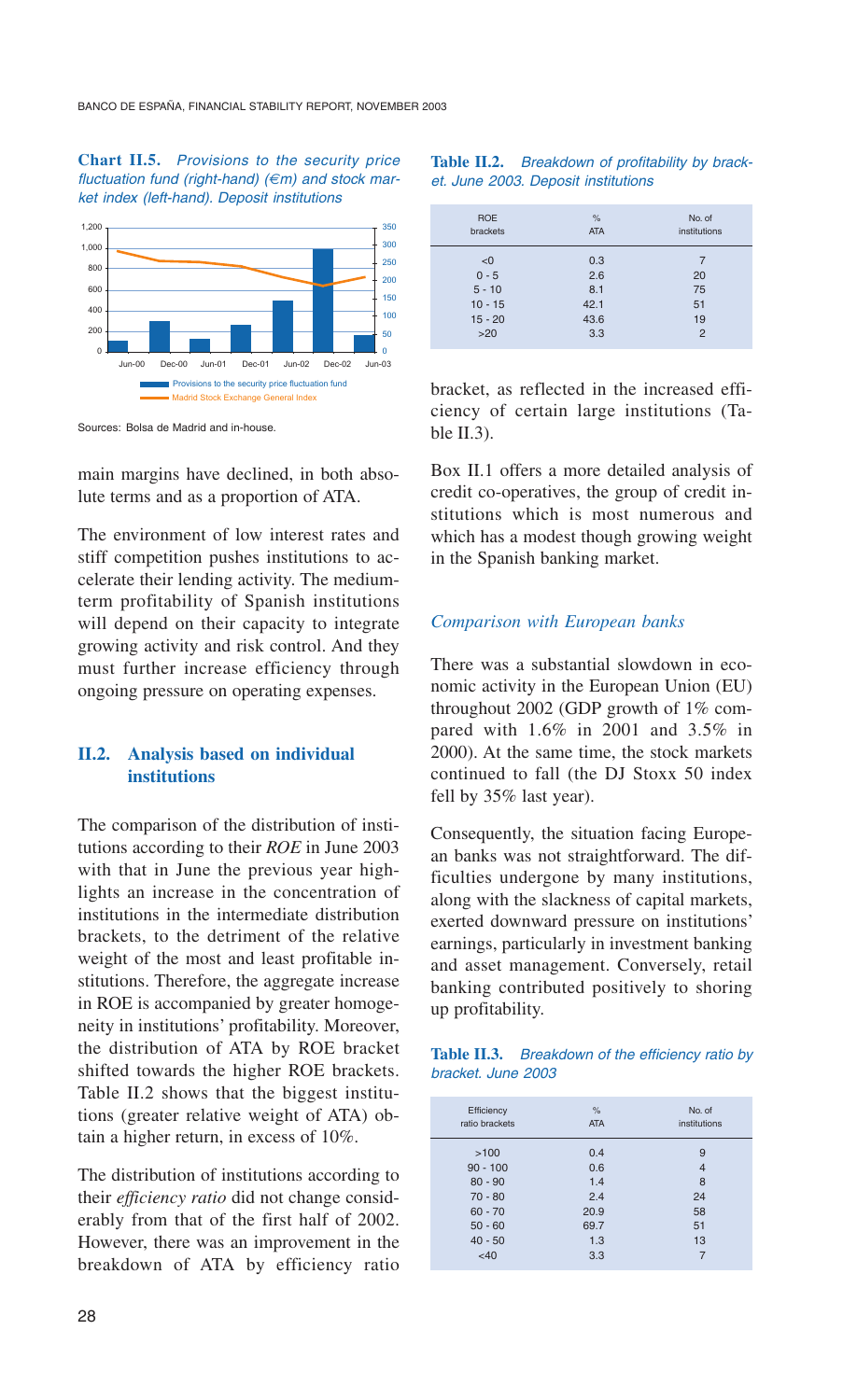# **Box II.1**

# **Credit co-operatives**

Credit co-operatives are private entities whose corporate purpose is to meet, through activities proper to credit institutions, the financial needs of their members and of third parties, although overall lending operations with the latter must be less than 50% of their total funds. Following the crisis and restructuring of the sector in the 1980s, there are 84 credit co-operatives (78 rural and 6 non-rural) at present. Rural co-operatives can be classified by their geographical location as local, provincial, regional or national. Most are grouped under the Asociación Española de Cajas Rurales (the national association for these institutions) and its central operational structures: Banco Cooperativo Español, Rural de Servicios Informáticos (IT arm) and Seguros RGA (insurance).

Credit co-operatives have traditionally been small, with a scant presence outside their home province and activity concentrated significantly in the sector in which they were created. This remains the case for most co-operatives. But at the same time, there has been an expansion by certain entities towards both non-traditional activities and new territories, a development driven, in some cases, by recent mergers. One of the consequences of this has been the *reduction in fragmentation* since 1999 (Chart A).

Taking co-operatives as a whole, *business* has increased notably in recent years, with annual average balance sheet growth of 12.5% since 1995. This has allowed them to increase their market share in respect of all deposit institutions by almost 1 pp over the past seven years, though their relative weight remains small (3.8%). Underpinning this growth has been business with the resident private sector, at the expense of other items which had traditionally accounted for a sizable portion of co-operatives' investment (government securities or interbank loans). Of note has been the gain in market share in resident sector credit and deposits (Chart B). Yet co-operatives' activity remains closely linked to the more traditional banking business, with the weight of credit to the resident private sector standing at 72% of assets in June 2003. The type of customers they have enables them to maintain a financing structure in which deposits account for 75% of total liabilities, whereby they resort to a much lesser extent than banks and savings banks to the interbank or international markets, and their foreign currency operations are virtually zero.

The *geographical distribution* of co-operatives is very uneven. They are greatly concentrated in the Valencia region (37 entities), while there is an absence of any head office in 19 provinces. It should be added that three-quarters of all co-operatives pursue their business practically in a single province, and only four maintain a sizable level of activity in more than three provinces, a situation which has not changed significantly in recent years. That said, co-operatives as a whole have an active presence in virtually all Spanish provinces, with a most substantial market share in some of them (Chart C) that has even risen in recent years.

Traditionally, co-operatives' types of activity and customer have enabled them to maintain a different investment-financing structure from other deposit institutions, accompanied by the application of higher lending rates and cheaper borrowing costs, making for wider *financial margins.* These characteristics remain the same at present, though the differences from banks and savings banks have narrowed significantly. Heightened competition in the industry, lower interest rates and the diversification of activity have impacted co-operatives' differential more unfavourably, and they have seen a bigger reduction in their average return on investment and a smaller fall in the average cost paid on liabilities. Accordingly, margins (the net interest income margin in particular) have declined notably over the past seven years (Chart D).

Turning to *operating expenses,* co-operatives' activity, characterised by physical proximity to customers, means they maintain an extensive network of offices, which are smaller than those of other deposit institutions, and a large workforce, in relative terms. The outcome is higher costs than at banks and savings banks: co-operatives' operating expenses accounted for 2.3% of ATA in June 2003. However, this proportion has fallen since 1995 despite annual growth in the number of employees and offices of around 5%. Co-operatives' efficiency ratio has worsened over the past seven years, standing at 60.6% in June 2003.

The *doubtful assets* ratio of co-operatives has been on a declining course since 1995, though it has fallen to a lesser degree than that of savings banks. Greater specialisation in credit to the resident private sector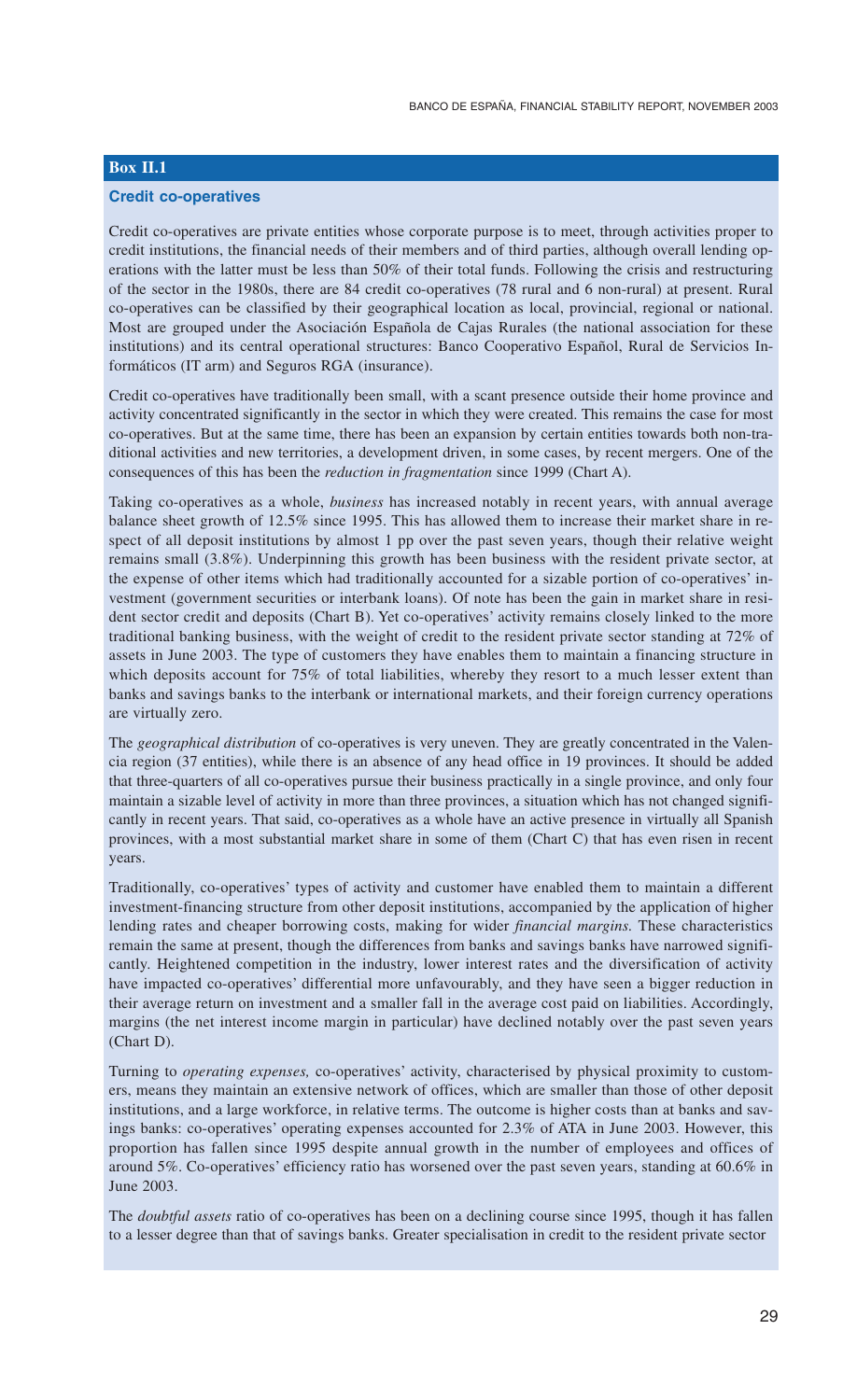# **Box II.1** (cont'd)

– and, hereunder, to small firms – coupled with a high regional concentration of risk are factors that may explain this result. In parallel with the higher default rate, co-operatives make a greater provisioning effort, though a sizable portion of this has, since 2000, been for the statistical fund. Loan provisions in June 2003 accounted for 31.3% of net operating income.

All these factors have prompted a fall in co-operatives' *profit before tax* in terms of ATA since 1995 of 0.38 pp, to the current figure of 1.1%, converging towards the profitability of banks and savings banks. The decline was even more notable in terms of the *ROE* which, in June 2003, was 9.7%, 4.5 pp less than in 1995 and below that of banks and savings banks. This fall was the outcome of the lower average growth of income (8.2%) and the bigger increase in own funds (13.8%).

Currently, the total *solvency* ratio of credit co-operatives stands at 11.6%, far above the required minimum of 8%. However, this percentage has fallen considerably in recent years, the result of the growth of riskweighted assets at an average rate of 18% (increased business and change of structure), compared with a 14% increase in regulatory own funds. That has pushed co-operatives' solvency ratio to levels close to those of savings banks. But mention should be made of the high number (36% of the total) of small (4% of the sector's total assets) co-operatives with a ratio of over 15%.

In sum, the environment of low interest rates and heightened competition among institutions is forcing credit co-operatives' margins and profitability to converge towards the traditionally lower corresponding values of banks and savings banks. Similarly, the solvency ratio, in a period of high increases in exposure, is also converging. This poses significant challenges for co-operatives. First, they need to increase their efficiency and substantially cut their operating expenses. Second, the strong growth of assets and, in particular, of credit, combined with the expansion by certain co-operatives outside their traditional territory, require careful management and control of credit risk, as past experience indicates (savings banks in the early 1990s). The performance of these institutions over the medium term will hinge on their response to both challenges.



### **Chart A.** *Concentration of total assets (%)*









**Chart D.** *Margins and profit before tax*

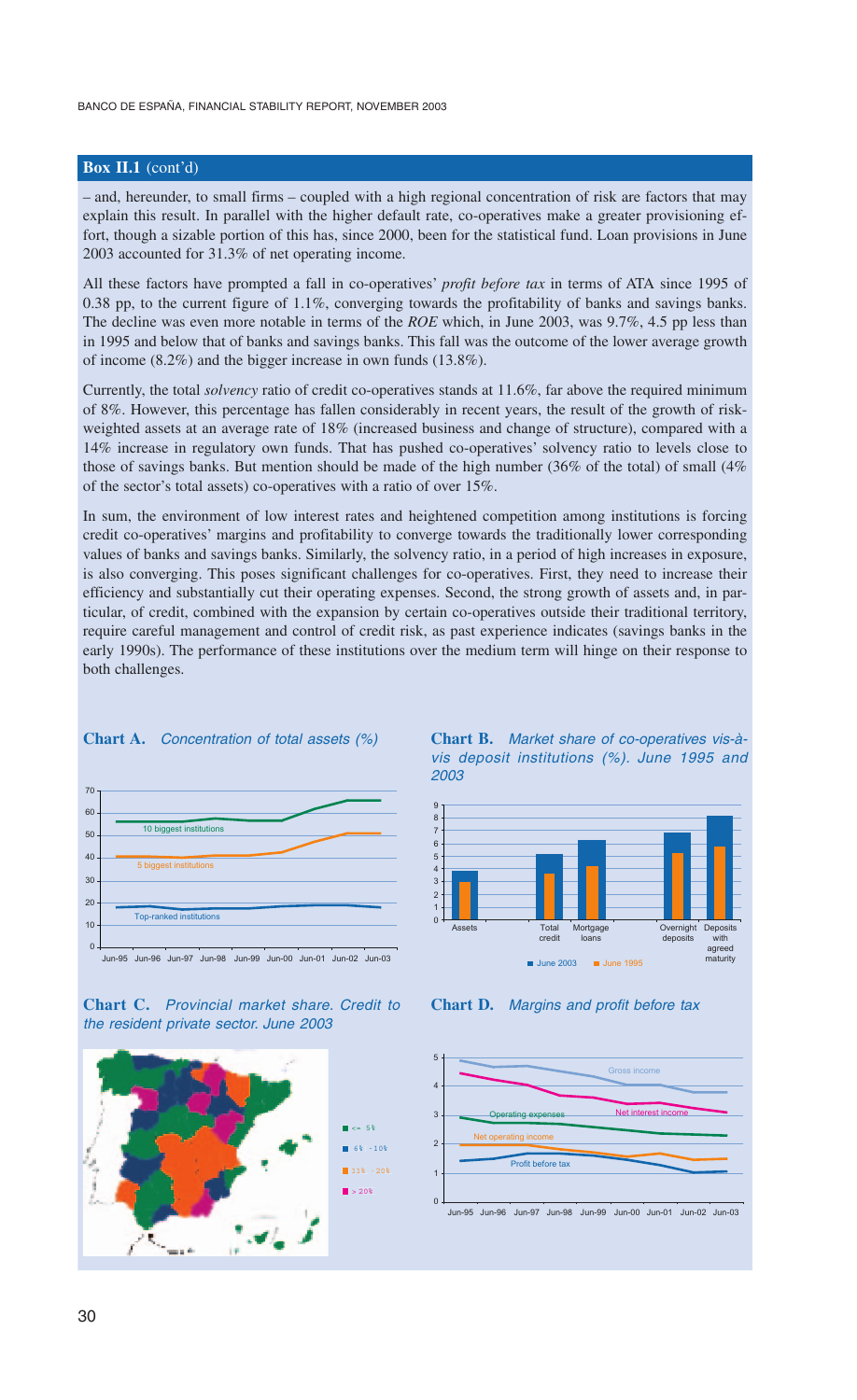**Table II.4.** *Comparison of Spanish credit institutions with the European average. December 2002*

| Net interest income / TA<br>Net commissions / TA | 168.6<br>144.7 |
|--------------------------------------------------|----------------|
| Gross income / TA                                | 148.7          |
| Operating espenses / TA                          | 141.2          |
| <b>Efficiency ratio</b>                          | 94.9           |
| Doubtful assets ratio                            | 38.3           |
| Provisioning / TA                                | 134.4          |
| <b>ROA</b>                                       | 237.7          |
| <b>ROF</b>                                       | 171.9          |
|                                                  |                |

Sources: *EU banking sector stability,* ECB and *Banking Supervision Committee* of the European System of Central Banks (ESCB), forthcoming, and in-house.

Note: Data relative to the EU weighted average, normalised to 100.

Against this backdrop, Spanish institutions posted reasonably good results compared with those observed for European credit institutions on average (Table II.4). The ROA was over twice that of the EU average, and the ROE (5) was 72% higher. Moreover, this differential widened in relation to 2001 owing to the greater relative deterioration in the EU.

As a proportion of total assets, the net interest income margin was 69% (6) higher, partly as a result of the different type of business being pursued, and without forgetting that these data also covered business in Latin America, where margins are wider. The foregoing, combined with higher net commissions as a proportion of total assets than the related European average (45%), explains why the gross income margin was, in relative terms, almost 50% higher than said average.

Spanish institutions' greater income-generating capacity enabled them to offset greater operating expenses (41%), whereby the efficiency ratio remained slightly below the European average. In relation to 2001, the difference in this ratio trended favourably

for Spanish institutions thanks to the bigger reduction in operating expenses.

Spanish banks showed a doubtful assets ratio substantially lower than the EU average and higher bad debt provisioning (7), partly as a result of the statistical provision. Together, both elements highlight the robustness of the Spanish banking system.

Were the foregoing comparison to be confined to *large institutions* (8), the conclusions would be the same. Major Spanish institutions thus obtained higher income thanks to higher net interest income and higher commissions, which enabled them to more than offset what were also higher operating expenses, in such a way that the efficiency ratio stood at around the average of the major European banks. Moreover, the doubtful assets ratio was relatively lower and provisioning higher. The ROA was 159% greater than the EU average while the ROE was 87% higher. As was the case for institutions as a whole, compared with 2001 the relative position vis-à-vis the EU improved appreciably.

In short, the information available for 2002 indicates that Spanish institutions stood at a better relative level than the European average, partly as a result of the Spanish economy's cyclical position and of its greater specialisation in retail business. Nor should the difficulties undergone by certain European countries' institutions be forgotten, which exerted downward pressure on the EU average.

With regard to the first half of 2003, the situation appeared to improve appreciably for the major European banks, including Spanish institutions. There was a recovery in half-yearly earnings and, for the most distressed institutions, a substantial easing in the rate of decline.

<sup>(5)</sup> The ROE is defined as income after tax divided by Tier 1 capital. This definition differs substantially from that used throughout the FSR. However, it allows a uniform comparison across the 15 EU countries.

<sup>(6)</sup> Note that assets are not averaged out, i.e. they are not ATA. There are, moreover, certain differences in the definitions of margins. Once again, the advantage is that the data are homogenous from one country to another.

<sup>(7)</sup> The definition of doubtful assets varies from country to country, as do bad debt provisioning requirements. Consequently, cross-country comparisons of both these variables should be made with caution.

<sup>(8)</sup> Those whose consolidated assets exceed 0.5% of overall EU credit institutions' total consolidated assets.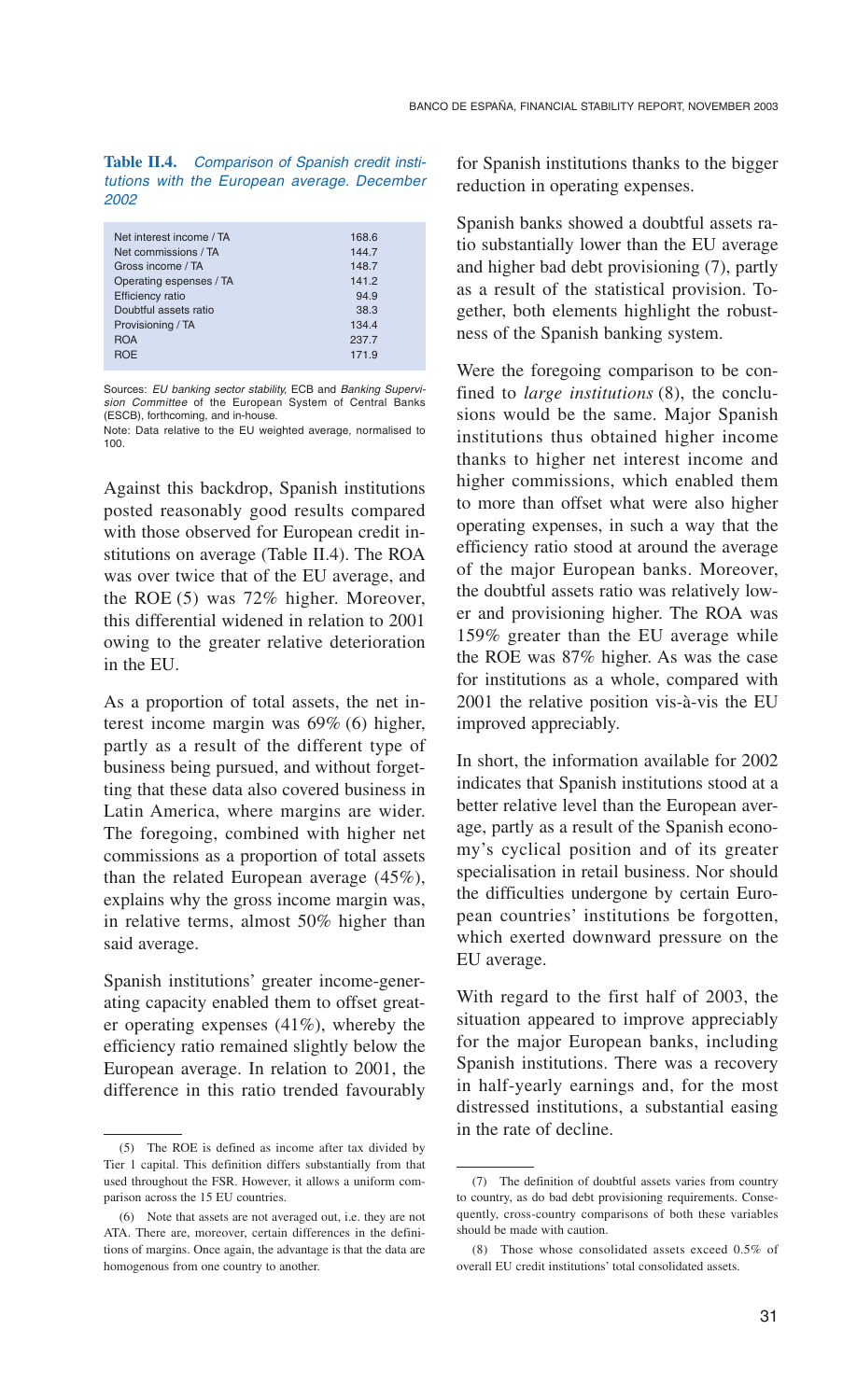

### **Chart II.6.** *Stock market prices*

Sources: DataStream and in-house.

This ongoing improvement at European banks was reflected in their *stock market prices,* which tended to pick up more quickly than those of the market as a whole in the first half of the year (Chart II.6). Spanish banks were not far removed from this process. As regards the market perception of the risk assumed by institutions, the *implied volatility* of stock market prices indicated that risk had diminished both for Spanish institutions and for European banks on the whole.

The risk premium implicit in *credit default swaps* (9) (CDS) fell substantially this year while, in general, it tended to converge among the different European countries' institutions. The differences shown by one Spanish bank at the end of last year disappeared. In addition, the spread between senior and subordinated debt also narrowed, denoting a reduction in the risk perceived by the market.

The *betas* (10) of the major Spanish banks held at their 2002 levels. Ranking the betas of the main European banks from highest to lowest, those of Spanish banks remained in the third quartile, below institutions in which *bancassurance* activity is very significant. In previous years they were in the fourth quartile, with close-to-maximum levels.

The improved earnings and lesser risk observed in the first half of 2003 across European banks were due, in part, to the deterioration in certain business sectors coming to a halt. Moreover, the capital markets picked up in relation to prior years. Finally, many institutions have attempted to heighten their operating efficiency through cost cuts, while setting about reorganising their activities. A lasting recovery in the European banking industry will depend on the above-mentioned factors firming and, in particular, on a prompt and sustained pick-up in economic activity.

Despite the foregoing, there are in fact considerable differences among European institutions, owing partly to their different activities and degree of specialisation. Differing levels of efficiency and profitability can be explained by the type of business in which each institution specialises.

The latest edition of *Estabilidad financiera* includes an article (in Spanish) that analyses this matter (11). It considers different banking models: diversified institutions (universal banking), entities specialising in loans to SMEs, those specialising in mortgage lending and institutions focusing on corporate banking.

It can be seen, firstly, that there are no significant differences in respect of ROE between universal banking institutions and banks specialising in different types of business. That is to say, the actual differences there are in margins and efficiency cancel each other out.

Further, the country in which each institution operates is important in explaining the level of profitability and efficiency obtained, even after considering business specialisation. Therefore, a single market for financial services in the EU is a long way off, owing partly to obstacles but also to the very nature of the banking business.

A cross-country comparison of institutions highlights the sound position of banking in the Anglo-Saxon countries. For their part,

<sup>(9)</sup> The acquisition of a CDS offers hedging against potential default by a third party. As a result, the premium paid for hedging is an indicator of the probability of default by the third party.

<sup>(10)</sup> Obtained from the CAPM (Capital Asset Pricing Model).

<sup>(11) &</sup>quot;Especialización crediticia y resultados en la banca europea", by J. Delgado, D. Pérez and V. Salas Fumás.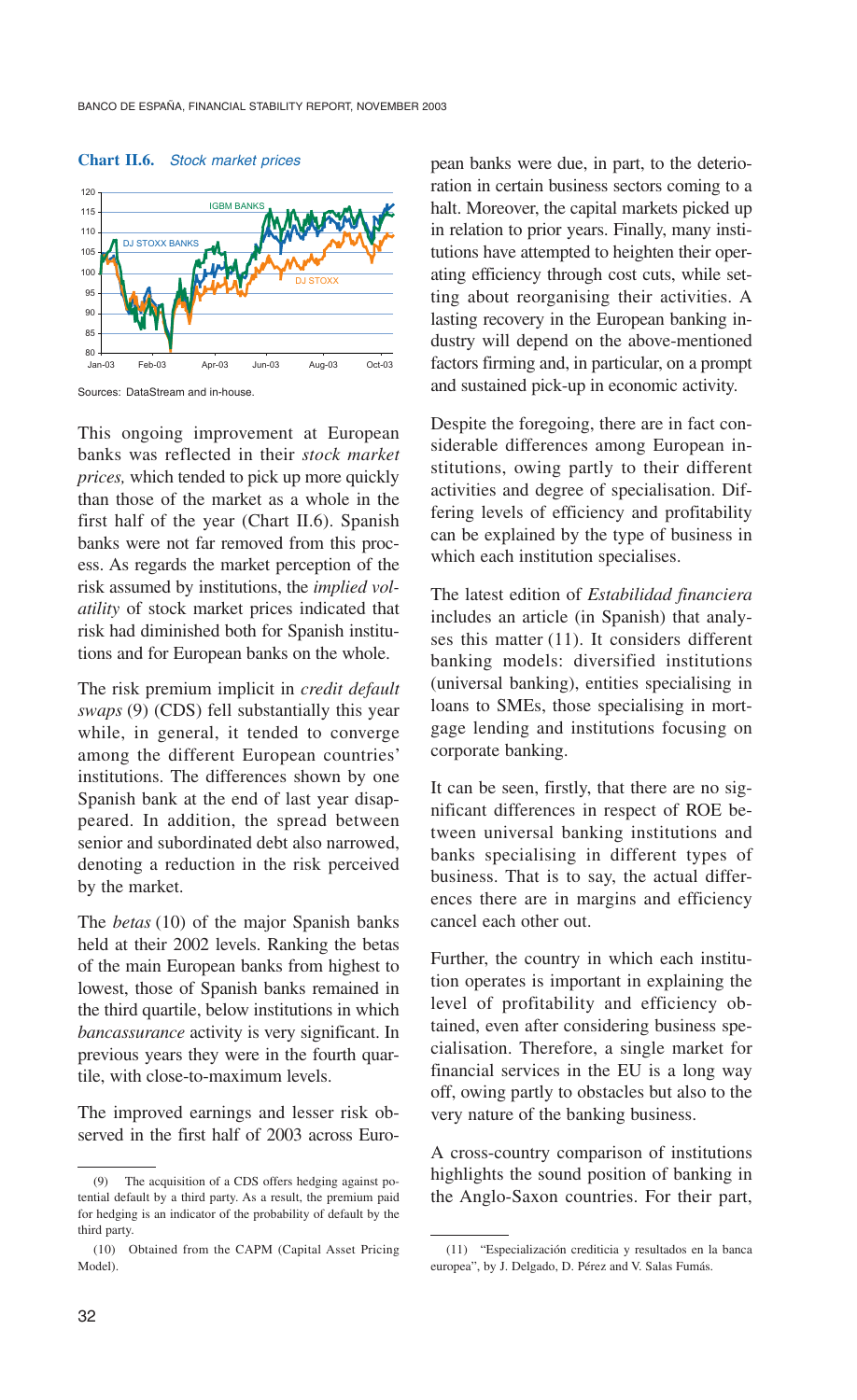Spanish banks show a better relative position vis-à-vis the Mediterranean, central European and Scandinavian countries, which may allow them to face the immediate future with a degree of security. That said, against a background of heightened

competition, low interest rates and uncertainty over the recovery of the world economy, it would be advisable for Spanish institutions to cover as soon as possible the distance separating them from other countries' top banks in terms of efficiency.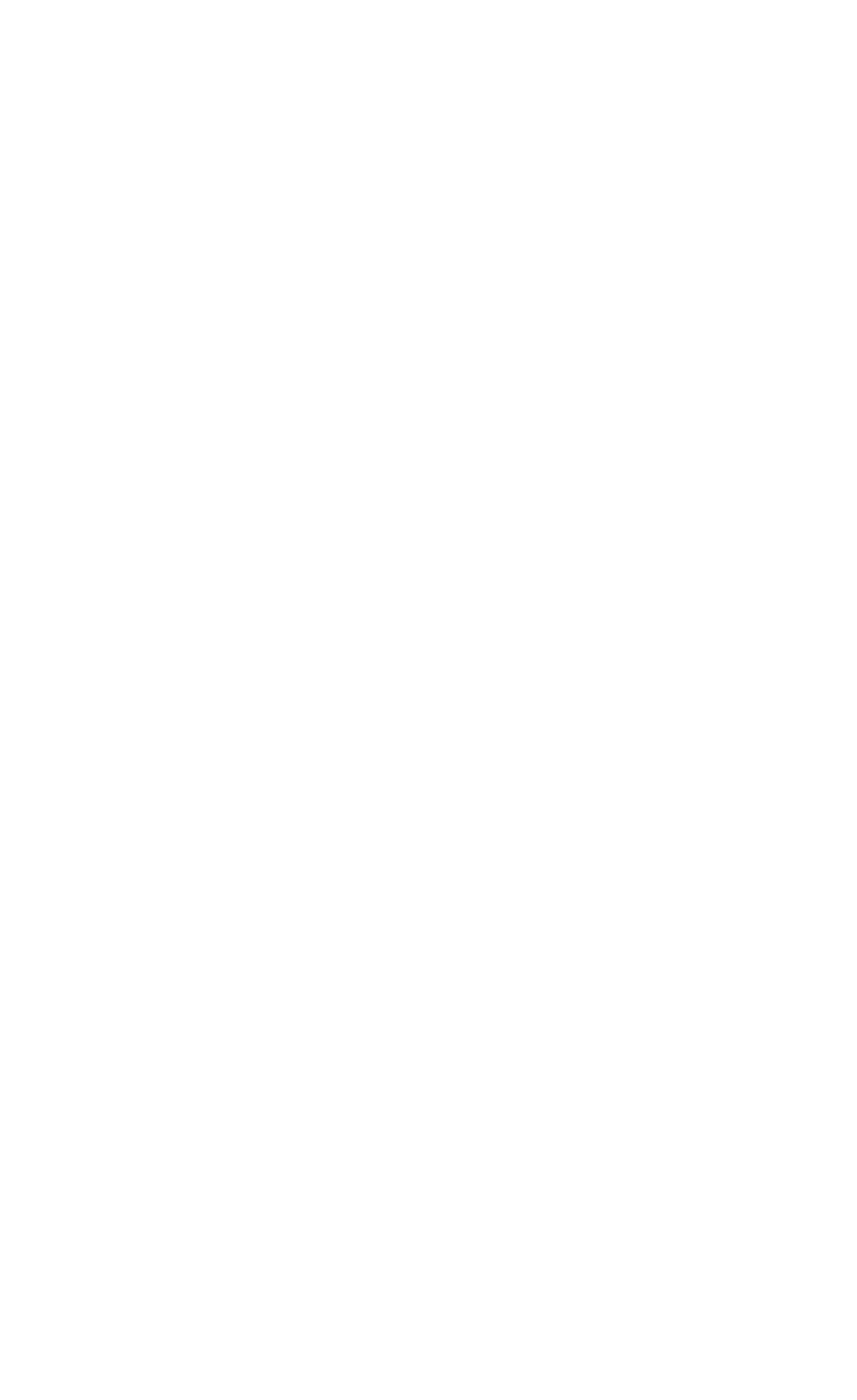# **CHAPTER III Solvency**

# **III.1. General situation**

The *total solvency ratio* (eligible capital as a proportion of risk-weighted assets) increased by 0.2 pp in June 2003, to 10.5% (Chart III.1). Under the less strict BCBS definition, the solvency ratio was 55% higher than the minimum regulatory requirement, being unchanged at 12.4%.

The change in the solvency ratio is explained by the larger increase in total capital than in capital requirements. The former, having grown by 7.2% in June 2002, grew by 9.9% a year later, as a consequence of the growth of Tier 1 capital and the decline in deductions (Chart III.2). Meanwhile, the latter grew by 7.9% relative to the previous year, as a result of the acceleration in lending to the private sector.

The sharp increase in Tier 1 capital, following its fall in June last year, checked the smooth decline in the *Tier 1 ratio* that had lasted for nine years, keeping it at its 2002 level (8.1%).





The rise in *Tier 1 capital* was caused by a larger increase in reserves and the decline in the deductions for intangible assets. The latter was a consequence of the fall in goodwill (Chart III.3), which is explained by the prudent policy used for its amortisation, the practical stagnation of acquisitions and some divestment. Losses at consolidated companies were significantly lower than in June 2002 owing to the smaller losses arising from translation differences, given the moderation in the depreciation of the Latin American currencies and, especially, the greater hedging of the structural positions in such currencies. In addition, the



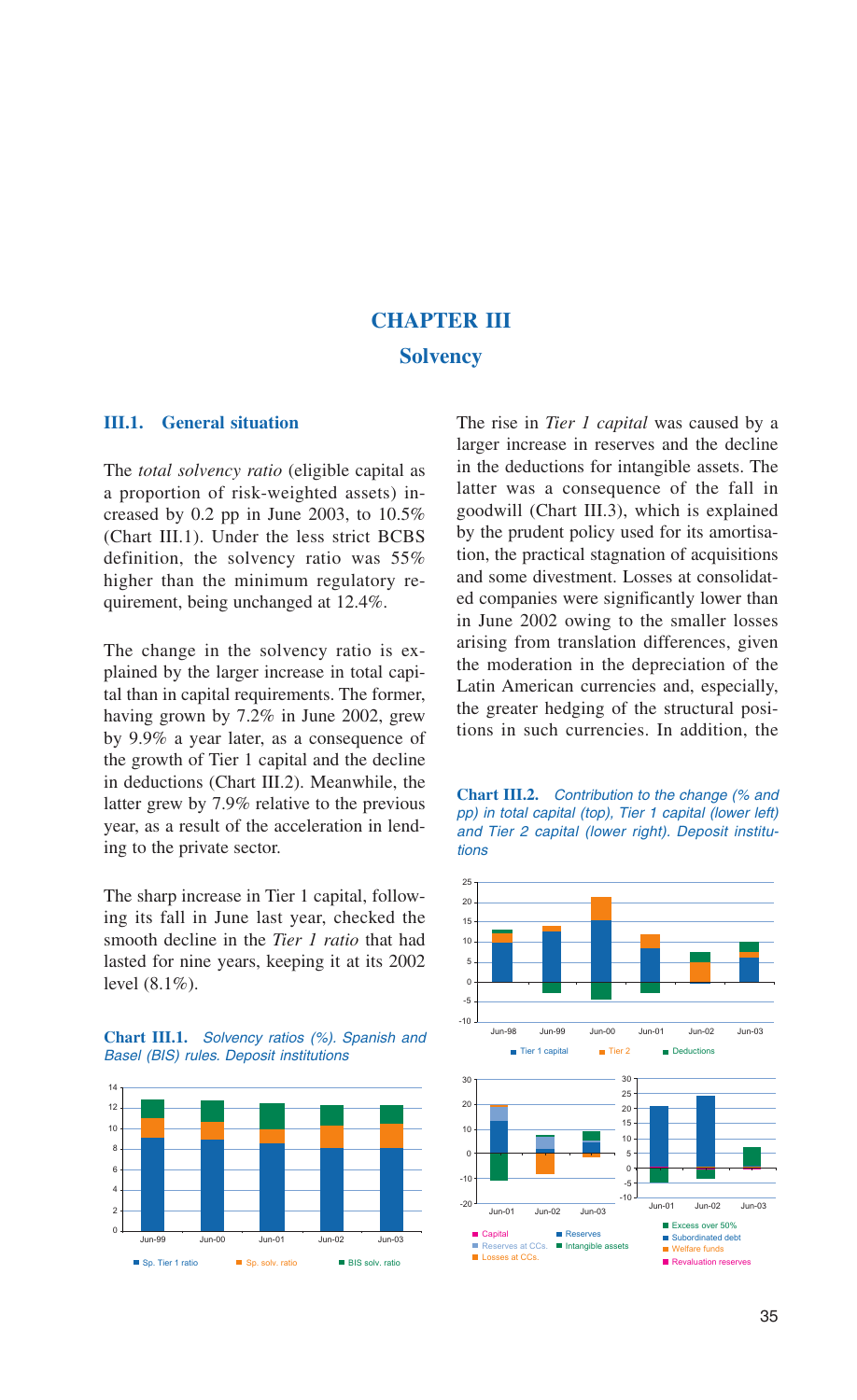### **Chart III.3.** *Goodwill. Deposit institutions (€m)*



quality of Tier 1 capital improved for the second year running, with preference shares falling by 3.5%.

Tier 2 capital decelerated markedly (Chart III.2). Subordinated debt, which accounts for 93% of such capital, stagnated, following the strong growth last year (25% in June 2002). However, the increase in Tier 1 capital enabled subordinated debt to be included in Tier 2 which had previously exceeded the maximum limit for Tier 2 (50% of Tier 1 capital).

Finally, the deductions from total capital fell markedly (by 34.8%) in June 2003, as a result of the sale, by some institutions, of holdings in non-consolidated financial institutions which accounted for more than 10% of their capital.

The relative significance of *risk-weighted assets* continued to increase (Chart III.4). This greater risk has been offset, from 2002, by the parallel increase in the solvency ratio analysed above.





### **Chart III.5.** *Contribution to the change (% and pp) in total requirements (left) and in those for credit risk (right). Deposit institutions*



The increase in risk-weighted assets has resulted in larger capital requirements (Chart III.5), basically for credit risk (whose relative weight is 95%). At the same time, the behaviour of the latter is a consequence of the increase in lending to the private sector (100% weighting) and the sharp growth of mortgage lending (50% weighting), which is analysed in Chapter I.

Apart from its capital and assumed risk, the solvency of an institution also depends on the coverage of losses incurred, both those already and those yet to be identified. An indicator of the coverage of losses already incurred and identified is the ratio between provisions for bad debts and doubtful assets (1). It can be seen (Chart III.6) that





<sup>(1)</sup> It would be interesting to analyse, first, the ratio between the specific provision for bad debts and, second, the ratio between the general provision and the statistical fund and expected losses (those which have been incurred but not yet identified). However, information is only available from mid-2000 to calculate the former and the latter requires that expected losses be estimated.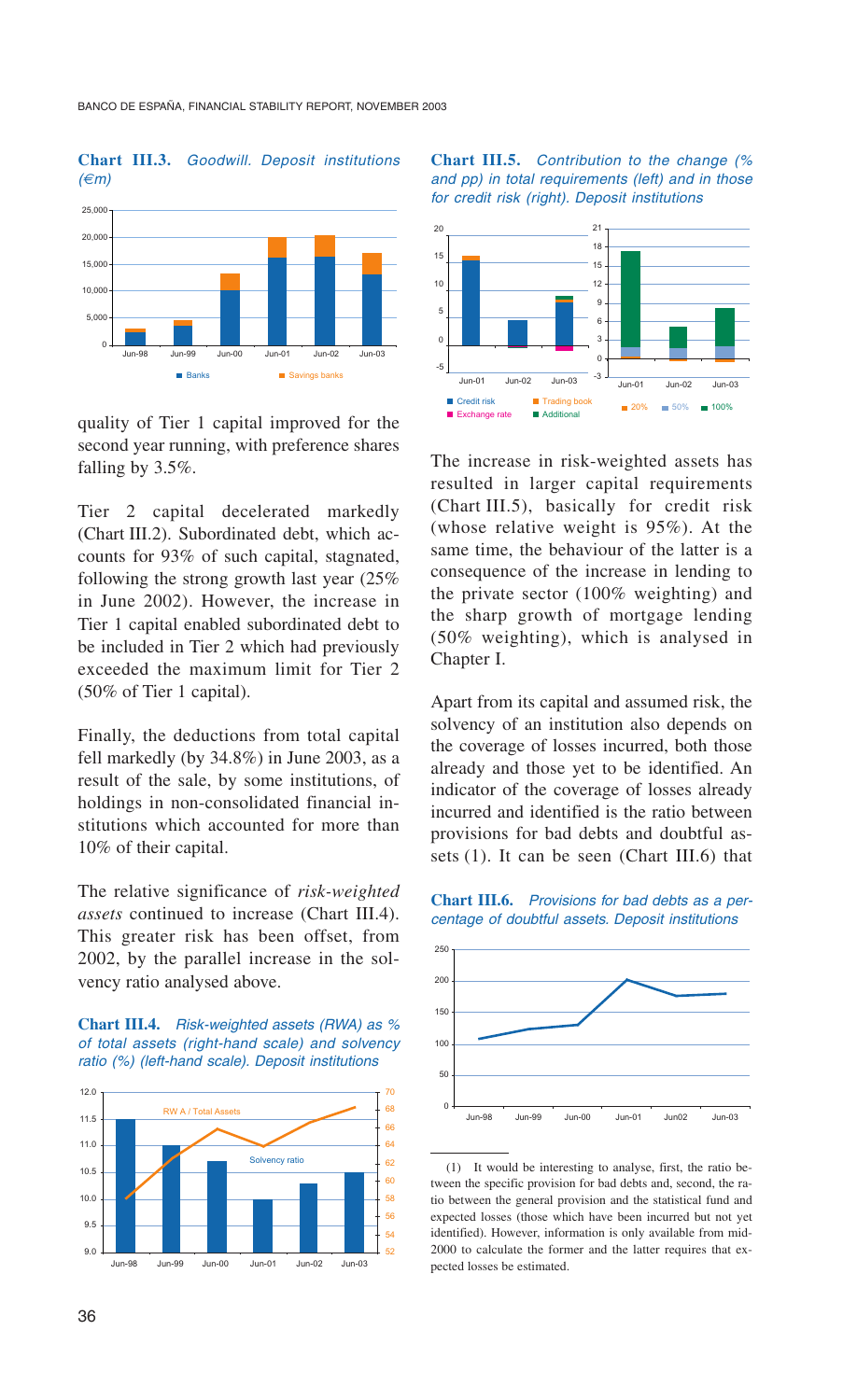doubtful assets are more than covered by such provisions.

# **III.2. Analysis based on individual institutions**

In June 2003, the bank solvency ratio (Spanish rules) underwent a change in trend, growing by 0.4 pp (to  $9.9\%$ ), to stand  $23\%$ above the 8% minimum. Meanwhile, the surplus capital of savings banks fell slightly to 41%, the solvency ratio having reached 11.3%. The Tier 1 ratio rose at banks by 0.2 pp (to 7.5%) and fell at savings banks by 0.2 pp (to 8.6%), the third consecutive year of decline. The trends were similar under the Basel rules (Chart III.7).

The trend in the *bank* solvency ratio stemmed from a significant increase in capital (7.7%), which outstripped the growth in requirements for credit risk (3.9%). In June 2002, by contrast, capital and requirements both declined. The factors responsible for this turnaround were the recovery in activity and profitability and the improvement in the situation in Latin America (Chart III.8).

The increase in capital was largely due to the increase in Tier 1 capital, following its decline in 2002. This behaviour is explained by the greater amortisation of goodwill and the smaller losses at consolidated companies (linked to Latin American investments). The decline in the outstanding balances of subordinated debt and preference shares (due partly to their redemp-

**Chart III.7.** *Solvency ratios (%). Spanish rules and Basel rules. Banks and savings banks*



**Chart III.8.** *Contribution to the change in total capital (% and pp). Banks and savings banks*



tion and partly to the appreciation of the euro against the dollar), which fell by 8.7% and 9.2% respectively, enabled the quality of capital to improve (together these two instruments represent 46% of total capital, as against 54% in June 2002).

The capital of *savings banks* increased at a faster rate than that of banks, despite decelerating sharply (to 11.9% in June 2003, from 22.2% in June 2002), as a result of the slowdown in the growth of Tier 1 capital and, especially, of Tier 2 capital (Chart III.8). Savings banks chose to increase their reserves (9%), including an increase in the growth of the outstanding balance of preference shares (6.2%), while their recourse to subordinated debt moderated significantly (18% as against 56.5%). All in all, the relative weight of these two instruments did not change significantly in savings banks, holding at 37%.

The change in capital requirements for savings banks was four times higher than for banks, which shows how different the policies followed by these two groups of institution were (Chart III.9). While savings



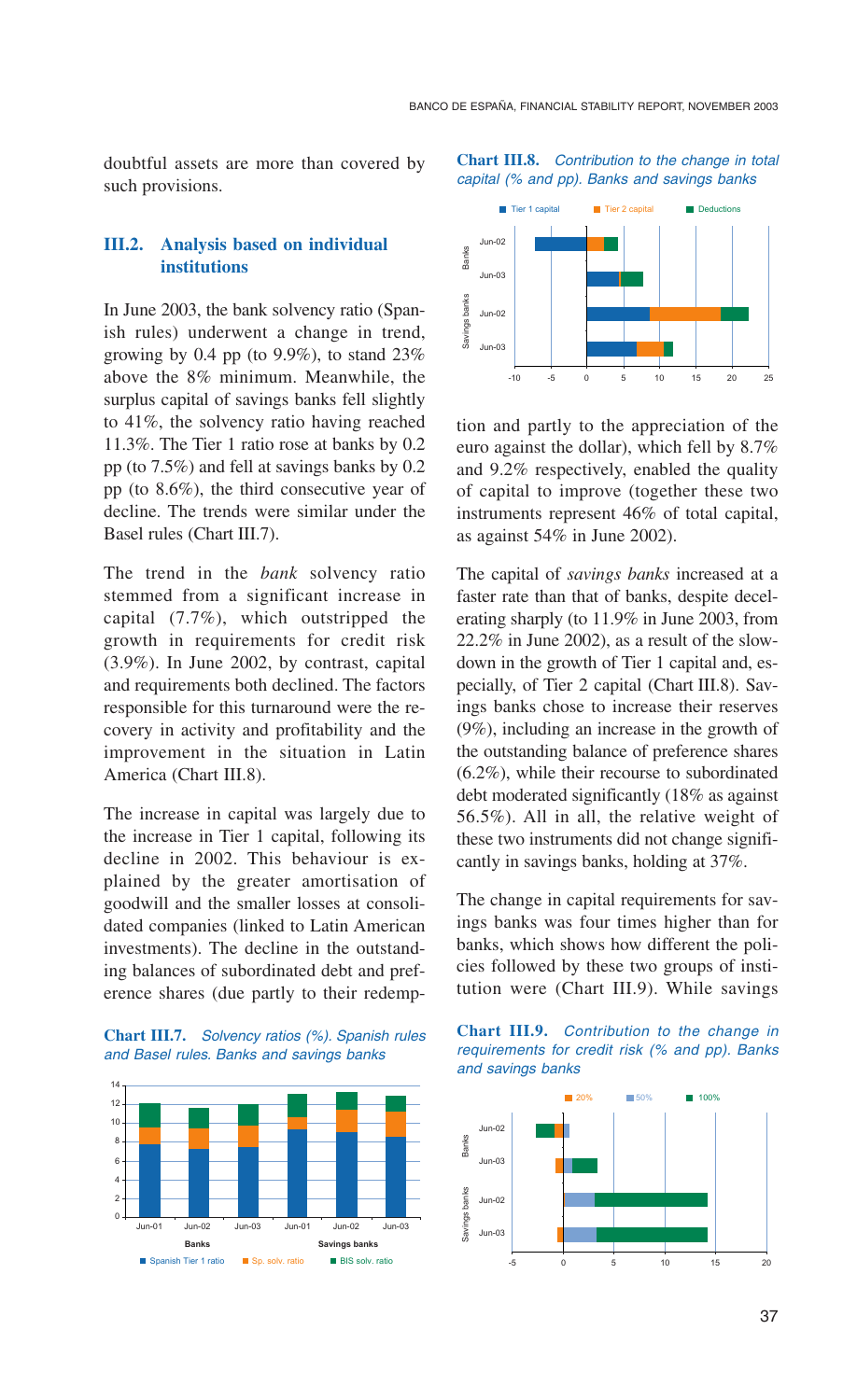**Chart III.10.** *Preference shares as a proportion of Tier 1 capital (% and number of issuers). Deposit institutions*



banks continued to increase their lending, especially mortgage loans, at a healthy rate, banks' lending grew at a much slower rate, which was mainly attributable to the two largest groups of banks. The causes of this slowdown were the exchange rate effect on banks' Latin American business and the slower growth in their business in Spain, although the latter is accelerating in 2003.

Another indicator of the improvement in the quality of capital is the decline in the numbers of institutions exceeding the 30% limit for preference shares in Tier 1 (2). Moreover, the surplus over the limit is gradually falling (Chart III.10).

In line with the increase in the solvency ratio at the aggregate level, the ATA density function has shifted to the right (Chart III.11), indicating an improvement in the distribution of this ratio among institutions.

**Chart III.11.** *Distribution of the solvency ratio by bands (left) and ATA density function (right). Deposit institutions*



(2) This limit has recently become a legal obligation (Law 19/2003 of 4 July 2003 on capital movements and crossborder transactions and on certain measures to prevent money laundering).

As for *large exposures* (those whose amount exceeds 10% of the group's capital), their total amount fell by 11.5% and their numbers by 3%. The number of large exposures subject to the overall limit (eight times the group's capital) fell by 4% from June 2002, but only by 0.5% in volume terms.

# *Comparison with European banks*

As indicated in Chapter II, European credit institutions encountered certain difficulties in 2002. Even so, they maintained their solvency levels consistently and substantially above the required minimum, proving their resilience in an adverse economic environment.

Table III.1 shows that Spanish institutions had total solvency and Tier 1 ratios slightly above the European average. The ratio between risk-weighted assets and total assets is one-third higher than the European average. This circumstance is largely explained by the type of business engaged in by Spanish institutions, which is more focused on financing SMEs and individuals than on government debt and interbank loans.

Meanwhile, if the ratio between provisions for bad debts and doubtful assets is studied, in addition to the above analysis of the solvency ratio, it can be seen that, the cover ratio (provisions for bad debts as a percentage of doubtful assets) of Spanish institutions is more than three times the European average. The strength of this ratio is explained by the introduction of the statistical fund in mid-2000, by the general provisions, against a background of sustained growth of lending and, finally, by the low level of Spanish institutions' doubtful assets, in a relatively more benign macroeconomic environment.

As already mentioned in Chapter II, the doubtful assets ratio, an ex-post measure of credit risk, is below the European average. Given that the definition of doubtful assets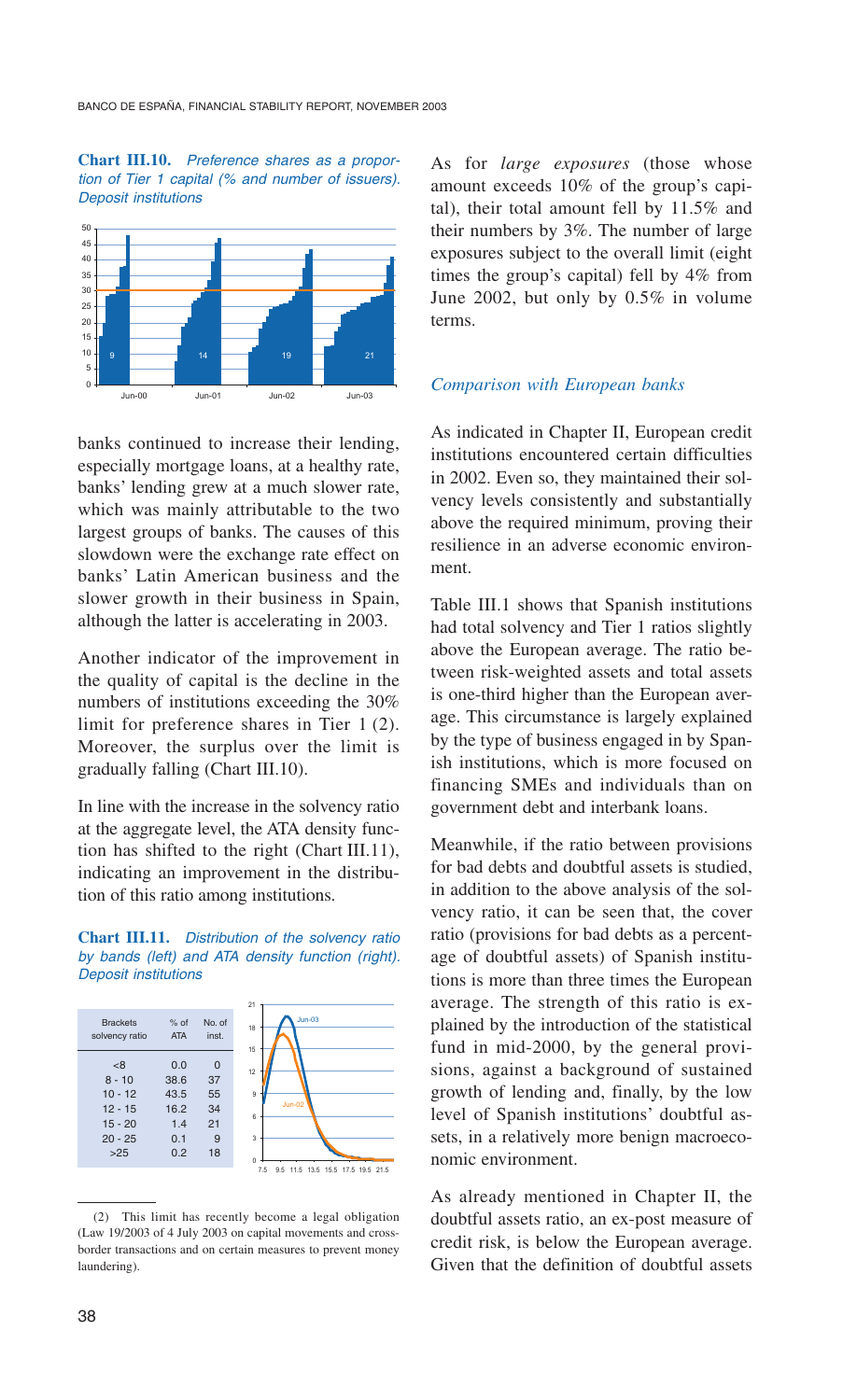**Table III.1.** *Comparison of Spanish credit institutions with the European average. December 2002*

| Tier 1 ratio                             | 103.5   |
|------------------------------------------|---------|
| Total ratio                              | 103.3   |
| Risk-weighted assets / TA                | 133.5   |
| Provisions / doubtful assets             | 359.9   |
| (Doubtful assets - provisions) / lending | $-56.3$ |
|                                          |         |

Sources: *EU banking sector stability,* ECB and *Banking Supervision Committee* of the ESCB, forthcoming publication, and inhouse.

Note: Data relative to weighted EU average, normalised to 100.

varies from country to country, a more comparable ratio is doubtful assets net of provisions for bad debts as a proportion of total lending (3). Spain's ratio is below the European average, as a result of the high cover ratio for doubtful assets (4).

If the comparison is restricted to *large institutions,* the situation is not very different. First, the Tier 1 ratio is slightly above the European average (3%), while the total ratio is somewhat more so (6%). Weighted risks exceed the European average (34%), while the cover ratio and the doubtful assets ratio corrected for provisions for bad debts are almost double the European level (172% and 185%, respectively).

In short, Spanish institutions engage in a type of business more focused on retail lending, with solvency ratios at around the average level for European institutions and well above the regulatory minimums. The level of coverage of their doubtful assets by provisions is high and they also report high rates of return, which are the first line of defence against the possible emergence of difficulties.

# *Basel II and SMEs*

In 1988 the BCBS set uniform minimum capital requirements for internationally active banks. The aim was, on one hand, to strengthen the solvency of the international financial system, after a long process of liberalisation and deregulation and, on the other, to level the playing field on which banks competed. With the passage of time, banking regulators have seen how the simple arrangements of the 1988 accord have not been capable of responding either to the changes associated with financial innovation, which have led to the emergence of new more complex assets (credit derivatives) and have facilitated the mobilisation of others (securitisation), or to the substantial improvement in the identification, measurement and control of risks (including operational risk). Accordingly, the BCBS set in motion a process for reform of the 1988 accord with the aim of incorporating the improvements in risk management and correcting some of the deficiencies that have become more noticeable with time.

The BCBS seeks to secure a much closer relationship between capital requirements and the level of risk incurred by an institution. It does not seem appropriate that lending to non-financial firms should consume 8% of capital, irrespective of the risk of the borrower. The probability of default is very different for firms with AAA and CCC credit ratings. To correct these distortions, the BCBS has developed, through a dialogue with the banking industry, capital-requirement curves that depend on a number of parameters directly related to the credit rating of each counterparty (probability of default or PD and loss given default or LGD) and to the characteristics of the transaction (amount, maturity and security).

Among the issues to have aroused most interest in the New Capital Accord is the treatment of financing to SMEs. The latest proposal (April 2003 consultative document) defines SMEs as enterprises with an annual turnover of less than €50 million and establishes capital requirements calculated in a similar way to those for large firms, but adjusted in accordance with the

<sup>(3)</sup> This corrects for the distortion introduced when fully provisioned doubtful assets are maintained on the balance sheet until recovery. In Spain they must be written off after three years from default (six years when there is mortgage security).

<sup>(4)</sup> The negative sign in Table III.1 indicates that on average European institutions' doubtful assets are insufficiently covered, unlike in the case of Spain.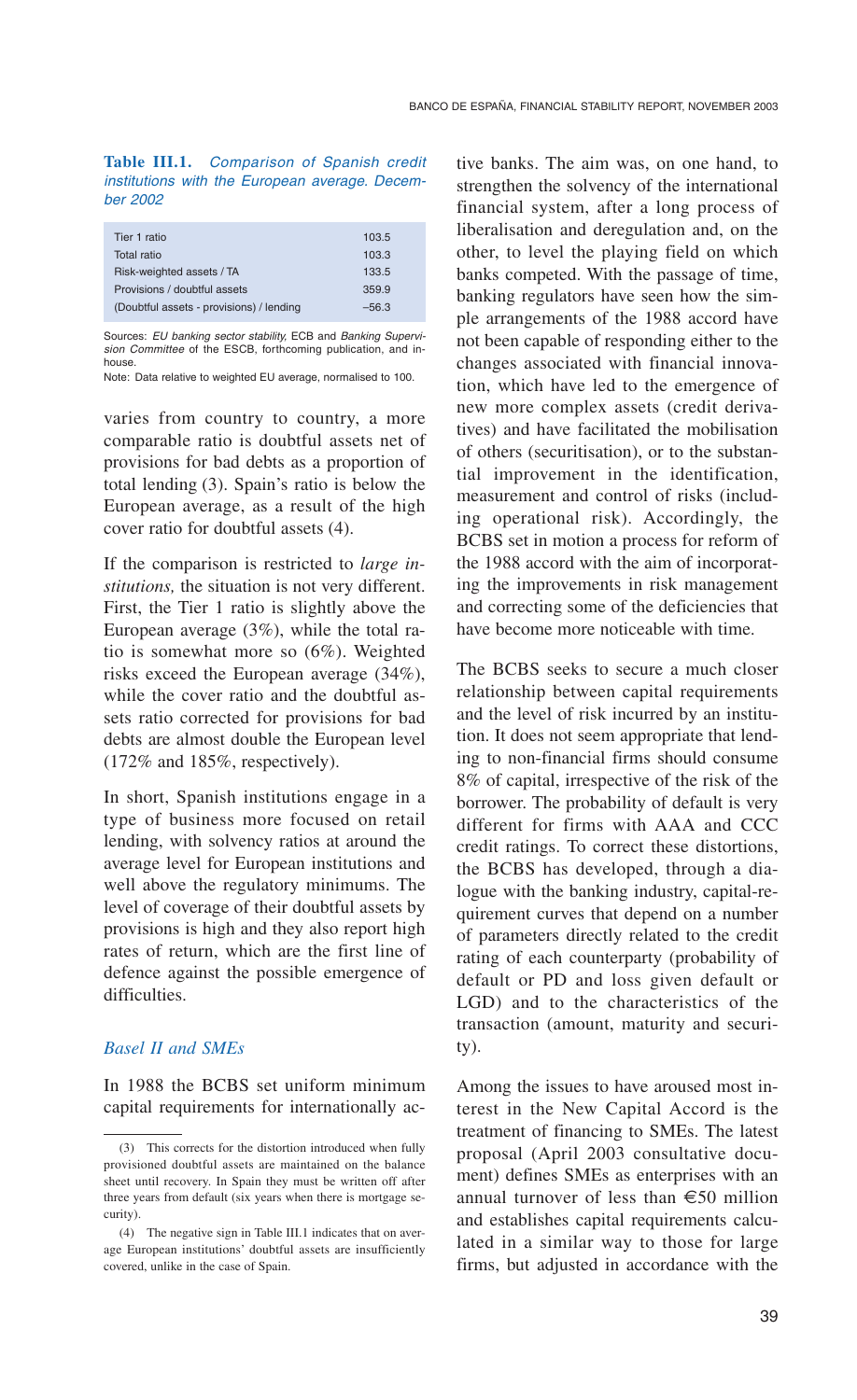### **Chart III.12.** *Probabilities of default (PD) by type of firm (%). Credit institutions*



Note: The probability of default is approximated by the average percentage of borrowers who default each year.

size of each firm. Alternatively, those institutions whose total exposure to an SME does not exceed  $\in$ 1 million may apply the requirements for the other retail portfolio.

Obviously, the impact of the new capital requirements for financing to firms will depend on the probability of default and the relative weight of the various segments considered. In a recent paper (5), which considers all Spanish credit institutions, the probability of default is seen to vary according to the type of firm and, to a lesser extent, with time. (Chart III.12).

The data in Chart III.12 show the difference in the level of credit risk between large firms and SMEs and, accordingly, the distortion that an identical capital requirement for both types of exposure may generate. However, when there is a very large number of loans, as in the case of the portfolio of loans to SMEs, the risk is more diversified.

Given the distribution of loan exposure between large firms and SMEs (the latter being separated into those to whom the bank exposure is greater or less than one million euro), the average PD of the three groups and the associated capital requirements, it is possible to calculate the impact of Basel II on the financing of firms.





Chart III.13 compares the contributions of these three groups of firms to the total capital ratio under the present system and under the two Basel II proposals, namely the standardised approach (SA) and the internal ratings-based (IRB) approach. It can be seen that under Basel II, as currently formulated, and without considering the additional requirements for operational risk or other risk-mitigating elements, the capital requirements for the total exposures of Spanish credit institutions would be moderately reduced (by somewhat less than 10%), the magnitude of the reduction being practically the same under both approaches. The basic IRB approach would entail a reduction in capital requirements, both for loans to large firms and for loans to SMEs, especially when the exposure to the entity is less than one million euro.

In short, and with the caveats that a study of this nature implicitly involves, the current proposals of the BCBS will not significantly affect the existing patterns of bank financing to firms in Spain. The results presented here are for the aggregate level of all credit institutions. It is possible that the impact will be different at the level of the individual institution.

# *Initiatives of supervisors and regulators*

The BCBS has, very recently, made substantial progress towards finalisation of the New Capital Accord, which is analysed in more detail in Box III.1.

<sup>(5) &</sup>quot;The impact of Basel II on lending to small and medium-sized firms. A regulatory policy assessment based on the Spanish Credit Register" by J. Saurina and C. Trucharte, available at the Banco de España website.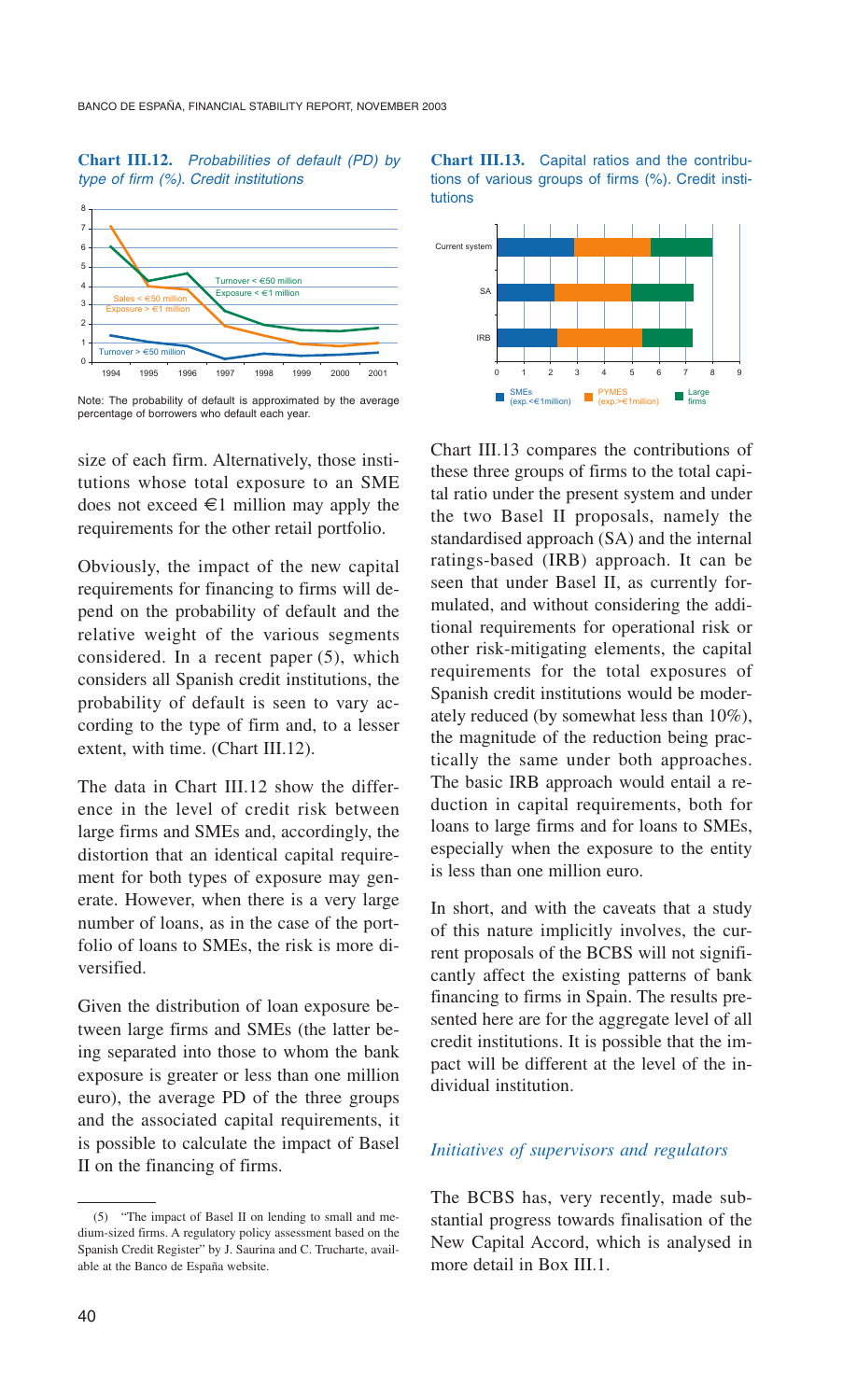# **Box III.1**

### **Significant progress on the New Basel Capital Accord**

The BCBS has been working since 1998 to develop a new capital accord to overcome the shortcomings of the existing accord, known as Basel I. In April 2003, after conducting a comprehensive study of the impact of its proposals, the BCBS opened a third consultation period, issuing the consultative paper known as CP3. During this period, which closed at the end of July, more than 200 comments were received from interested entities. Most of the responses received show clear support for the objectives of the BCBS and the proposed structure. However, some suggestions of great importance were also received (capital requirements for unexpected losses only, complexity in the treatment of securitisation, etc.). In August and September the BCBS and its working groups analysed the comments received, seeking and identifying the appropriate solution for those suggestions that improve the existing proposals, while maintaining the objective of concluding the Accord within the next few months.

The BCBS met on 10 and 11 October in Madrid to analyse the reaction of the industry to its proposals and to decide which elements should be taken into account to improve the Accord. The result of the meeting was very positive, demonstrating among other things the receptiveness of the BCBS to the comments received. Consensus was reached between the member countries of the BCBS to resolve the outstanding issues by mid-year 2004. This commitment provides the institutions with certainty regarding the final implementation of the New Accord and encourages them to press ahead with their efforts to improve their internal risk management and measurement systems. The decisions taken by the BCBS were published in a press release issued on 11 October. This release identifies the following main areas in which the Accord might be improved and which will be the focus for work in the coming months:

- 1. The treatment of expected and unexpected losses.
- 2. Simplifying the treatment of asset securitisation. In particular, a simpler method is needed to treat assetbacked securities without an external rating than that of the existing supervisory formula.
- 3. The treatment of credit card commitments and related issues.
- 4. The treatment of certain credit risk mitigation techniques.

Notable among these subjects is the *treatment in the Accord of expected and unexpected losses.* Under the existing proposals credit institutions' capital requirements would be based on the sum of both types of loss, with a relatively complex treatment of provisions (distinguishing between specific and general provisions). This proposal was the result of a practical compromise between supervisors to ensure that expected losses were adequately covered in one way (provisions) or another (capital), irrespective of each country's accounting rules.

However, the comments received and the BCBS's own internal studies have led the latter to modify the Accord so that capital requirements are only based on unexpected losses. The treatment, besides being conceptually more correct, would not discriminate between the different types of provision, would resolve the problems involved in recognising additional elements that could be used to offset expected losses (such as future margin income) and, finally, would be simpler. Given the conceptual importance of this change, the BCBS has decided to request public comment on this particular matter by 31 December 2003. The most notable aspects of the proposed new treatment, in comparison with the internal ratings-based (IRB) approach, are the following:

- 1. The capital requirements would be calculated only on the basis of unexpected losses. Accordingly, certain offsets, in particular future margin income, would no longer be necessary.
- 2. All provisions, specific, general and statistical (in the Spanish case), would have the same treatment. Also, the general provision (up to the limit of 1.25% of risk-weighted assets) would not be included as such in Tier 2 capital.
- 3. A system has been designed to take into account the relationship between expected losses and the provisions made by institutions, so as to ensure that the former are properly covered and that incentives exist for the latter to be made:
	- *i*) If there is a provision shortfall, i.e. if expected losses exceed the sum of all the institution's provisions, then the shortfall amount shall be deducted from capital (50% from Tier 1 and 50% from Tier 2).
	- *ii*) If, on the other hand, there are excess provision amounts, they may be included in Tier 2 capital, like general provisions at the moment, but subject to a limit of 20% of total Tier 2 capital.

As regards the effect of this proposal on the standardised approach, the BCBS does not believe that any adjustments are necessary. Another two subjects specifically mentioned in the press release are calibration, the BCBS recognising the importance of ensuring that errors have not been made in relation to the objectives pursued, and the implementation of the accord, the BCBS noting that it has intensified its efforts to facilitate implementation.

In short, the Madrid meeting of the BCBS was an important step forward for the conclusion of Basel II.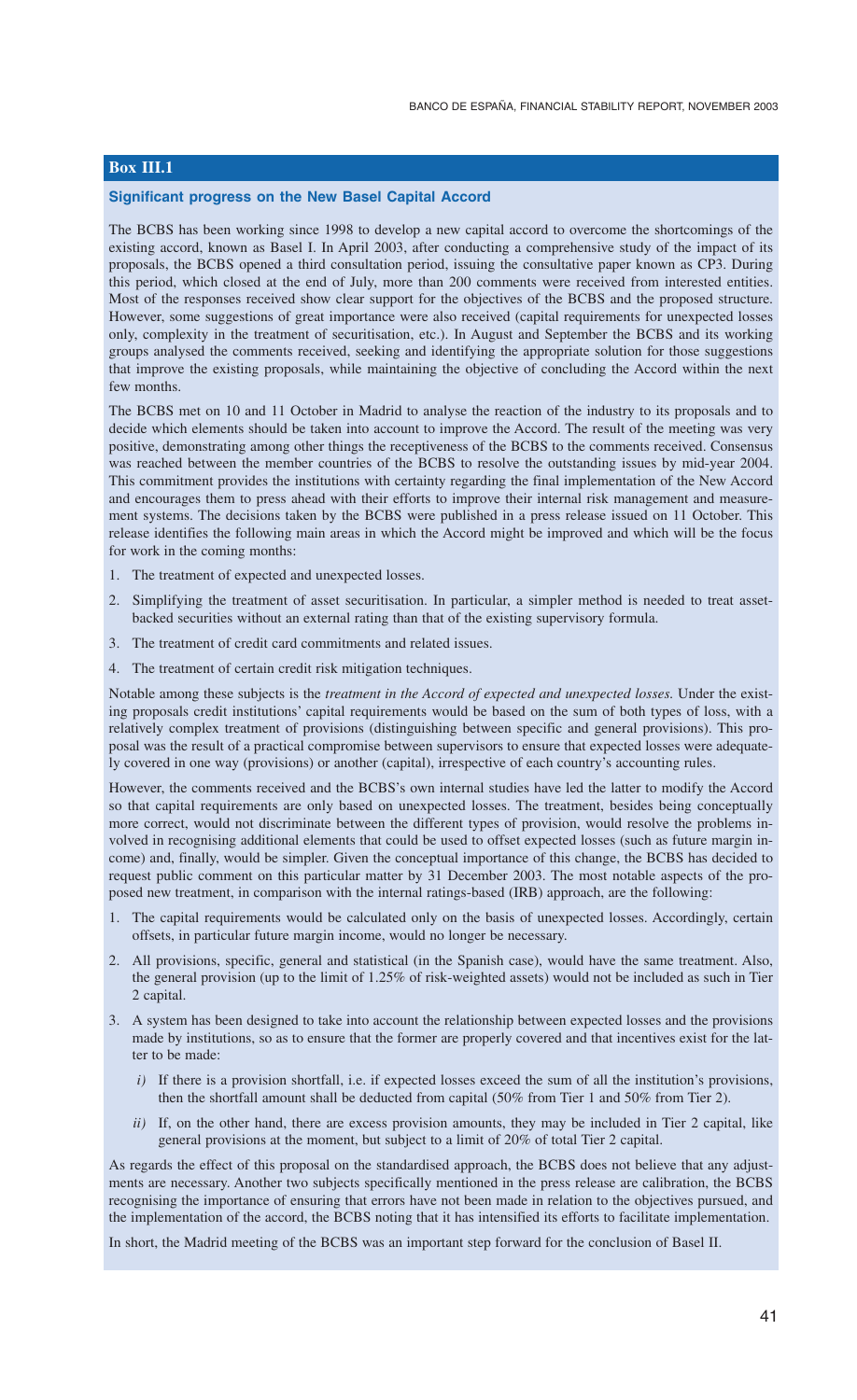BANCO DE ESPAÑA, FINANCIAL STABILITY REPORT, NOVEMBER 2003

# **Box III.2**

### **Activity of the Joint Forum**

The Joint Forum was set up in 1996 under the auspices of the BCBS, the International Organization of Securities Commissions (IOSCO) and the International Association of Insurance Supervisors (IAIS). It is made up of a similar number of experts representing the three sectors banks, securities and insurance. There are 13 countries represented in the Joint Forum: Germany, Australia, Belgium, Canada, Spain, the United States, France, Italy, Japan, the Netherlands, Sweden, Switzerland and the United Kingdom.

Since it was set up, the Joint Forum has been addressing issues relating to the supervision of socalled *financial conglomerates,* as well as diverse aspects of an intersectoral nature of interest to the supervisors of the three sectors. The existence of financial conglomerates (1) and the increasing interrelatedness of the activities of the institutions in each financial sector have intensified the need for co-operation between the supervisors of the three sectors. The presidency of the Joint Forum rotates among the three sponsoring organisations every two years. Since January 2002 the presidency has corresponded to a representative of the BCBS, which appointed the Banco de España to perform the task. During the last two years diverse intersectoral studies have been conducted in the Joint Forum, some of which have been published:

- 1. Initiatives by the BCBS, IAIS and IOSCO to combat money laundering and the financing of terrorism (2).
- 2. Operational risk transfer across financial sectors (3). This report focuses on insurance as the instrument most widely used to transfer operational risk. The analysis highlights diverse aspects of risk management to be considered by institutions involved in such operations, both from the perspective of the protection buyer and of the protection seller, as well as the implications of this type of operation for the respective supervisors.
- 3. Trends in risk integration and aggregation (4). On the basis of a survey of 31 financial institutions in 12 jurisdictions, this report describes the main trends observed. These are, first, from an organisational viewpoint, an increasing emphasis on the management of risk on an integrated firm-wide basis and, second, from a quantitative viewpoint, a growing use of mathematical models to calculate capital requirements. Also, the report notes the main regulatory changes (the EU Directive on Conglomerates and the Gramm-Leach-Bliley Act in the United States) and supervisory trends (increasing integration of processes for the supervision of groups whose activities straddle the traditional boundaries of each sector).

The latter two reports, together with the prior study of risk management practices and capital approaches in each sector (5), form the basis for a round table organised for 6 November in New York with representatives of credit institutions, securities firms and insurance companies. The purpose is to enhance the interaction between supervisors and supervised institutions in the three sectors and to share the different viewpoints that exist.

In addition, the degree of compliance by the financial institutions of the three sectors with the recommendations for disclosure of information on financial risks contained in the "Report of the Multidisciplinary Working Group on Enhanced Disclosure" (known as the "Fisher II Report") (6) has been monitored. The main conclusions of this analysis are to be published shortly.

<sup>(1)</sup> The European Directive on the supervision of financial conglomerates is based on the principles published by the Joint Forum. Since 1995, the Spanish legislation in this area (on non-consolidated mixed groups) also follows the principles laid down by the forum.

<sup>(2)</sup> June 2003. http://www.bis.org/publ/joint05.htm

<sup>(3)</sup> August 2003. http://www.bis.org/publ/joint06.htm

<sup>(4)</sup> August 2003. http://www.bis.org/joint07.htm

<sup>(5) &</sup>quot;Risk Management Practices and Regulatory Capital – Cross-sectoral Comparison" (November 2001) http:// www.bis.org/publ/joint04.htm

<sup>(6)</sup> April 2001. http://www.bis.org/publ/joint01.htm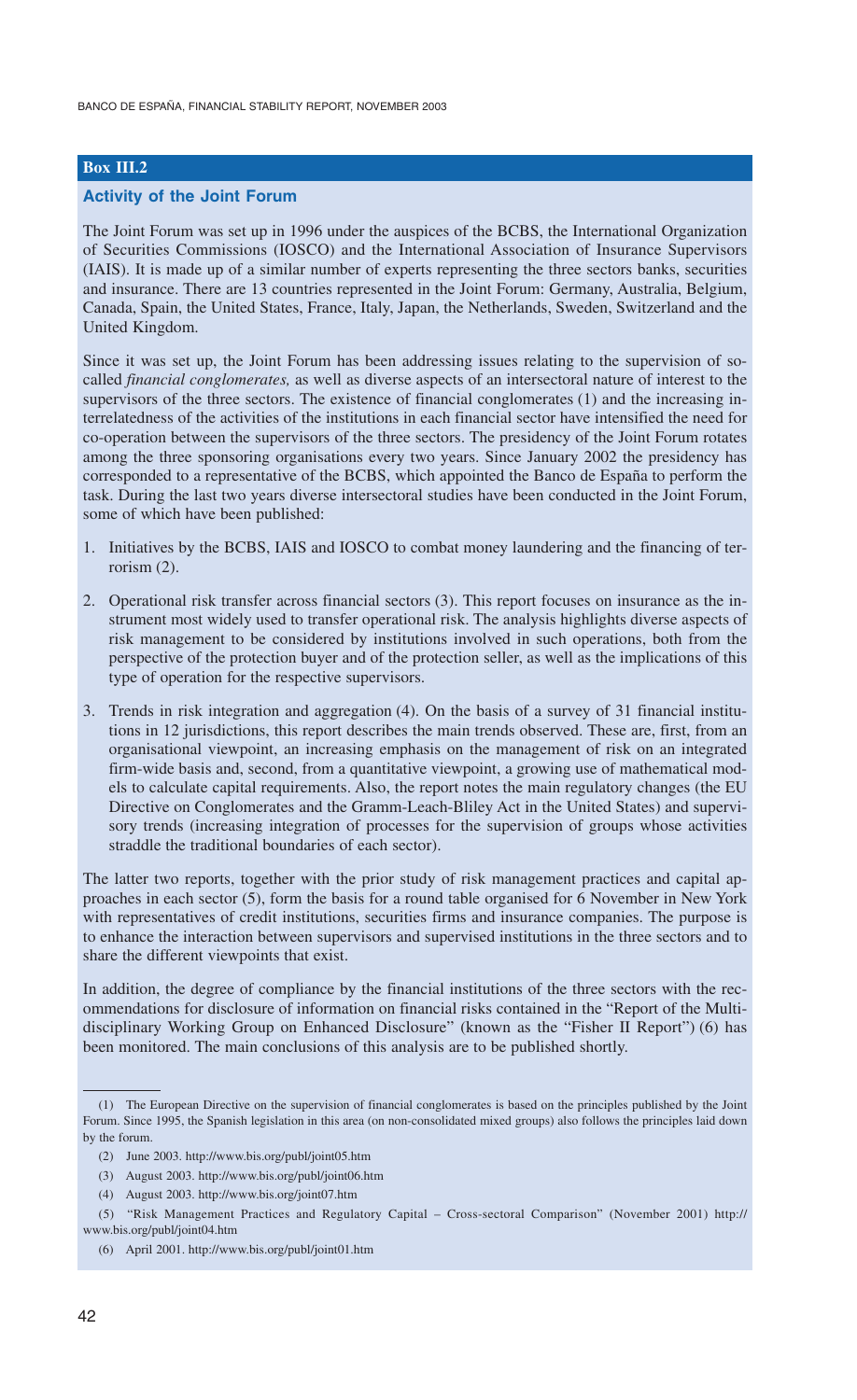The increasing interrelatedness between the activities engaged in by banks, securities firms and insurance companies and the transferring of risk between these three sectors have stimulated co-operation between the regulators and supervisors of these sectors. Recent developments in this respect are examined in Box III.2.